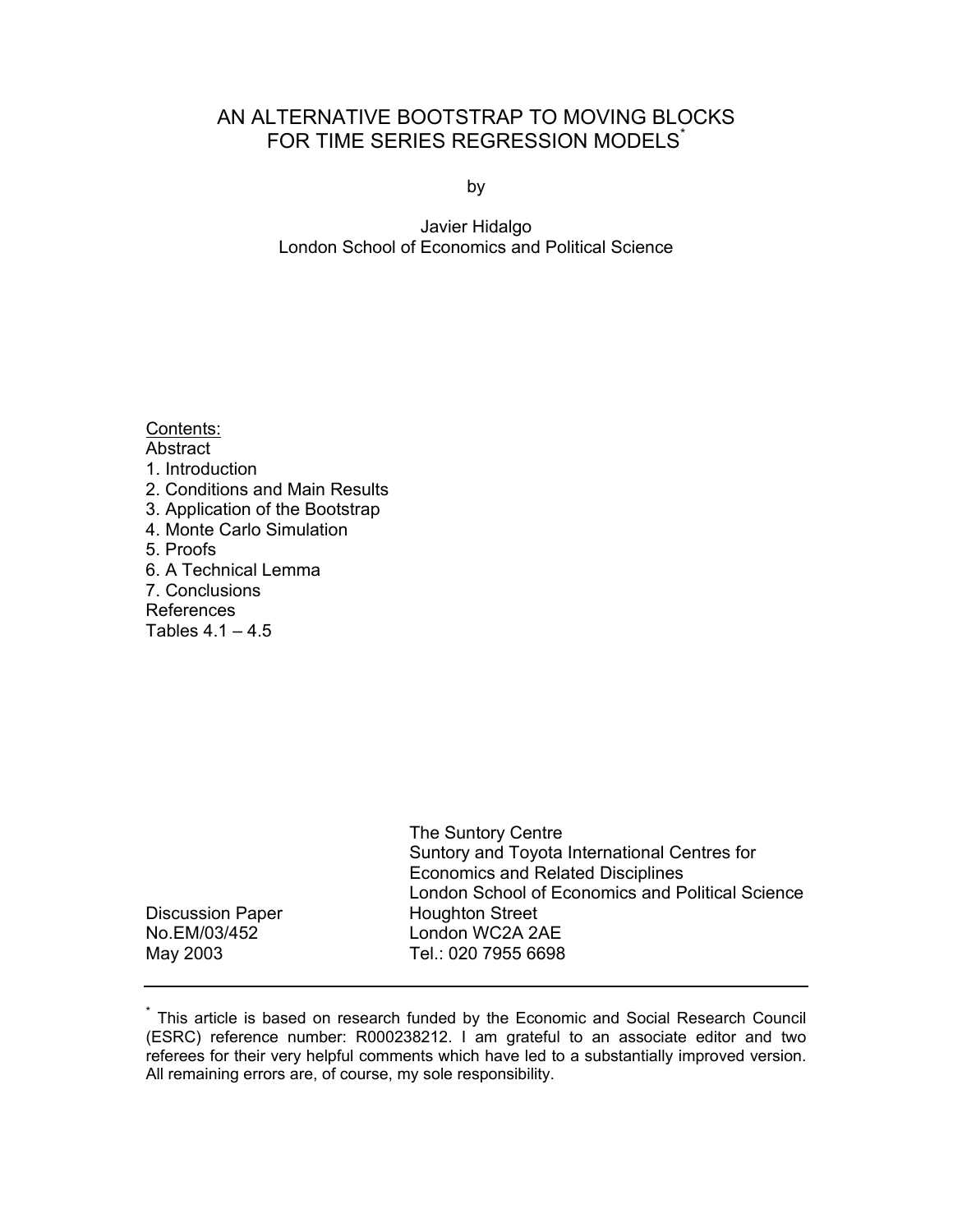# **Abstract**

The purpose of this paper is to introduce and examine two alternative, although similar, approaches to the Moving Blocks and subsampling Bootstraps to bootstrapping the estimator of the parameters for time series regression models. More specifically, the first bootstrap is based on resampling from the normalised *discrete Fourier transform* of the residuals of the model, whereas the second is from the residuals of the model itself. It is shown that the bootstraps are asymptotically valid under quite mild conditions. As a consequence of the result we are able to eleminate the apparent drawback of choosing the block length in empirical examples. A small Monte Carlo study of finite sample performance is included.

**Keywords:** Least squares estimation; long-range estimation; bootstrap methods.

**JEL Nos.:** C15, C22.

**©** by Javier Hidalgo. All rights reserved. Short sections of text, not to exceed two paragraphs, may be quoted without special permission provided that full credit, including © notice, is given to the source.

Contact address: Professor Javier Hidalgo, Department of Economics, London School of Economics and Political Science, Houghton Street, London WC2A 2AE. Email: f.j.hidalgo@lse.ac.uk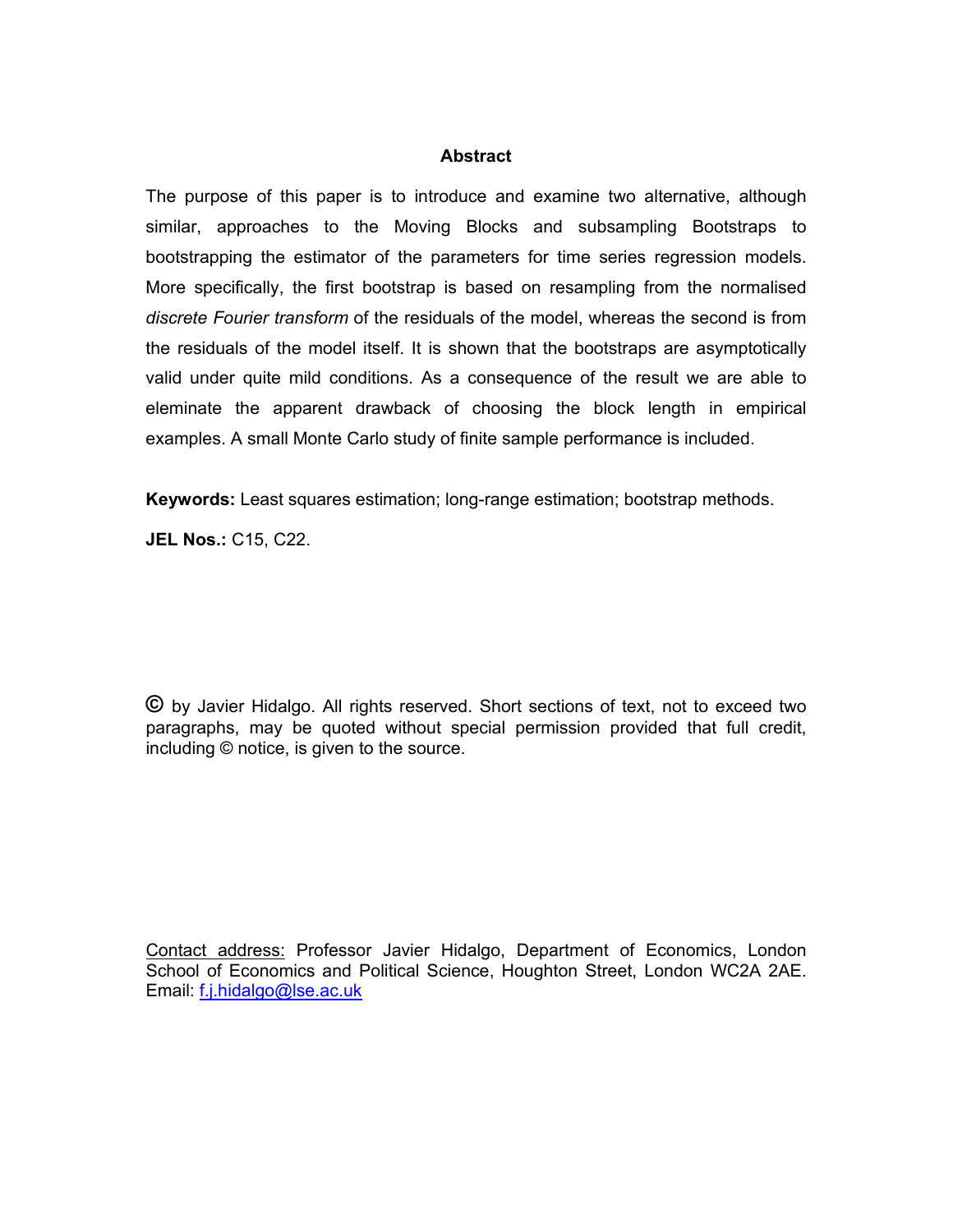## 1. INTRODUCTION

Since Efron's (1979) seminar paper, Bootstrap algorithms have attracted considerable effort to its development, being perhaps two the main motivations. First, bootstrap methods are capable of approximating the finite sample distribution of statistics more effectively than those based on their asymptotic counterparts. The second being that they allow computing valid asymptotic quantiles of the limiting distribution in situations where a) the limiting distribution is unknown or b) if known, the practitioner is unable to compute its quantiles. The basic idea of the bootstrap is, given a stretch of data  $\mathcal{Z}_T = \{z_t, t = 1, ..., T\}$  say, to treat the data as if it were the true population, and to carry out Monte-Carlo experiments in which pseudo-data is drawn from  $\mathcal{Z}_T$ . Based on the underlying distributional properties of  $\{z_t, t = 1, ..., T\}$ , different schemes have been adopted and proposed.

To fix ideas, let us suppose that  $z_t = (y_t, x_t')'$  follows the (linear) regression model

$$
y_t = \mu_0 + \beta'_0 x_t + u_t, \quad t = 1, ..., T
$$
\n(1.1)

where  $\beta_0$  is a p-dimensional vector, and we are interested in making inferences on  $\beta_0$ . When  $u_t$  is a sequence of independent identically distributed data, abbreviated henceforth as *iid*, the bootstrap entails to obtain a random sample  $\{\hat{u}_t^*, t = 1, ..., T\}$ from the empirical distribution of the (centered)  $OLS$  residuals  $\hat{u}_t = \tilde{y}_t - \hat{\beta}'\tilde{x}_t$ ,  $t =$  $1, \ldots, T$ , where

$$
\widehat{\beta} = \left(\sum_{t=1}^{T} \widetilde{x}_t \widetilde{x}_t'\right)^{-1} \sum_{t=1}^{T} \widetilde{x}_t \widetilde{y}_t, \tag{1.2}
$$

and  $\widetilde{w}_t$  stands for  $w_t - \overline{w}$  with  $\overline{w} = T^{-1} \sum_{t=1}^T w_t$ . Next, generate the bootstrap version of (1.1) as

$$
\widetilde{y}_t^* = \widehat{\beta}' \widetilde{x}_t + \widehat{u}_t^*, \quad t = 1, ..., T,
$$
\n(1.3)

and perform the OLS estimator in (1.3). This bootstrap is known as Residual Bootstrap, in contrast to the Paired Bootstrap, which entails to draw a random sample from the empirical distribution of  $\widetilde{z}_t = (\widetilde{y}_t, \widetilde{x}_t')'$ , that is  $\widetilde{z}_t^* = (\widetilde{y}_t^*, \widetilde{x}_t^{*\prime})'$ , and perform the OLS of  $\widetilde{y}_t^*$  on  $\widetilde{x}_t^*$ .

However, if the errors  $u_t$  were not *iid* the above scheme would not be valid, as it was first noted by Singh (1981) in the context of bootstrapping the sample mean of m-dependent data. To circumvent this problem, when the errors are heteroscedastic, Wu (1986) proposed the wild or external bootstrap. This bootstrap amounts to replace  $\hat{u}_t^*$  in (1.3) by  $|\hat{u}_t| \xi_t$  where  $\xi_t$  is a sequence of  $iid(0, 1)$  random variables and independent of  $z_t$ . In a time series setup, following ideas in Carlstein (1986), Künsch (1989) proposed to resample, not from  $z_t$  but from (overlapping) blocks of data, say  $\mathcal{Z}_{\ell} = (z'_{\ell},...,z'_{\ell+b-1})'$  where  $\ell = 1,...,T-b+1$ . This bootstrap is known as the Moving Blocks Bootstrap (MBB). It is worth noting that Efron's (1979) bootstrap is identical to the  $MBB$  when  $b = 1$ .

Another approach is subsampling, see Politis and Romano (1994). The subsampling in the context of model (1.1) is as follows. Consider a subsample (block) of the data of size  $b, Y_{b,\ell} = (\tilde{y}_{\ell}, ..., \tilde{y}_{\ell+b-1})'$  and  $X_{b,\ell} = (\tilde{x}_{\ell}, ..., \tilde{x}_{\ell+b-1})'$ , and compute the  $OLS$  estimator based on the subsample  $Y_{b,\ell}$  and  $X_{b,\ell}$ , that is

$$
\widehat{\beta}_{b,\ell} = \left(X'_{b,\ell}X_{b,\ell}\right)^{-1}X'_{b,\ell}Y_{b,\ell}.
$$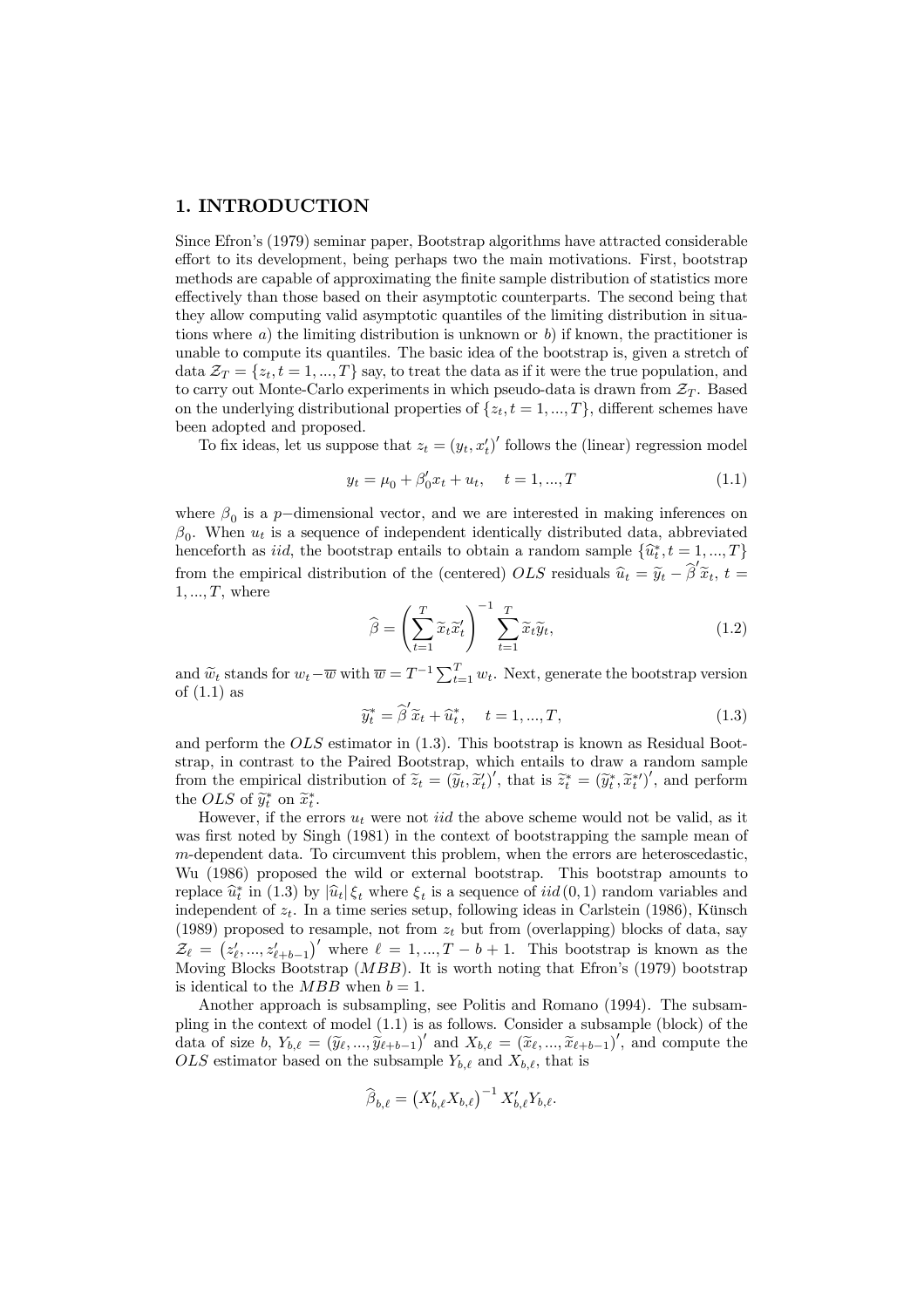Then, the distribution of  $T^{1/2}(\hat{\beta}-\beta_0)$ , say  $\widehat{F}_{\hat{\beta}}(z) = \Pr\left\{T^{1/2}(\hat{\beta}-\beta_0) \leq z\right\}$ , is estimated by

$$
\frac{1}{T-b+1}\sum_{\ell=1}^{T-b+1}\mathcal{I}\left(b^{1/2}\left(\widehat{\beta}_{b,\ell}-\widehat{\beta}\right)\leq z\right)
$$

where  $\mathcal{I}(A)$  denotes the indicator function of the set A. Both methods, subsampling and moving blocks, are similar in that they utilize blocks of data of size b. The important difference is that subsampling looks upon these blocks as "subseries" whereas moving blocks use the blocks as "building stones" to construct new pseudo-time series.

The last two methods have been advocated by Politis et al. (1997) or Fitzenberger (1998) in a model as (1.1) with time series data, motivated by the poor finite sample performance of inferences using the so-called HAC estimator. The latter estimator entails the estimation of the spectral matrix at frequency zero of  $x_t u_t$ , say  $\Omega$ . In particular, following Parzen (1957),  $\Omega$  is often estimated by

$$
\check{\Omega} = \frac{1}{T} \sum_{r=1-T}^{T-1} w_{rT} \sum_{t(r)} \widetilde{x}_{t} \widehat{u}_{t} \widetilde{x}'_{t+r} \widehat{u}_{t+r}
$$
\n(1.4)

where  $\sum_{t(r)}$  denotes the sum over  $1 \leq t, t+r \leq T$  and  $w_{rT}$  is a weight function which normally takes the form  $w(r/m)$  and where m is a bandwidth parameter increasing slowly to infinity with T, that is  $m^{-1} + mT^{-1} \to 0$ . This approach, or versions thereof, has been extensively employed, see Andrews (1991) for a latter reference. All these methods date back to ideas in Jowett (1955) and Hannan (1957) for scalar series to "studentize" its sample mean and further developed by Brillinger (1979) in a multivariate setting. Recent surveys on the literature are den Haan and Levin (1997) and Robinson and Velasco (1997).

One potential drawback, however, of the MBB or the subsampling bootstrap is their implementation in empirical examples and in particular, the choice of the block-length b. This apparent drawback is motivated by the observation that, more than anything else, their performance depends rather critically on b, especially for moderate sample sizes. Although some automatic or semiautomatic procedures have recently appeared, see Hall et al. (1995) or Loh's (1987) calibration, the methods can be extremely expensive in computing time.

The purpose of this paper is, under some regularity conditions, to describe and analyse two different approaches which eliminate the problem of the choice of b and the choice of the bandwidth parameter  $m$ , as in Robinson (1998), but at the same time able to achieve better finite sample properties. The proposed procedures are easy to implement and computationally no more expensive than other bootstrap methods valid in the context of regression models where the errors are iid or heteroscedastic.

We now describe the main ideas of the bootstraps. In the frequency domain the OLS estimator given in (1.2) can be written as

$$
\widehat{\beta} = \left(\sum_{j=1}^{T-1} I_{xx}(\lambda_j)\right)^{-1} \sum_{j=1}^{T-1} I_{xy}(\lambda_j), \qquad (1.5)
$$

where

$$
I_{xx} (\lambda) = w_x (\lambda) w'_x (-\lambda) \text{ and } I_{xy} (\lambda) = w_x (\lambda) w'_y (-\lambda)
$$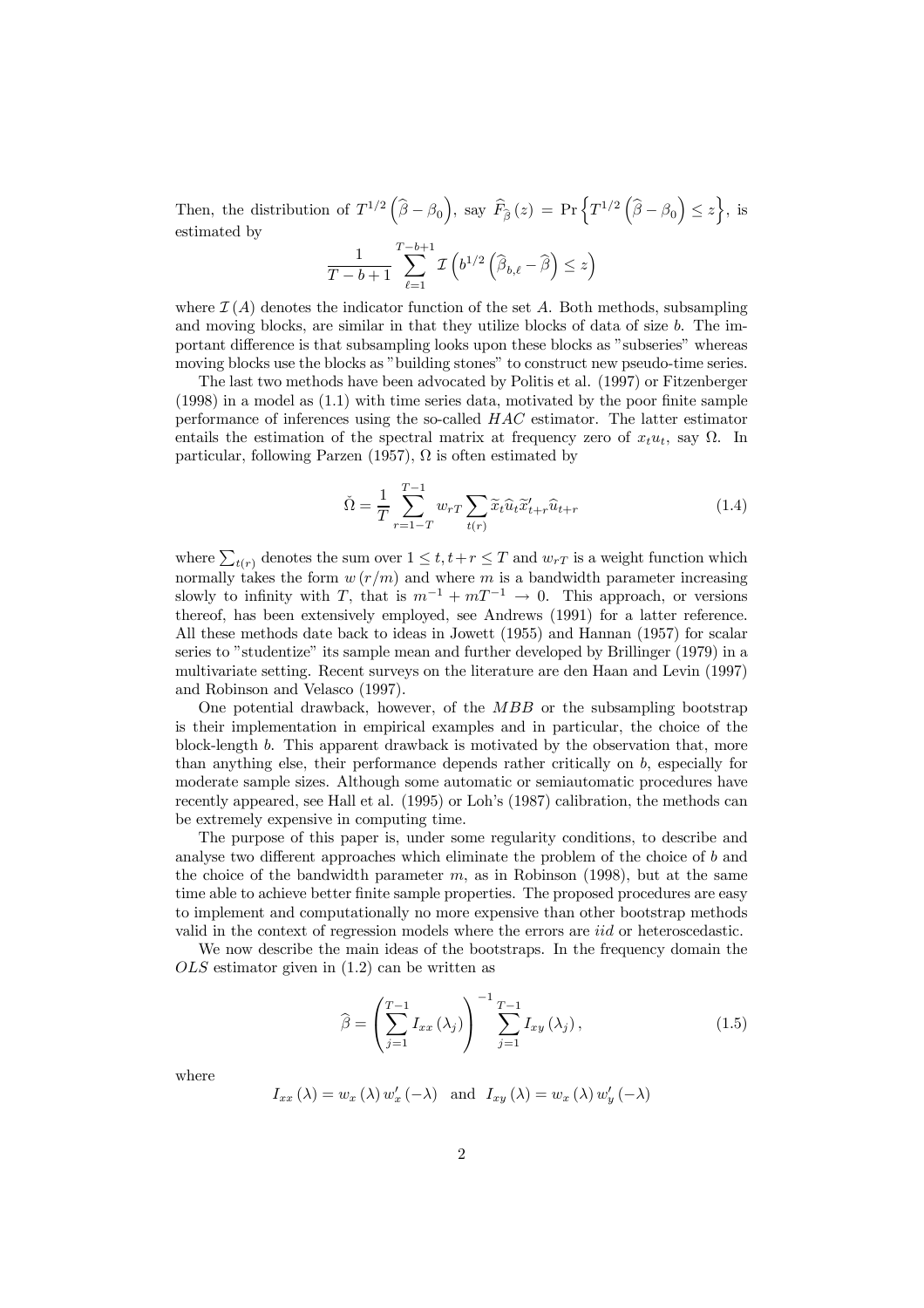are the periodogram of  $x_t$  and cross-periodogram of  $x_t$  and  $y_t$  respectively, and

$$
w_a(\lambda) = \frac{1}{(2\pi T)^{1/2}} \sum_{t=1}^{T} a_t e^{it\lambda}
$$
 (1.6)

denotes the discrete Fourier transform of a generic sequence of random variables  $a_t$ .

It should be noted that because  $w_a(\lambda)$  is invariant to additive constants when evaluated at the Fourier frequencies  $\lambda_i = (2\pi i)/T$  for integer j, we have that omission of the frequency  $j = 0$  (and  $j = T$ ) in (1.5) entails sample-mean correction.

A closer inspection of (1.5) suggests that  $\hat{\beta}$  can be regarded as the OLS estimator in the "regression" model

$$
w_y(\lambda_j) = \beta'_0 w_x(\lambda_j) + w_u(\lambda_j) \quad j = 1, ..., T - 1,
$$
\n(1.7)

where  $w_x(\lambda_i)$  and  $w_y(\lambda_i)$  play the role of being the regressors and error term respectively. One interesting property of  $w_u(\lambda_i)$  is that they are asymptotically uncorrelated although, possibly, heteroscedastic, see Hannan (1970) or Brillinger (1981) among others. It is precisely this observation that motivated Hannan's (1963) (semiparametric) generalized least squares estimator of  $\beta_0$  for the model (1.1) and consequently extended to other useful models in econometrics, see Robinson (1991) and references therein. So, looking at (1.7),  $v_u(\lambda_i) = w_u(\lambda_i) / |w_u(\lambda_i)|$  can be regarded as a sequence of zero mean and asymptotically independent homoscedastic random variables. This observation and writing (1.7) as

$$
w_y(\lambda_j) = \beta'_0 w_x(\lambda_j) + |w_u(\lambda_j)| v_u(\lambda_j) \quad j = 1, ..., T - 1,
$$

motivates the bootstrap schemes, differing in STEP 2 below, which we now describe in the following four steps.

**STEP 1** Obtain the  $OLS$  estimator via  $(1.2)$  or  $(1.5)$ , and the ordinary least squares residuals

$$
\widehat{u}_t = \widetilde{y}_t - \widehat{\beta}' \widetilde{x}_t, \quad t = 1, ..., T.
$$

**STEP 2** (a) Compute the discrete Fourier transform of the residuals  $\hat{u}_t$ , denoted  $w_{\hat{u}}(\lambda_i)$ , and let  $v_{\hat{u}}(\lambda_i) = w_{\hat{u}}(\lambda_i) / |w_{\hat{u}}(\lambda_i)|, j = 1, ..., [T/2]$ . Draw independent bootstrap residuals  $\eta_{j,1}^*, j=1,...,[T/2]$ , from the empirical distribution function of

$$
\widetilde{v}_{\widehat{u}}\left(\lambda_{j}\right) = \widehat{\sigma}_{v}^{-1}\left(v_{\widehat{u}}\left(\lambda_{j}\right) - \overline{v}_{\widehat{u}}\right), \quad j = 1, ..., [T/2]
$$

where  $\overline{v}_{\hat{u}} = [T/2]^{-1} \sum_{j=1}^{[T/2]} v_{\hat{u}}(\lambda_j)$  and  $\hat{\sigma}_v^2 = [T/2]^{-1} \sum_{j=1}^{[T/2]} |v_{\hat{u}}(\lambda_j) - \overline{v}_{\hat{u}}|^2$ . That is, for all  $j = 1, ..., [T/2]$ ,

$$
\Pr \left\{ \eta_{j,1}^{*} = \tilde{v}_{\hat{u}} \left( \lambda_{k} \right) \right\} = \left[ T/2 \right]^{-1}, \quad k = 1, ..., \left[ T/2 \right].
$$

(b) Let  $\tilde{u}^* = (\tilde{u}_1^*, \tilde{u}_2^*, ..., \tilde{u}_T^*)'$  be a random sample with replacement from the standardized residuals

$$
\widetilde{u}_t = \widetilde{\sigma}_{\widehat{u}}^{-1} \widehat{u}_t; \ \ \widetilde{\sigma}_{\widehat{u}}^2 = \frac{1}{T} \sum_{t=1}^T \widehat{u}_t^2,
$$

and obtain the "discrete Fourier transform" of  $\widetilde{\widetilde{\mu}}^*$  as

$$
\eta_{j,2}^* = \frac{1}{T^{1/2}} \sum_{t=1}^T \widetilde{u}_t^* e^{-it\lambda_j}, \quad j = 1, ..., [T/2].
$$

∼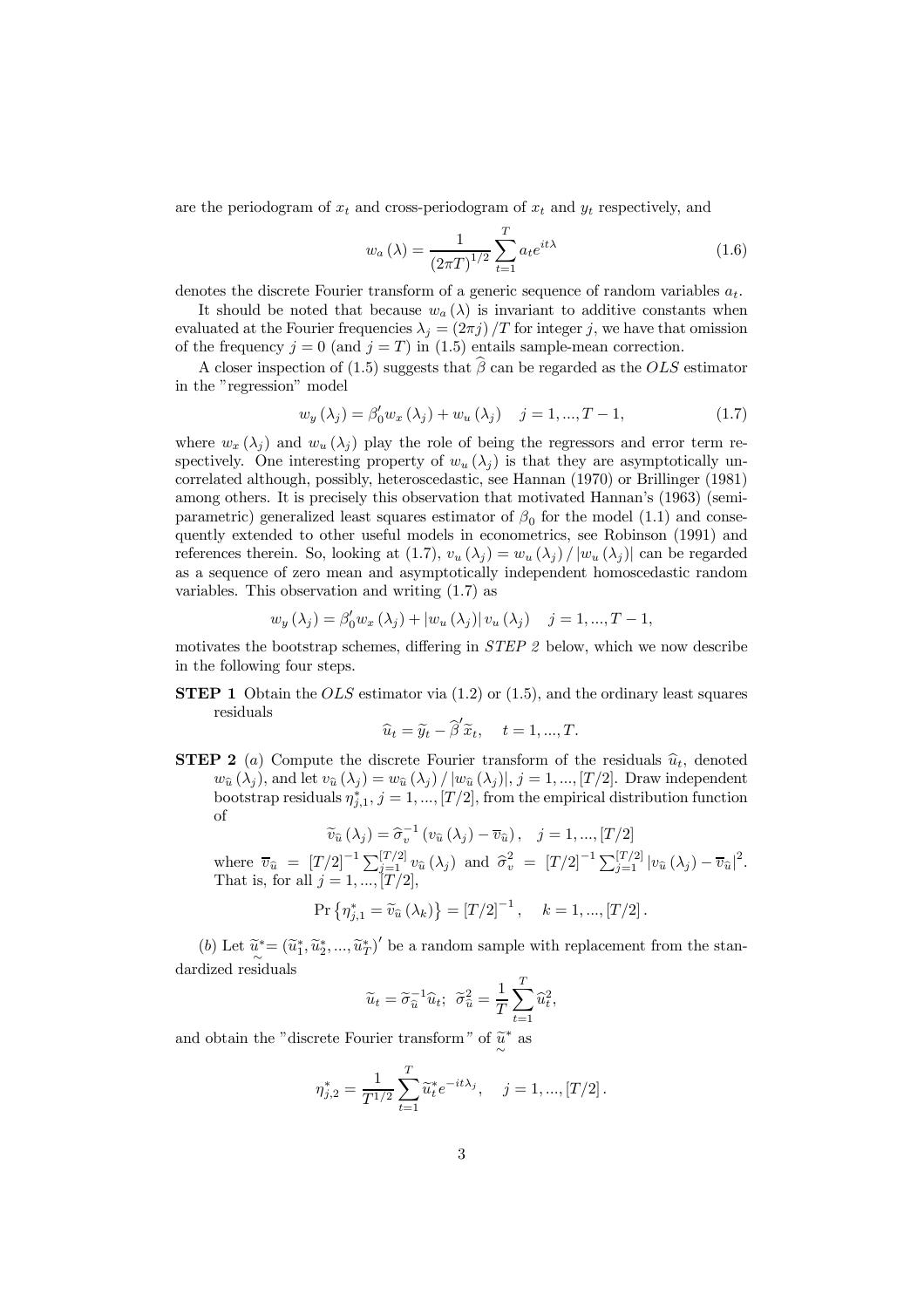**Remark 1.** Recall that because (1.1) contains an intercept, the sample mean of  $\hat{u}_t$ is zero.

**STEP 3** For  $i = 1, 2$ , obtain the bootstrap regression

$$
w_{y^*,i} (\lambda_j) = \hat{\beta}' w_x (\lambda_j) + |w_{\hat{u}} (\lambda_j)| \eta^*_{j,i} \quad j = 1, ..., [T/2]. \tag{1.8}
$$

**STEP 4** Compute the bootstrap estimator of  $\widehat{\boldsymbol{\beta}}$  as

$$
\widehat{\beta}_{i}^{*} = \left(\sum_{j=1}^{[T/2]} I_{xx}(\lambda_{j})\right)^{-1} \sum_{j=1}^{[T/2]} \text{Re}\left(I_{xy^{*},i}(\lambda_{j})\right), \quad i = 1, 2, \tag{1.9}
$$

where  $I_{xy^*,i}(\lambda_j) = w_x(\lambda_j) w'_{y^*,i}(-\lambda_j)$  and Re(a) denotes the real part of the complex number a.

**Remark 2.** Observe that by symmetry of  $I_{xx}(\lambda_j)$  and  $I_{xy^*,1}(\lambda_j) = I_{xy^*,1}(-\lambda_j)$ , where  $\bar{a}$  indicates transposition combined with complex conjugation, the estimator  $\widehat{\beta}_1^*$  in (1.9) becomes

$$
\widehat{\beta}_{1}^{*} = \left(\sum_{j=1}^{T-1} I_{xx} (\lambda_{j})\right)^{-1} \sum_{j=1}^{T-1} I_{xy^{*},1} (\lambda_{j})
$$

where  $\eta_{j,1}^* = \eta_{(T-j),1}^*$ , for  $j = 1, ..., [T/2]$ . In fact for the validity of the bootstrap, if the latter estimator  $\widehat{\beta}_1^*$  were to be employed, it would be crucial to have  $\eta_{j,1}^* = \eta_{(T-j),1}^*$ . The reason is that if  $\eta_{j,1}^*$  and  $\eta_{(T-j),1}^*$  were generated as in STEP 2, e.g. independently, then by symmetry, the right side of the last displayed equation would be

$$
\widehat{\beta}_1 + \left(2\sum_{j=1}^{[T/2]-1} I_{xx}(\lambda_j)\right)^{-1} \sum_{j=1}^{[T/2]-1} \left(w_x(\lambda_j) |w_{\widehat{u}}(\lambda_j)| \left(\eta_{j,1}^* + \eta_{(T-j),1}^*\right)\right),
$$

whose bootstrap variance would converge to  $\Phi/2$  since  $E\left|\eta_{j,1}^* + \eta_{(T-j),1}^*\right|$  $\begin{array}{|c|c|} \hline \multicolumn{1}{|c|}{3} & \multicolumn{1}{|c|}{4} \multicolumn{1}{|c|}{5} \multicolumn{1}{|c|}{6} \multicolumn{1}{|c|}{5} \multicolumn{1}{|c|}{6} \multicolumn{1}{|c|}{6} \multicolumn{1}{|c|}{6} \multicolumn{1}{|c|}{6} \multicolumn{1}{|c|}{6} \multicolumn{1}{|c|}{6} \multicolumn{1}{|c|}{6} \multicolumn{1}{|c|}{6} \multicolumn{1}{|c|}{6} \multicolumn{1}{|c|}{6} \multicolumn{1}{|c|$  $2^{2} = 2$  instead of 4 as would be needed for the validity of the bootstrap.

**Remark 3.** It is worth mentioning that STEP 2 only requires  $\eta_{j,i}^*$ , conditional on the data, to be a sequence of  $iid(0, 1)$  random variables in the unit sphere. So, Wu's (1986) wild/external bootstrap could be implemented. However, it appears that the proposed bootstrap performs better than the wild bootstrap. One possible reason is that  $\eta_{j,i}^*$  is a random sample from the empirical distribution of  $v_{\hat{u}}(\lambda_j)$ , so that it may capture better the finite sample distributional features of the model/data than if the sample were drawn from a population with the "same" distributional properties as those from the asymptotic distribution function of  $v_{\hat{u}}(\lambda_j)$  or a distribution as that used by Mammen (1993).

The proposed bootstraps described in STEPS 1-4 eliminate the need to choose the block-length b of Künsch's (1989) MBB or Politis and Romano's (1994) subsampling approach, see also Politis et al. (1997, 1999). It should be mentioned that resampling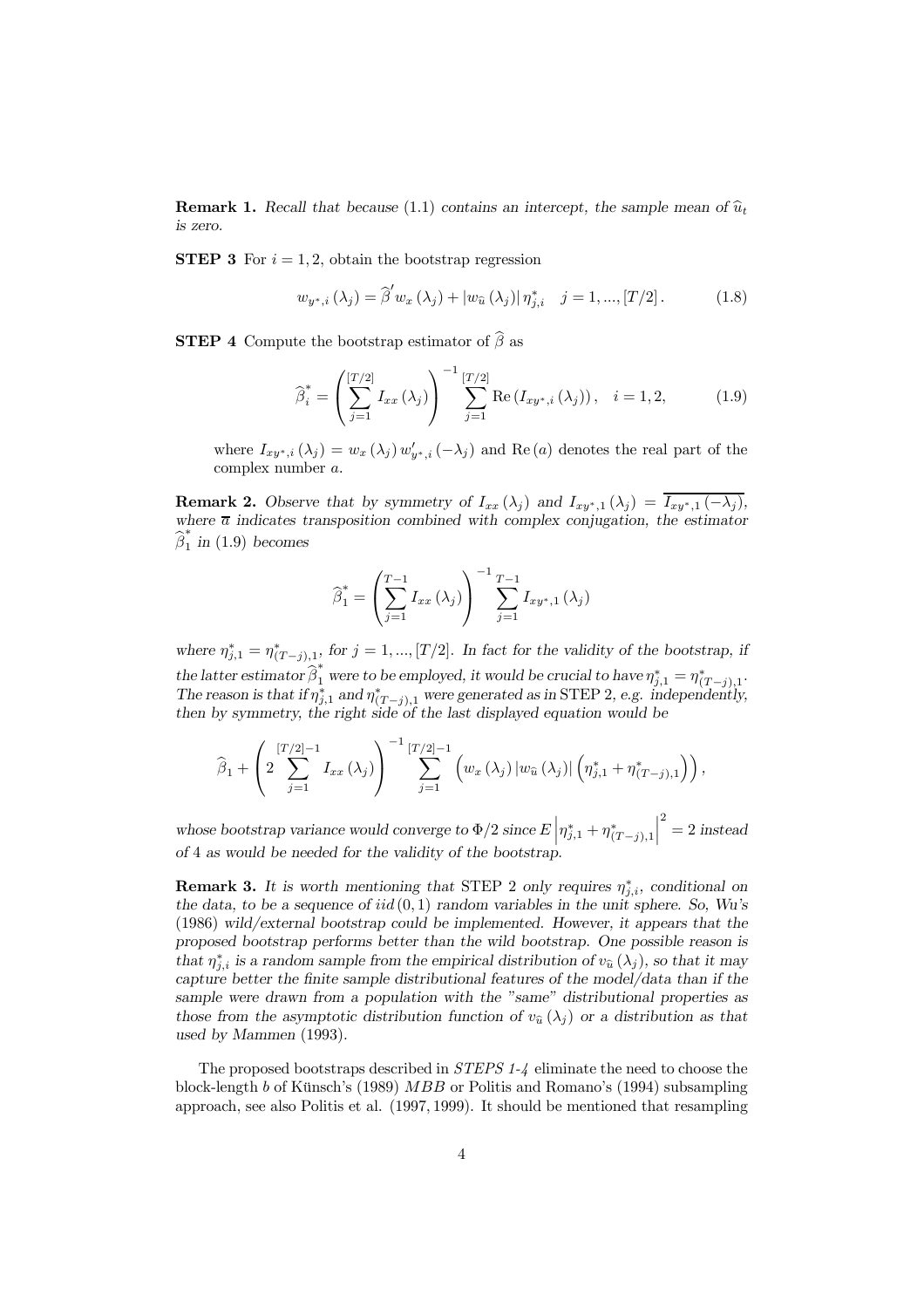methods in the frequency domain are not new, see for instance Franke and Härdle (1992), Politis and Romano (1992), Dahlhaus and Janas (1996) or Hidalgo and Kreiss (1999) among others. However, in all the latter aforementioned papers, the resampling techniques are based on the empirical distribution function of the periodogram ordinates and their motivation and emphasis are on the estimation of the spectral density function or functionals of the periodogram, such as the covariance.

The remainder of the paper is organized as follows. In the next section the conditions and main results of the paper are introduced. Section 3 illustrates how the bootstrap can be employed for statistical inferences on the parameters  $\beta_0$ . Section 4 presents a small Monte-Carlo simulation to illustrate the small sample performance of the bootstraps. Section 5 gives the proofs of our results in Sections 2 and 3, which make use of a Lemma shown in Section 6. Finally Section 7 concludes and discusses extensions to more general models of interest in econometrics.

## 2. CONDITIONS AND MAIN RESULTS

Denote by  $f_{xx}(\lambda)$  and  $f_{uu}(\lambda)$  the spectral density matrix and function of  $x_t$  and  $u_t$ respectively, defined from the relationships

$$
\gamma_{x,j} = Cov(x_t, x_{t+j}) = \int_{-\pi}^{\pi} f_{xx}(\lambda) e^{-ij\lambda} d\lambda, \quad j = 0, \pm 1, \dots
$$
  

$$
\gamma_{u,j} = Cov(u_t, u_{t+j}) = \int_{-\pi}^{\pi} f_{uu}(\lambda) e^{-ij\lambda} d\lambda, \quad j = 0, \pm 1, \dots
$$

Let us introduce the following regularity conditions:

C1  ${x_t}$  and  ${u_t}$  are two covariance stationary linear processes defined as

$$
x_t = \sum_{j=0}^{\infty} \zeta_j \xi_{t-j}, \sum_{j=0}^{\infty} ||\zeta_j||^2 < \infty \text{ and } u_t = \sum_{j=0}^{\infty} \vartheta_j \varepsilon_{t-j}; \sum_{j=0}^{\infty} \vartheta_j^2 < \infty,
$$

respectively, where  $\zeta_0$  is the identity matrix,  $\vartheta_0 = 1$ , and  $\|H\|$  denotes the norm of the matrix H. Moreover, the processes  $\varepsilon_t$  and  $\xi_s$  are uncorrelated for all  $t, s = 0, \pm 1, \pm 2, \dots$ 

Let  $\mathcal{F}_t$  and  $\mathcal{G}_t$  be the  $\sigma$ -algebras of events generated by  $\varepsilon_s$ ,  $s \leq t$  and  $\xi_s$ ,  $s \leq t$ , respectively.

**C2** { $\varepsilon_t$ } is an ergodic process that satisfies (a)  $E(\varepsilon_t | \mathcal{F}_{t-1} \cup \mathcal{G}_t) = 0$ , (b)  $E\left(\varepsilon_t^2 \middle| \mathcal{F}_{t-1} \cup \mathcal{G}_t\right) = E\left(\varepsilon_t^2\right) = \sigma_{\varepsilon}^2$  a.s. and (c) the joint fourth cumulant of  $\varepsilon_{t_i}$ ,  $i = 1, ..., 4$  satisfies

$$
cum(\varepsilon_{t_1}, \varepsilon_{t_2}, \varepsilon_{t_3}, \varepsilon_{t_4}) = \begin{cases} \kappa, & t_1 = t_2 = t_3 = t_4, \\ 0, & otherwise, \end{cases}
$$

with  $|\kappa| < \infty$ .

**C3**  $\{\xi_t\}$  is a stochastic process that satisfies (a)  $E(\xi_t | \mathcal{G}_{t-1} \cup \mathcal{F}_t) = 0$ , (b)  $E(\xi_t \xi_t' | \mathcal{G}_{t-1} \cup \mathcal{F}_t) = E(\xi_t \xi_t') = \Xi$  a.s. and (c) the joint fourth cumulant of  $\xi_{t_i,j_i}, j_i = 1, ..., p$  and  $i = 1, ..., 4$  satisfies

cum 
$$
(\xi_{t_1j_1}, \xi_{t_2j_2}, \xi_{t_3j_3}, \xi_{t_4j_4}) = \begin{cases} \kappa_{\xi, j_1, j_2, j_3, j_4}, & t_1 = t_2 = t_3 = t_4, \\ 0, & otherwise, \end{cases}
$$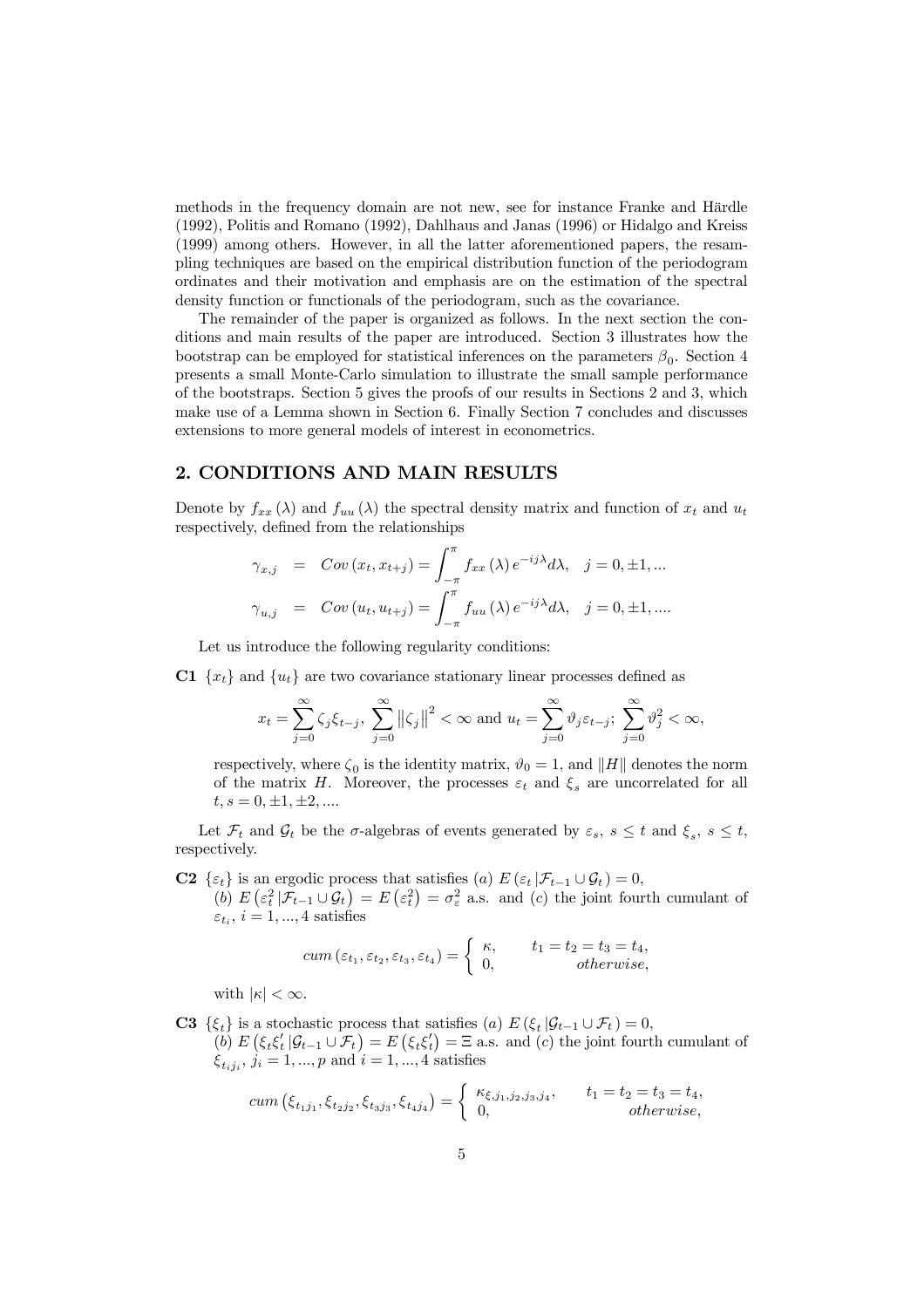with  $\kappa_{\xi} = \max_{i_1 = 1,...,p, i=1,...,4} |\kappa_{\xi, j_1, j_2, j_3, j_4}| < \infty$ .

**C4**  $|(\partial/\partial\lambda) A(\lambda)| = O(|A(\lambda)|/\lambda)$  and  $|(\partial/\partial\lambda) \Psi(\lambda)| = O(|\Psi(\lambda)|/\lambda)$  as  $\lambda \to 0+,$ where

$$
A(\lambda) = \sum_{j=0}^{\infty} \vartheta_j e^{ij\lambda}
$$
 and  $\Psi(\lambda) = \sum_{j=0}^{\infty} \zeta_j e^{ij\lambda}$ ,

and such that  $|A(\lambda)| > 0$  and  $\|\Psi(\lambda)\| > 0$  for all  $\lambda \in [0, \pi]$  and continuously differentiable in any open set outside the origin. In addition, for all  $q = 1, ..., p+1$ 1,  $f_{gg}^{-1/2}(\lambda) \left| \eta_g(\lambda) \right|$  is a non-zero finite vector, where  $\eta_g(\lambda)$  denotes the *gth* row of  $diag(\Psi(\lambda), A(\lambda))$  and  $f_{gg}(\lambda)$  is the gth diagonal element of  $f(\lambda) =$  $diag (diag (f_{xx}(\lambda)), f_{uu}(\lambda)).$ 

**C5**  $\int_{-\pi}^{\pi} ||f_{xx}(\lambda) f_{uu}(\lambda)|| d\lambda < \infty$  and  $Ex_{t}x'_{t} = \Sigma > 0$ .

We now comment on the conditions, which for the most part are similar to those used in Robinson  $(1995a, b, 1998)$ . The first three conditions are restricted in the linearity they impose but not otherwise. Part  $(a)$  of Conditions  $C2$  and  $C3$ , together with the first part of  $C_1$ , indicate that the best linear predictor is the best predictor, in the least squares sense. The last part of Condition  $C1$  and part  $(b)$  of Condition C2 are presumably stronger than needed and some heterogeneity could be allowed, although it rules out heteroscedasticity. However, as the main motivation of the paper is to illustrate the possibility of avoiding the drawbacks of the MBB or subsampling bootstrap in a model like (1.1), we have preferred keeping them as they stand. Another motivation is due to the fact that these conditions allow us to consistently estimate the asymptotic covariance matrix of the OLS without resorting to any bandwidth or tuning parameter as Robinson (1988) proved. In particular that

$$
\widetilde{\Omega} = \frac{4\pi^2}{T} \sum_{j=1-\lfloor T/2 \rfloor}^{\lfloor T/2 \rfloor -1} I_{xx} \left( \lambda_j \right) I_{\widehat{u}\widehat{u}} \left( \lambda_j \right) \tag{2.1}
$$

is a consistent estimator of  $2\pi \int_{-\pi}^{\pi} f_{xx}(\lambda) f_{uu}(\lambda) d\lambda$ .

Moreover, Conditions  $C1 - C3$  also imply that  $E(x_t u_t x_0 u_0) = E(x_t x_0) E(u_t u_0)$ for all t, so that the spectral density of  $x_t u_t$  at frequency zero,  $f_{xu}(0)$ , is  $2\pi \int_{-\pi}^{\pi} f_{xx}(\lambda) f_{uu}(\lambda) d\lambda$ . It seems that for  $(2.1)$  to be a consistent estimator of  $f_{xu}(0)$ , the previous condition is required. Another set of conditions for which  $E(x_t u_t x_0 u_0) = E(x_t x_0) E(u_t u_0)$ holds is if  $x_j$  and  $u_0$  are independent for all negative and nonnegative values of j or that  $x_t$  and  $u_t$  are Gaussian and  $Cov(x_j, u_0)=0$  for all  $j \leq 0$ . In the terminology of Engle, Hendry and Richard (1983), they imply strong exogeneity of  $x_t$  or that  $x_t$ is predetermined respectively. So, we are implicitly assuming that the practitioner is willing to take seriously this assumption. However, as discussed by Robinson (1988), if this were not the case, then (2.1) would only converge to one of the components of the long run variance of  $x_t u_t$ , that is  $\Omega$ , being the other component a function of the fourth cumulants. This component can be estimated using results in Taniguchi (1982) or Keenan (1987), although under long-memory no results are available. It should be mentioned that in this case, the proposed bootstrap is not valid. But, following ideas and arguments similar to those of Hall and Horowitz (1996), when analysing the t-statistic or the J-statistic for overidentifying restrictions in a  $GMM$  framework, similar corrections should apply in our context. However, we do not proceed as that will involve technicalities and it may obscure the main message of the paper. That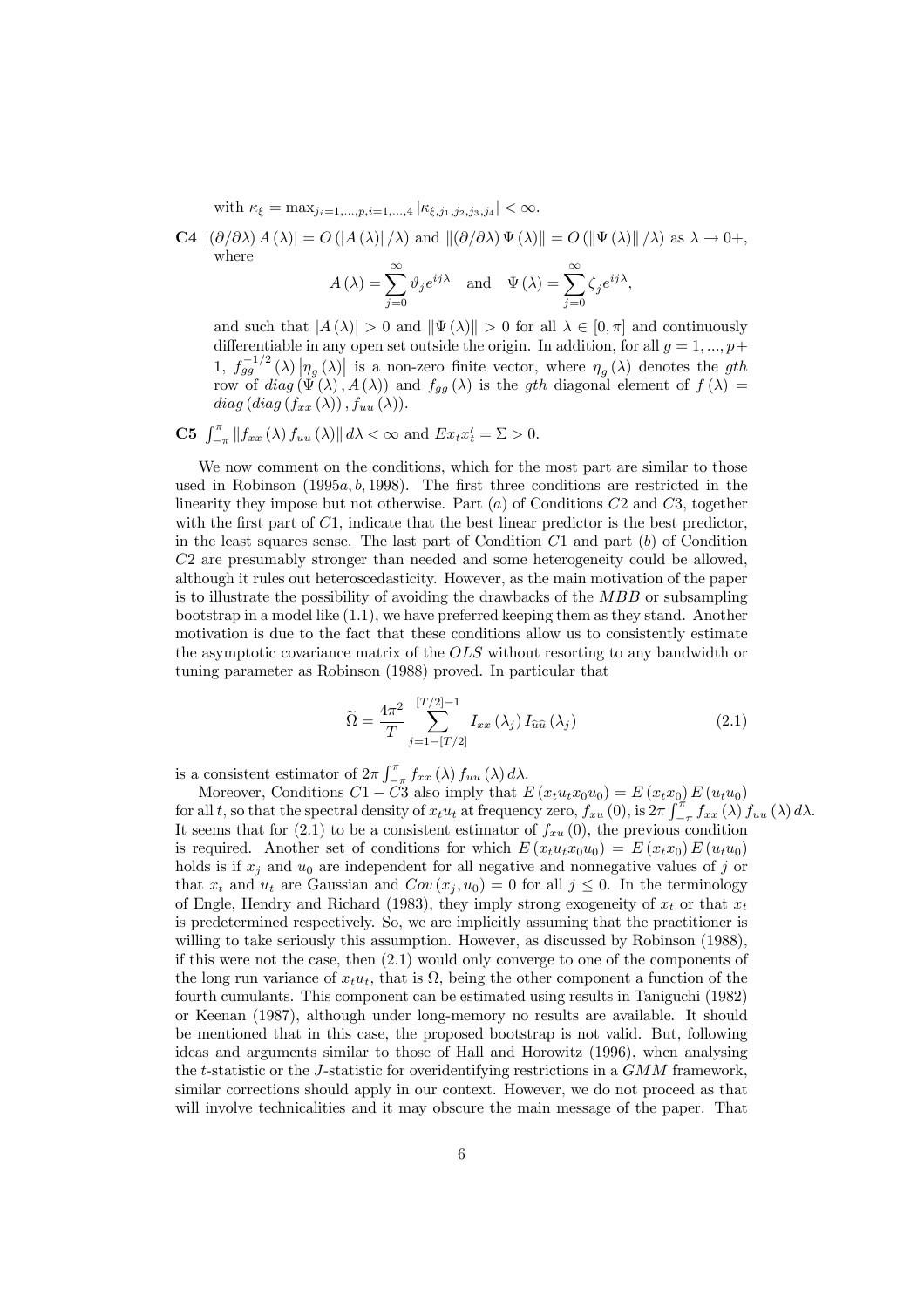is, that even with time series data, there are setups encountered in applied work for which  $MBB$ /subsampling is not required. On the other hand, in some respects our conditions are quite general. For instance, it allows for long memory dependence for which the MBB has yet to be justified in a general setting as ours, although the latter algorithm is valid if  $x_t$  and  $u_t$  are strong mixing without assuming that  $x_t$  is strong exogenous or  $u_t$  homoscedastic.

Condition C4 effectively allows for a possible singularity of the spectral density matrix and function of  $x_t$  and  $u_t$  respectively to be at frequency zero, but smooth elsewhere. This is done merely for notational convenience. The results do not depend on this assumption and they follow similarly if the singularity(ies) were located at some other(s) frequency(ies). So, we allow  $x_t$  and/or  $u_t$  to be, possibly, a longmemory process which has attracted immense attention in recent years in econometric literature. An example of a (scalar) process whose spectral density function satisfies  $C4$  is the Fractional Integrated Autoregressive Moving Average ( $FARIMA$ ) model, see Granger and Joyeux  $(1980)$  or Hosking  $(1981)$ . The FARIMA model has a spectral density function defined as

$$
f(\lambda) = \frac{\sigma_{\varepsilon}^{2}}{2\pi} \left| 1 - e^{i\lambda} \right|^{-d} \frac{\left| \Theta\left(e^{i\lambda}; \theta\right) \right|^{2}}{\left| \Delta\left(e^{i\lambda}; \theta\right) \right|^{2}}, 0 \le \lambda \le \pi,
$$
\n(2.2)

where  $0 < C < \infty$  and  $0 \leq d < 1/2$ , and where  $\Delta$  and  $\Theta$  are the autoregressive and moving average polynomials respectively and such that they have no common roots and are outside the unit circle. An earlier example of a process exhibiting longmemory is the fractional Gaussian noise  $(fqn)$  process, introduced by Mandelbrot and Van Ness (1968), and whose autocorrelation structure is given by

$$
\gamma_j = \frac{1}{2} \left( |j-1|^{1+2d} - 2|j|^{1+2d} + |j+1|^{1+2d} \right). \tag{2.3}
$$

It is known that both models (2.2) and (2.3) satisfy

$$
f(\lambda) \sim C \lambda^{-2d}
$$
, as  $\lambda \to 0+$ .

The first part of Condition C5, that is  $\int_{-\pi}^{\pi} ||f_{xx}(\lambda) f_{uu}(\lambda)|| d\lambda < \infty$ , seems to be very mild and due to results in Robinson (1994) and Robinson and Hidalgo (1997), it also appears to be necessary and minimal for the central limit theorem of  $\beta$  to hold true. This condition is satisfied if, for instance,  $u_t$  follows a FARIMA or an fgn model with  $d = d_u$  and  $x_t$  follows a model whose *l*th element is a FARIMA or an fgn model with  $d = d_{\ell}$  satisfying the condition  $2(d_{\ell} + d_u) < 1$  for all  $\ell = 1, ..., p$ . Alternatively, C5 could have been written in terms of the autocovariance function of  $x_t$  and  $u_t$ . C5 could be replaced by assuming that  $\gamma_{u,j}\gamma_{x,j}$  is summable under our framework. It entails that the spectral density function of  $x_t u_t$  to be finite and positive at frequency zero. It is important to note that this is implied by summability of  $|\gamma_{u,j}\gamma_{x,j}|$  but not the other way round. A standard example is when  $x_t$  exhibits strong "cyclical" behaviour as is the case with Gengebauer models. For the latter models, the autocovariance function behaves as  $Cj^{2d-1}\cos(j\lambda)$  with  $\lambda > 0$  and  $0 \le d < \frac{1}{2}$ . It should be mentioned that if the possible singularities of  $f_x$  and  $f_y$  do not coincide, then  $d_{\ell}$  and  $d_u$  can take any value smaller than  $\frac{1}{2}$ . Finally, the second part of Condition C5 is a standard condition on the regressors  $x_t$  and needed for the identification of the parameters  $\beta_0$ .

We then achieve the following: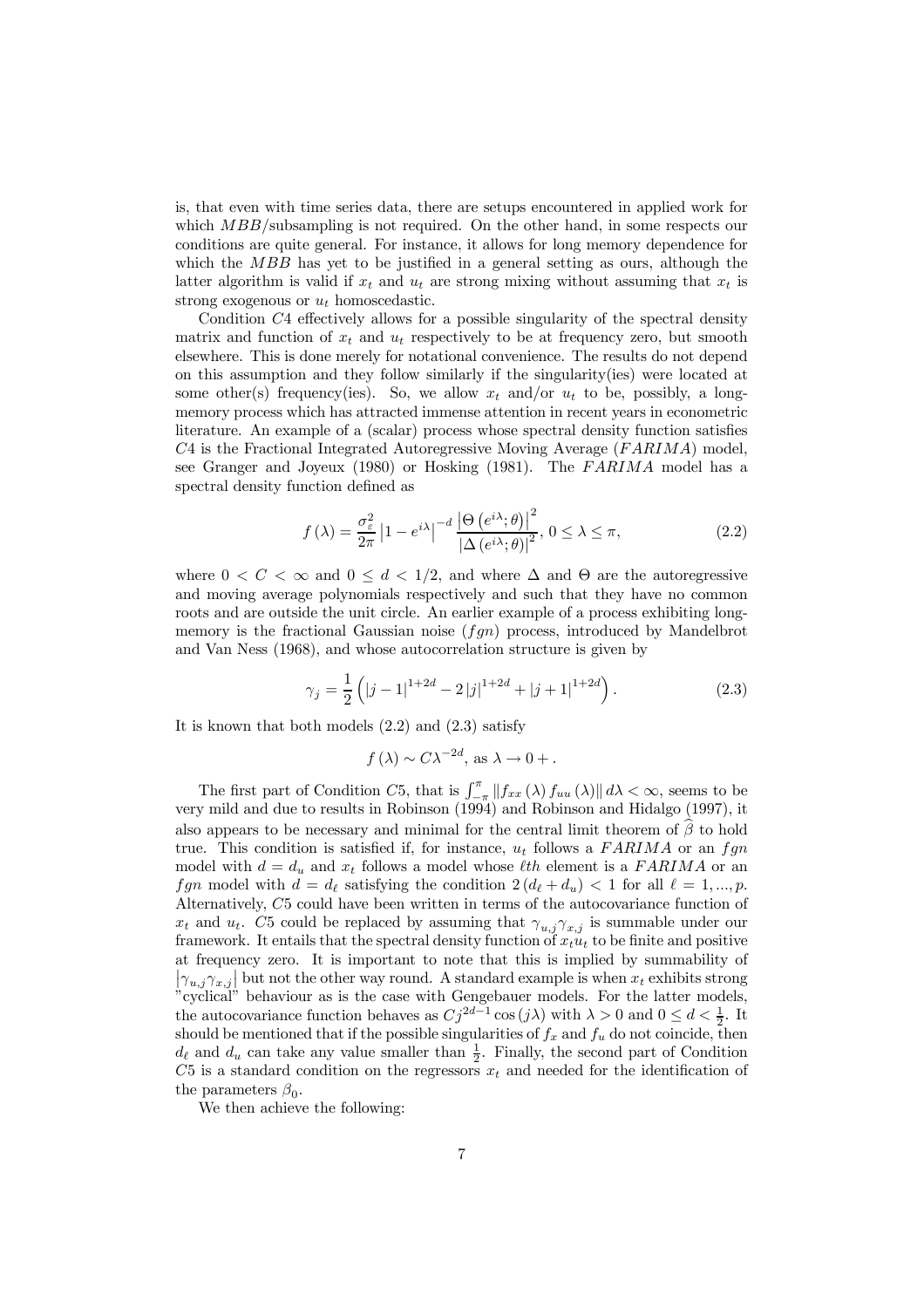**Theorem 2.1.** Assuming C1-C5, as  $T \rightarrow \infty$ ,

$$
T^{1/2}(\widehat{\beta}-\beta_0) \xrightarrow{d} \mathcal{N}(\theta, \Sigma^{-1}\Omega\Sigma^{-1}).
$$

We now focus on the properties of the bootstrap estimators  $\hat{\beta}_i^*, i = 1, 2$ , given in (1.9). For the latter to be valid, the resampling scheme must be such that the conditional distribution of  $T^{1/2}(\hat{\beta}_i^* - \hat{\beta})$ , for  $i = 1, 2$ , given  $\left(\underset{\infty}{\infty}\right)$ ∼  $\frac{u}{2}$  $\binom{y}{x}$  where  $\frac{x}{x}$  $(x_1, ..., x_T)'$  and  $u = (u_1, ..., u_T)'$ , consistently estimates the limiting distribution of  $T^{1/2}(\widehat{\beta}-\beta_0),$  that is

$$
\Pr\left\{T^{1/2}\left(\widehat{\beta}_i^*-\widehat{\beta}\right)\leq z\Big|\left(x',u'\right)'\right\}\xrightarrow{P}\mathcal{G}\left(z\right), \quad for\ i=1,2
$$

where  $\mathcal{G}(z)$  is the probability distribution function of a  $\mathcal{N}(0, \Sigma^{-1}\Omega\Sigma^{-1})$  random variable, see Giné and Zinn (1989). Such a convergence will be denoted as  $\frac{a^{d^*}}{2}$ .

To prove the validity of the bootstraps described in STEPS 1-4, we need to strengthen slightly Condition C5.

C5' 
$$
\int_{-\pi}^{\pi} ||f_{xx}(\lambda) f_{uu}(\lambda)|| \log (|\lambda|) | d\lambda < \infty
$$
 and  $Ex_{t}x'_{t} = \Sigma > 0$ .

**Theorem 2.2.** Assuming C1-C4 and C5', for  $i = 1, 2$  as  $T \rightarrow \infty$ 

$$
T^{1/2} \left( \widehat{\beta}_i^* - \widehat{\beta} \right) \xrightarrow{d^*} \mathcal{N} \left( \theta, \Sigma^{-1} \Omega \Sigma^{-1} \right).
$$

So Theorem 2 indicates that the bootstraps are consistent, and more importantly, that we can avoid the drawback of the  $MBB$  and the subsampling bootstrap, e.g. the choice of the block length b. Moreover, the results of Theorem 2 will allow us the implementation of tests for the parameters  $\beta_0$ , say, such as that given in (3.1) below. This will be addressed in the next section.

## 3. APPLICATIONS OF THE BOOTSTRAP

Suppose that we are interested in the following hypothesis testing

$$
H_0: C\beta_0 = c \quad \text{against} \quad H_1: C\beta_0 \neq c,\tag{3.1}
$$

where C is a full rank  $(r \times p)$  matrix and c is an  $(r \times 1)$  vector. A common method to test  $H_0$  is based on the  $F - statistic$ 

$$
F = T\left(C\widehat{\beta} - c\right)' \left(C\widehat{\Phi}C'\right)^{-1} \left(C\widehat{\beta} - c\right),\tag{3.2}
$$

where  $\widehat{\Phi} = \widehat{\Sigma}^{-1} \widetilde{\Omega} \widehat{\Sigma}^{-1}$  is a consistent estimator of  $\Phi = AsyVar\left(T^{1/2} \left(\widehat{\beta} - \beta_0\right)\right)$ , with  $\widetilde{\Omega}$  given in (2.1) and  $\widehat{\Sigma} = (2\pi) T^{-1} \sum_{j=1}^{T-1} I_{xx} (\lambda_j)$ .

Suppose that we want to bootstrap the test F in  $(3.2)$ , being denoted by  $F^*$ . For  $F^*$  to be asymptotically valid, it should satisfy two basic requirements. First, under  $H_0$  or local alternatives, e.g.  $H_a: C\beta_0 = c + D/T^{1/2}$  for any vector D with bounded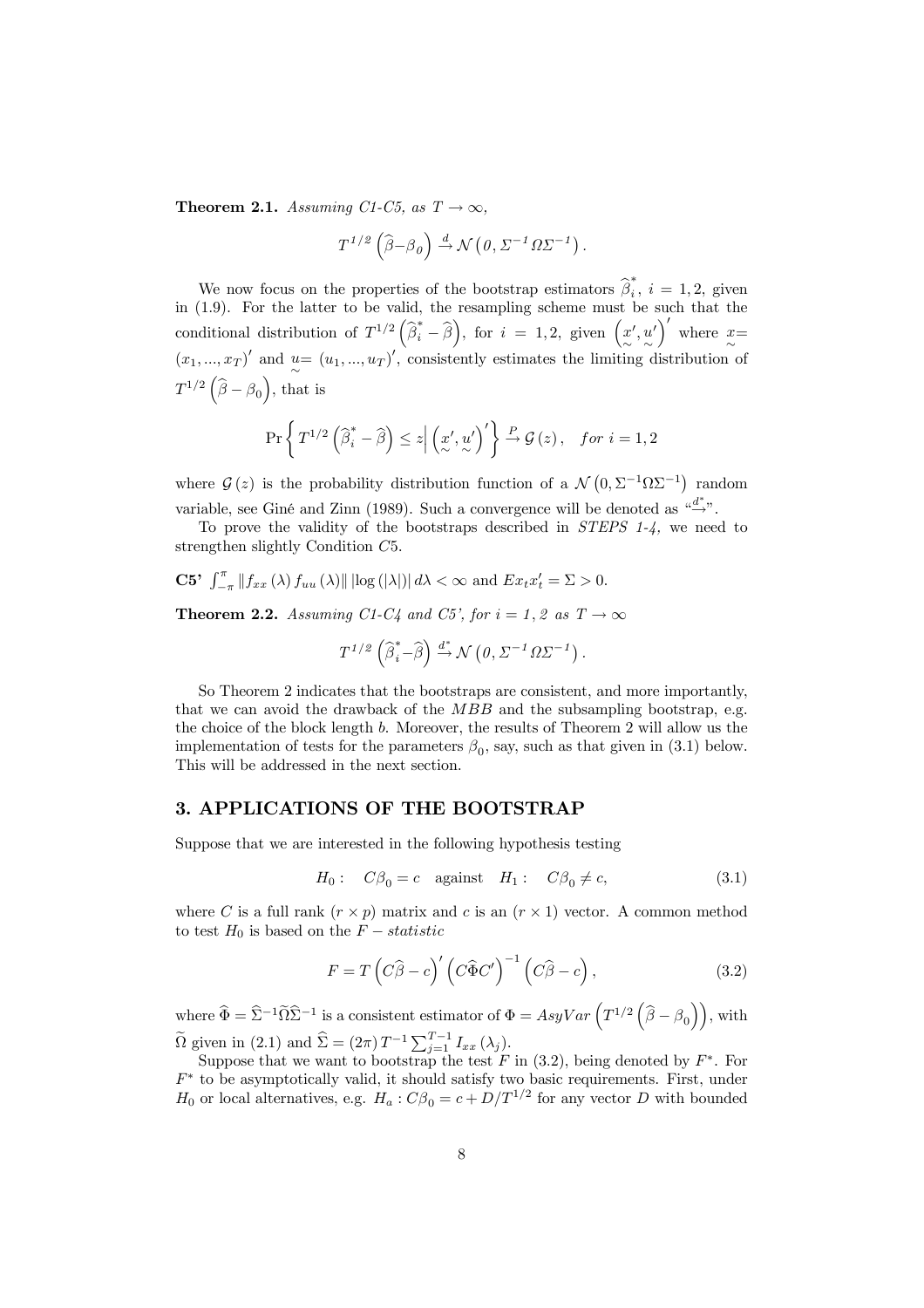norm, the conditional distribution of  $F^*$ , given the data  $(x', u')'$ , should converge in probability to the limiting distribution of F given in  $(3.2)$ . The second requirement on  $F^*$  is that, under  $H_1$ ,  $F^*$  should be bounded in probability. The latter is achieved once the bootstrap sample/model is obtained under  $H_0$ .

More specifically, for  $i = 1, 2$ , let  $\hat{\beta}_i^*$  denote the bootstrap estimator of  $\beta$  given in (3.6) below. Let us introduce  $I_{\hat{u}^*\hat{u}^*,i}(\lambda_j) = |w_{\hat{u}^*,i}(\lambda_j)|^2$ , where

$$
w_{\hat{u}^*,i} (\lambda_j) = w_{y^*,i} (\lambda_j) - \hat{\beta}_i^{*\prime} w_x (\lambda_j), \quad j = 1, ..., [T/2],
$$

with  $w_{y^*,i}(\lambda_j)$  as defined in (3.4) below. Then the bootstrap test  $F^*$  is defined as F in (3.2) but with  $\hat{\beta}$  and  $\hat{\Phi} = \hat{\Sigma}^{-1} \tilde{\Omega} \hat{\Sigma}^{-1}$  being replaced by their bootstrap counterparts  $\hat{\beta}_i^*$  and  $\hat{\Phi}_i^* = \hat{\Sigma}^{-1} \hat{\Omega}_i^* \hat{\Sigma}^{-1}$  respectively, and where

$$
\widehat{\Omega}_{i}^{*} = \frac{4\pi^{2}}{T} \sum_{j=1-\lfloor T/2 \rfloor}^{\lfloor T/2 \rfloor -1} I_{xx}(\lambda_{j}) I_{\widehat{u}^{*}\widehat{u}^{*},i}(\lambda_{j}), \quad i = 1, 2.
$$
 (3.3)

We need to show that

$$
\Pr\left\{T^{1/2}C\left(\widehat{\boldsymbol{\beta}}^*_i - \widetilde{\boldsymbol{\beta}}\right) \le z \left|\left(\underset{\sim}{x}, \underset{\sim}{u}\right)\right.\right\} \xrightarrow{P} \lim_{T \to \infty} \Pr\left\{T^{1/2}C\left(\widehat{\boldsymbol{\beta}} - \beta_0\right) \le z\right\}
$$

when  $C\beta_0 = c + D/T^{1/2}$  for any vector D with bounded norm, where  $\tilde{\beta}$  is defined in (3.5) below, and

$$
\Pr\left\{T^{1/2}C\left(\widehat{\boldsymbol{\beta}}_i^*-\widetilde{\boldsymbol{\beta}}\right)\leq z\left|\left(\underset{\sim}{x},\underset{\sim}{u}\right)\right.\right\}=O_{p^*}\left(1\right)
$$

when  $C\beta_0 \neq c + D/T^{1/2}$  for all  $|D| \leq T^{1/2}$ , that is under  $H_1$ .

To achieve this goal, we proceed as in Mammen (1993) in the context of iid data. That is,

STEPS 1 AND 2 The same as those given in the introduction.

**STEP 3** For  $i = 1, 2$ , obtain the bootstrap regression

$$
w_{y^*,i} (\lambda_j) = \tilde{\beta}' w_x (\lambda_j) + |w_{\hat{u}} (\lambda_j)| \eta^*_{j,i} \quad j = 1, ..., [T/2], \quad (3.4)
$$

where  $\tilde{\beta}$  is the restricted least squares, that is

$$
\widetilde{\beta} = \widehat{\beta} + \left(X'X\right)^{-1} C' \left(C \left(X'X\right)^{-1} C'\right)^{-1} \left(c - C\widehat{\beta}\right). \tag{3.5}
$$

**STEP 4** Compute the bootstrap counterpart of  $\hat{\beta}$  as the OLS estimator from the regression model  $w_{y^*,i}(\lambda_i)$  on  $w_x(\lambda_i)$ , that is

$$
\widehat{\beta}_{i}^{*} = \left(\sum_{j=1}^{[T/2]} I_{xx}(\lambda_{j})\right)^{-1} \sum_{j=1}^{[T/2]} \text{Re}\left(I_{xy^{*},i}(\lambda_{j})\right),\tag{3.6}
$$

where  $I_{xy^*,i} (\lambda_j) = w_x (\lambda_j) w'_{y^*,i} (-\lambda_j)$  for  $i = 1, 2$ .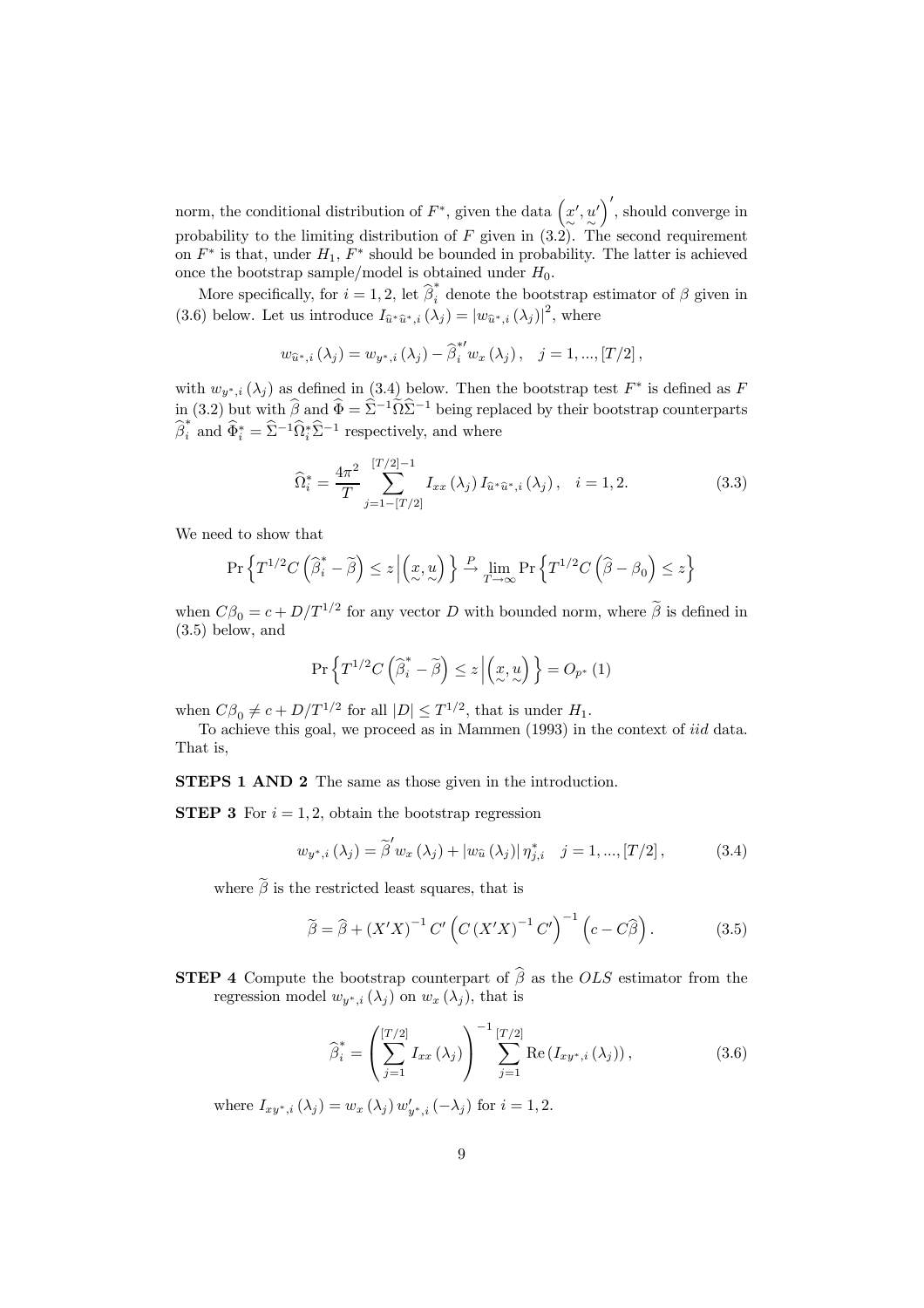**STEP 5** For  $i = 1, 2$ , the bootstrap test is given by

$$
F_i^* = \varphi^* \left( T^{1/2} C \left( \widehat{\beta}_i^* - \widetilde{\beta} \right) \right),
$$

where  $\widehat{\Phi}_i^* = \widehat{\Sigma}^{-1} \widehat{\Omega}_i^* \widehat{\Sigma}^{-1}$  with  $\widehat{\Omega}_i^*$  given in (3.3) and  $\varphi^*(a) = a' \left( C \widehat{\Phi}_i^* C' \right)^{-1} a$ .

**STEP 6** For  $i = 1, 2$ , reject  $H_0$  if  $F \ge c_{(1-\alpha),i}^*$ , where  $c_{(1-\alpha),i}^*$  is the  $(1-\alpha)$ th quantile of the bootstrap distribution of  $F_i^*$ , that is

$$
\Pr\left\{\varphi^*\left(T^{1/2}C\left(\widehat{\beta}_i^*-\widetilde{\beta}\right)\right)\leq z\left|\left(x,u\right)\right.\right\}.
$$

**Theorem 3.1.** Assuming  $C1 - C4$  and  $C5'$ , under  $H_0 \cup H_1$  in  $(3.1)$ , for  $i = 1, 2$  as  $T \to \infty$ 

$$
F_i^* \xrightarrow{d^*} \chi_r^2,
$$

where  $r = rank(C)$ .

The result of Theorem 3 allows us to implement the (bootstrap) test as follows. Denote  $\varphi(a) = a' \left( C \widehat{\Phi} C' \right)^{-1} a$  and let  $c_{T,(1-\alpha)}^f$  and  $c_{(1-\alpha)}^a$  be such that

$$
\Pr\left\{ \left| \varphi\left(T^{1/2}\left(C\widehat{\beta} - c\right)\right) \right| > c_{T,(1-\alpha)}^f \right\} = \alpha
$$

and

$$
\lim_{T \to \infty} \Pr \left\{ \left| \varphi \left( T^{1/2} \left( C \widehat{\beta} - c \right) \right) \right| > c_{(1-\alpha)}^a \right\} = \alpha,
$$

respectively. Then, Theorem 1 indicates that  $c_{T,(1-\alpha)}^f \rightarrow c_{(1-\alpha)}^a$ , whereas Theorem 3 indicates that  $c_{(1-\alpha),i}^*$  satisfies  $c_{(1-\alpha),i}^*$  $\stackrel{P}{\rightarrow} c^a_{(1-\alpha)}$  where

$$
\Pr\left\{\varphi\left(T^{1/2}C\left(\widehat{\beta}_i^*-\widetilde{\beta}\right)\right)>c^*_{(1-\alpha),i}\left|\left(\underset{\sim}{x},\underset{\sim}{u}\right)\right.\right\}=\alpha,
$$

for  $i = 1, 2$ . (Observe that  $C\tilde{\beta} = c$ .)

However, since the finite sample distribution of  $T^{1/2}C(\hat{\beta}_i^*-\tilde{\beta})$ , and thus that of  $\varphi^* \left( T^{1/2} C \left( \widehat{\beta}_i^* - \widetilde{\beta} \right) \right)$ , is not available,  $c_{(1-\alpha),i}^*$  is approximated as accurately as desired by a standard Monte-Carlo simulation algorithm. To that end, consider the bootstrap samples  $\eta^{*(\ell)} = \left(\eta_1^{*(\ell)}, ..., \eta_{[T/2]}^{*(\ell)}\right)'$  for  $\ell = 1, ..., B$ , and compute  $\widehat{\beta}_1^{*(\ell)}$  as in (3.6) for each  $\ell$ . Then,  $c_{(1-\alpha),1}^*$  is approximated by the value  $c_{(1-\alpha),1}^{*B}$  that satisfies

$$
\frac{1}{B} \sum_{\ell=1}^{B} \mathcal{I} \left( \varphi \left( T^{1/2} C \left( \widehat{\beta}^{*(\ell)}_1 - \widetilde{\beta} \right) \right) > c^{*B}_{(1-\alpha),1} \right) = \alpha,
$$

whereas for the second bootstrap, consider the bootstrap samples  $\widetilde{u}^{*(\ell)} = (\widetilde{u}_1^{*(\ell)}, ..., \widetilde{u}_T^{*(\ell)})'$ for  $\ell = 1, ..., B$ , and compute  $\hat{\beta}_2^{*(\ell)}$  as in (3.6) for each  $\ell$ . Then,  $c_{(1-\alpha),2}^*$  is approximated by the value  $c_{(1-\alpha),2}^{*B}$  that satisfies

$$
\frac{1}{B} \sum_{\ell=1}^{B} \mathcal{I} \left( \varphi \left( T^{1/2} C \left( \widehat{\beta}_2^{*(\ell)} - \widetilde{\beta} \right) \right) > c_{(1-\alpha),2}^{*B} \right) = \alpha.
$$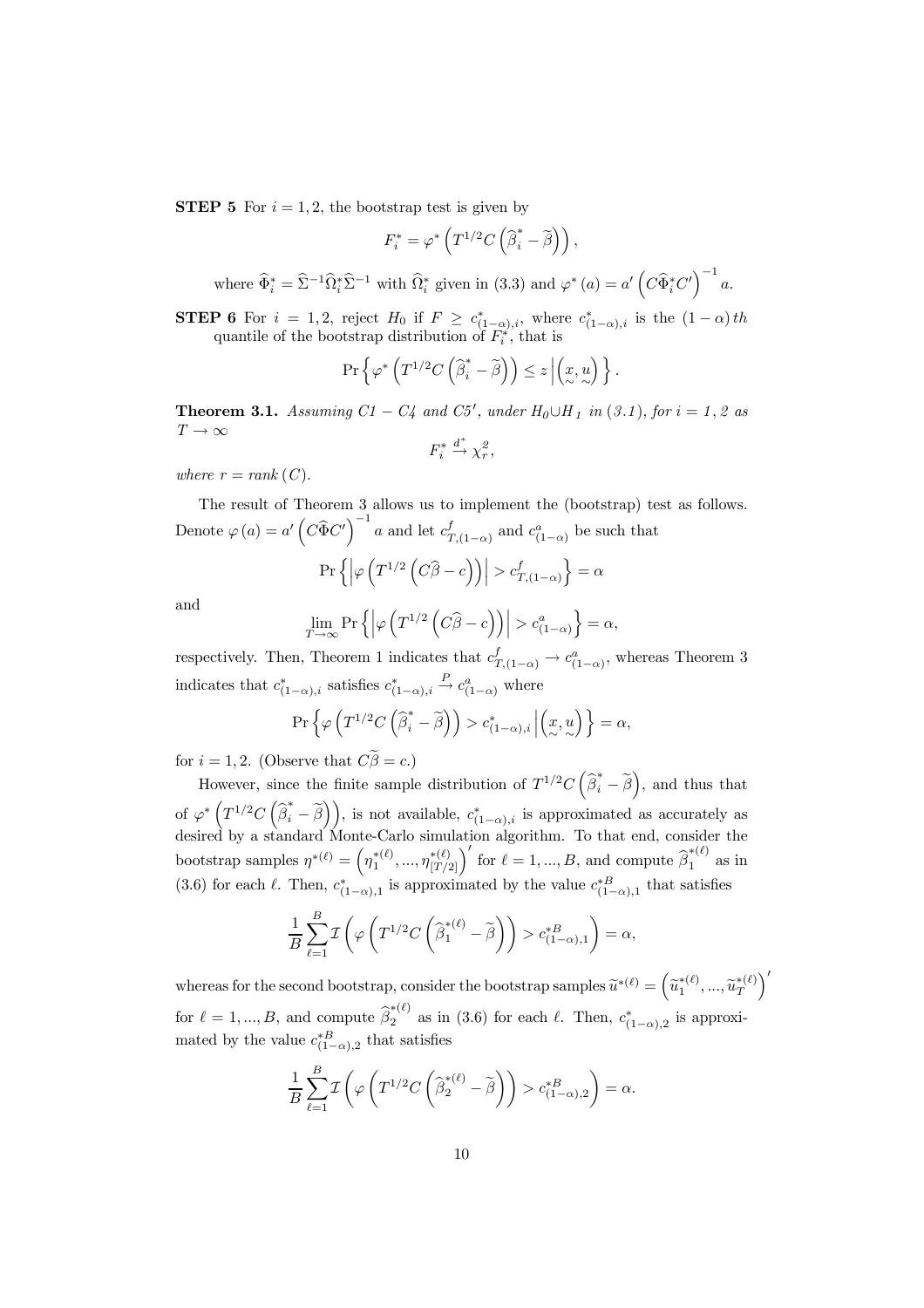## 4. MONTE CARLO SIMULATION

In order to investigate how well the bootstrap estimators  $\hat{\beta}_i^*$ , for  $i = 1, 2$ , perform in finite samples, a small Monte Carlo experiment was conducted. In (1.1) we took  $\mu_0 = \beta_0 = 1$ . We have considered two sets of experiments. In the first set,  $x_t$  and/or  $u_t$  are long-memory whereas in the second set both  $x_t$  and  $u_t$  are strong-mixing sequences. The main motivation to consider the second set of experiments is to assess the relative performance of  $\hat{\beta}_i^*$  to the MBB in a framework for which theoretical results are available for the latter bootstrap. So that a more "fair" comparison is given between the two methods. All throughout the experiments, we have calculated the size of the tests for the null hypothesis  $H_0$ :  $\beta_0 = 1$ . To that end, we have employed 5000 replications with samples sizes  $T = 32,64$  and 128. In order to calculate the bootstrap for all the models and sample sizes considered, 2000 bootstrap samples were employed, that is we have chosen  $B = 2000$ .

In the first set of simulations, two groups of six models were generated. Specifically, for the first group,  $x_t$  was generated as a fractional Gaussian noise process (2.3) with parameter  $d_x = 0.3$  and 0.45 respectively. On the other hand,  $u_t$  was generated as an  $AR(1)$  process

$$
u_t = \rho u_{t-1} + \varepsilon_t \tag{4.1}
$$

with  $\rho = 0.0, 0.5$  and 0.9 respectively, with  $\varepsilon_t$  being a sequence of iid  $\mathcal{N}(0, 1)$  random variables. For the second group,  $x_t$  was generated as a fractional Gaussian noise process (2.3) with parameter  $d_x = 0.3$  and 0.4 respectively, whereas  $u_t$  was generated by (4.1) with  $\varepsilon_t$  as a fractional Gaussian noise process (2.3) with parameter  $d_u = 0.15$ and 0.05 respectively, so that  $d_u + d_x = 0.45$  in the latter case. Both  $x_t$  and  $\varepsilon_t$  were generated using an algorithm due to Davies and Harte (1987).

In addition, to assess the relative finite sample performance of the bootstrap test, we have compared the results with those obtained using  $(a)$  the  $\chi_1^2$  limiting distribution of

$$
F = T^{1/2} \left( C\widehat{\beta} - c \right) \left( C\widehat{\Sigma}^{-1} \widetilde{\Omega} \widehat{\Sigma}^{-1} C' \right)^{-1} T^{1/2} \left( C\widehat{\beta} - c \right)
$$
(4.2)

where  $\Omega$  was defined in (2.1), and (b) the MBB with four different block-lengths b, namely  $b = 2, 4, 8$  and 16. It is worth noting that  $\Omega$  is the frequency domain counterpart of the more natural estimator of  $\Omega$ ,  $\widehat{\Omega} = \sum_{r=1-T}^{T-1} \widehat{\gamma}_{x,r} \widehat{\gamma}_{u,r}$ , where  $\widehat{\gamma}_{x,r} = T^{-1} \sum_{t(r)} \widetilde{x}_t \widetilde{x}'_{t+r}$  and  $\widehat{\gamma}_{u,r} = T^{-1} \sum_{t(r)} \widehat{u}_t \widehat{u}_{t+r}$ . Following Robinson (1998), under  $C1 - C5$ , both  $\Omega$  and  $\Omega$  are consistent estimators of  $\Omega$ .

For the first set of experiments, the results for the first and second group of models are displayed in TABLES 4.1 and 4.2 respectively, where  $ASY$  denotes the results of the test using  $(4.2)$ , whereas *BOOT1* and *BOOT2* are those using the bootstrap approaches for  $i = 1, 2$  respectively. Finally, the results for the MBB are only given for  $T = 128$  and they are displayed in TABLE 4.3. The MBB algorithm was implemented as follows. Given the  $OLS$  residuals  $\hat{u}_1, ..., \hat{u}_T$ , we considered blocks of size b,  $U_{\ell} = (\hat{u}_{\ell}, ..., \hat{u}_{\ell+b-1})', \ell = 1, ..., [T/b].$  Then, a random sample from  $U_{\ell}$ ,  $\ell = 1, ..., [T/b],$  was obtained and thus a bootstrap sample  $U^* = (\hat{u}_1^*, ..., \hat{u}_T^*)'$ . Given  $\hat{U}^*$ , we compute the DFT, denoted  $w_{\hat{u}^*}(\lambda_i)$ , and the bootstrap regression

$$
w_{y^*} (\lambda_j) = \widetilde{\beta}' w_x (\lambda_j) + w_{\widehat{u}^*} (\lambda_j) \quad j = 1, ..., [T/2]
$$

and perform the OLS. Observe that we could have similarly computed the bootstrap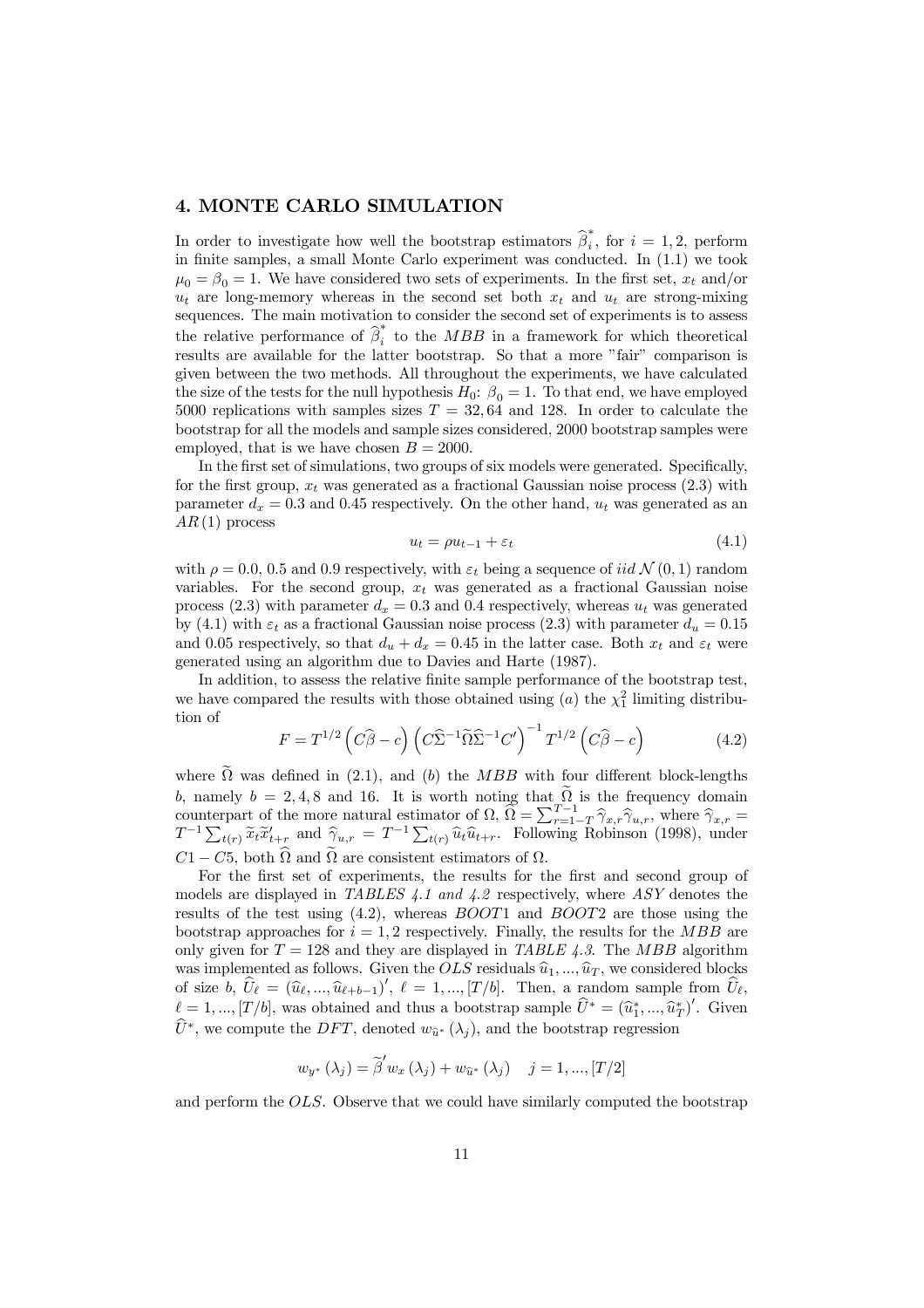regression model as

$$
y_t^* = \widetilde{\beta}'\widetilde{x}_t + \widehat{u}_t^*, \quad t = 1, ..., T,
$$

and compute the OLS in the latter.

#### TABLES 4.1 TO 4.3 ABOUT HERE

The overall picture of TABLES 4.1 to 4.3 indicates that inferences based on the proposed bootstraps work substantially better than inferences based on the asymptotic  $\chi^2_1$  distribution of the *OLS* estimator  $\hat{\beta}$  and with  $\Omega$  being estimated by (2.1) or those inferences based on the MBB. It seems that the performance of BOOT1 tends to be better than BOOT2 for larger sample sizes, whereas BOOT2 tends to perform better than BOOT1 for smaller sample sizes, although the difference is not very substantial. At the 1% level, the empirical sizes of the bootstrap tests are somewhat disappointing compared to that obtained using the limiting distribution of F. However, as the sample size increases, the performance of the  $BOOT1$  and  $BOOT2$ tend to be similar to that of the  $ASY$  at the  $1\%$  significance level. On the other hand, at the 5% and 10% levels, the  $BOOT1$  and  $BOOT2$  clearly dominate the performance of the ASY and even for sample sizes as small as 32, the performance of the BOOT1 and BOOT2 tests are outstanding. Finally, when comparing BOOT1 and BOOT2 with the  $MBB$ , the proposed bootstraps clearly outperform the  $MBB$ , indicating that the former ones possess better finite sample properties than the latter.

For our second set of experiments, we have considered six models. Specifically,  $x_t$  and  $u_t$  were generated as  $AR(1)$  with Gaussian innovations and parameters  $\rho_x =$ 0.5, 0.9 and  $\rho_u = 0.0, 0.5, 0.9$  respectively. The results for BOOT1, BOOT2 and ASY are displayed in TABLE  $4.4$ , whereas those using the MBB are in TABLE  $4.5$  below.

#### TABLES 4.4 AND 4.5 ABOUT HERE

The first conclusion we can draw from TABLES 4.4 and 4.5 is that they are qualitatively similar to those obtained for the first set of experiments. When we compare the performance of the bootstraps BOOT1 and BOOT2 to ASY we observe that there is substantial gain by using the bootstrap approach, specially for very small sample sizes, being the gain more noticeable the higher the autocorrelation of  $x_t$  becomes. Moreover, it seems that the autocorrelation of the regressors have a more negative impact than that from the errors. In fact, it appears that the performance of the bootstrap is very uniform across the different correlation levels of  $u_t$ . Finally, as it happened with the first set of experiments, the results for the *MBB* are far worst than those obtained for BOOT1 and BOOT2. Also, the results for the MBB appear to be in agreement with those obtained elsewhere, see for instance Fitzenberger (1988).

#### 5. PROOFS

#### 5.1. Proof of Theorem 1

The proof of the theorem will be split into two steps. Assuming that the integrable function g( $\lambda$ ) satisfies the same conditions of  $f_{xx}(\lambda)$  or  $f_{uu}(\lambda)$  in C4, in Proposition 1 a Central Limit Theorem is achieved for the weighted cross-periodogram of  $\varepsilon_t$  and  $\xi_t$ with weights  $g^{1/2}(\lambda_i)$ . On the other hand, in Proposition 2 we show that once  $g(\lambda)$ is identified as  $f_{xx}(\lambda) f_{uu}(\lambda)$ , the average cross-periodogram of  $x_t$  and  $u_t$  converges in distribution to a normal random variable. For notational convenience, in the proof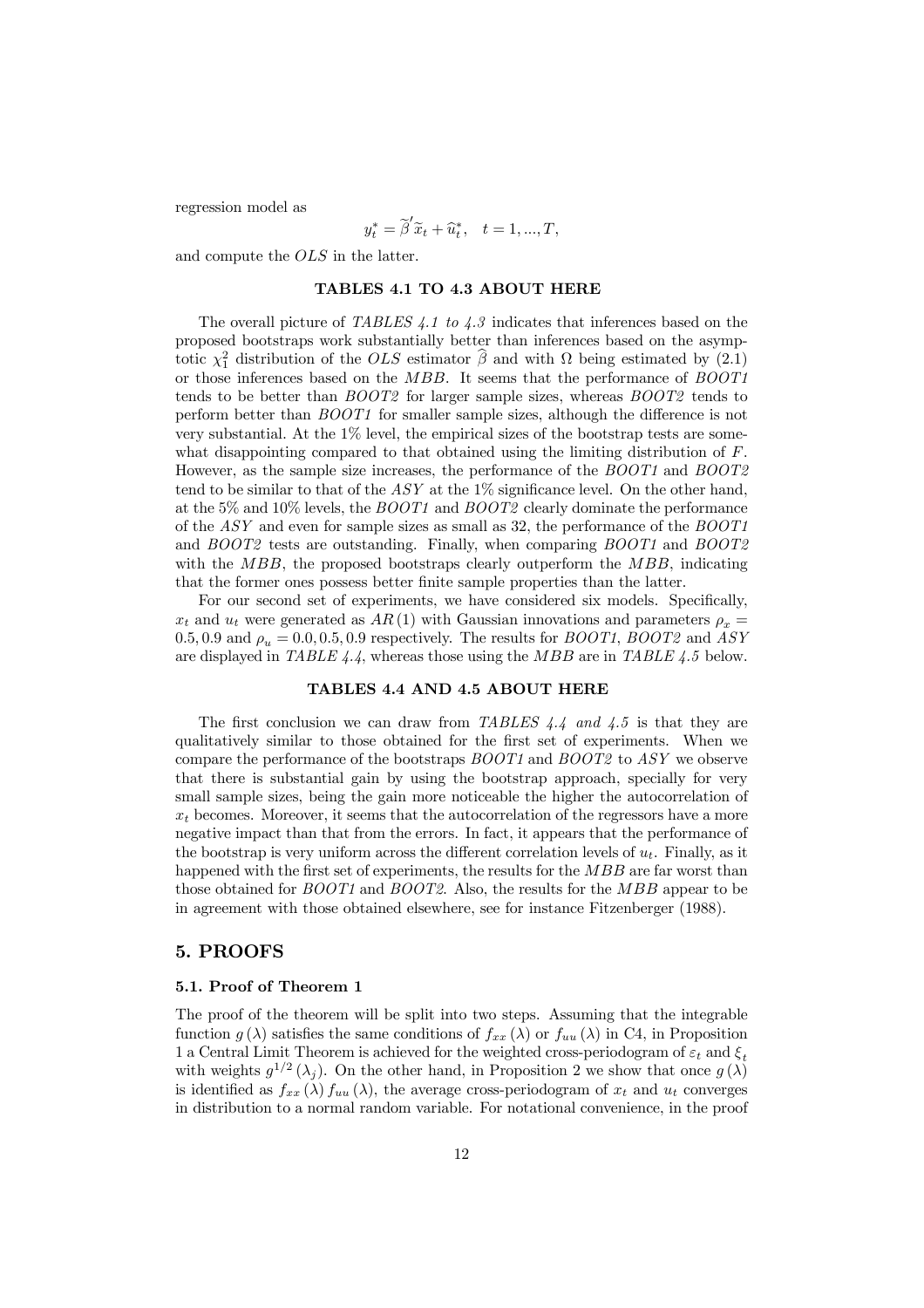of the next two results we will assume, without loss of generality, that  $x_t$  is a scalar sequence of random variables.

**Proposition 1.** Let  $q(\lambda)$  be a symmetric integrable function in  $[-\pi, \pi]$  which satisfies the same conditions of  $f_{xx}(\lambda)$  and  $f_{uu}(\lambda)$  in  $C_4$ . Assuming C1-C3, as  $T \to \infty$ ,

$$
\frac{2\pi}{T^{1/2}}\sum_{j=1}^{T-1}g^{1/2}\left(\lambda_j\right)w_{\xi}\left(-\lambda_j\right)w_{\varepsilon}\left(\lambda_j\right)\stackrel{d}{\to}\mathcal{N}\left(\theta,\left(2\pi\right)^{-1}\sigma_{\xi}^2\sigma_{\varepsilon}^2\int_{-\pi}^{\pi}g\left(\lambda\right)d\lambda\right),\quad(5.1)
$$

where  $\sigma_{\xi}^{2}$  and  $\sigma_{\varepsilon}^{2}$  denote the variances of  $\xi_{t}$  and  $\varepsilon_{t}$  respectively.

Proof. The left side of (5.1) can be written as

$$
\frac{1}{T^{1/2}}\sum_{t=1}^T \varepsilon_t \left(\sum_{s=1}^T \xi_s h_{t-s}\right)
$$

where

$$
h_t = \frac{1}{T} \sum_{j=1}^{T-1} g^{1/2} (\lambda_j) e^{it\lambda_j}
$$
 (5.2)

suppressing any reference to T in the definition of  $h_t$ . (5.1) is implied if the convergence holds true conditional on  $\{\xi_t\}$  and we establish the latter. Denote  $d_t =$  $T^{-1/2}\sum_{s=1}^{T} \xi_s h_{t-s}$ . Then following Scott (1973), see also Robinson and Hidalgo (1997), the proposition is proven if, as  $T \to \infty$ ,

(a) 
$$
\sum_{t=1}^{T} d_t^2 E \left(\varepsilon_t^2 \left| \mathcal{F}_{t-1} \cup \mathcal{G}_t \right.\right) \xrightarrow{P} (2\pi)^{-1} \sigma_\xi^2 \sigma_\varepsilon^2 \int_{-\pi}^{\pi} g(\lambda) d\lambda
$$
 (5.3)

and for any  $\psi > 0$ ,

(b) 
$$
E\left(\sum_{t=1}^{T} d_t^2 E\left(\varepsilon_t^2 \mathcal{I}\left(\left|d_t \varepsilon_t\right|^2 > \psi\right) \left|\{\xi_t\}\right.\right)\right) \to 0,
$$
 (5.4)

where  $\mathcal{I}(A)$  denotes the indicator function of the set A. In fact, we can see that this is a CLT applied to  $d_t \varepsilon_t$ , a martingale difference sequence with respect to the  $\sigma$ -algebra generated by  $\{\xi_i, i = 1, ..., T; \varepsilon_j, j = 1, ..., t - 1\}.$ 

We begin with  $(a)$ . By  $C2$ , the left side of  $(5.3)$  is

$$
\sigma_{\varepsilon}^{2} \sum_{t=1}^{T} d_{t}^{2} = \frac{\sigma_{\varepsilon}^{2}}{T} \sum_{t=1}^{T} \left( \sum_{s=1}^{T} \xi_{s} h_{t-s} \right)^{2}, \qquad (5.5)
$$

whose first moment is, by C3,

$$
\frac{\sigma_{\varepsilon}^{2} \sigma_{\xi}^{2}}{T} \sum_{t=1}^{T} \sum_{s=1}^{T} h_{t-s}^{2} = \frac{\sigma_{\varepsilon}^{2} \sigma_{\xi}^{2}}{T^{3}} \sum_{t,s=1}^{T} \sum_{j,k=1}^{T-1} g^{1/2} (\lambda_{j}) g^{1/2} (\lambda_{k}) e^{i(t-s)(\lambda_{j}-\lambda_{k})}
$$
\n
$$
= \frac{\sigma_{\varepsilon}^{2} \sigma_{\xi}^{2}}{T} \sum_{j=1}^{T-1} g (\lambda_{j})
$$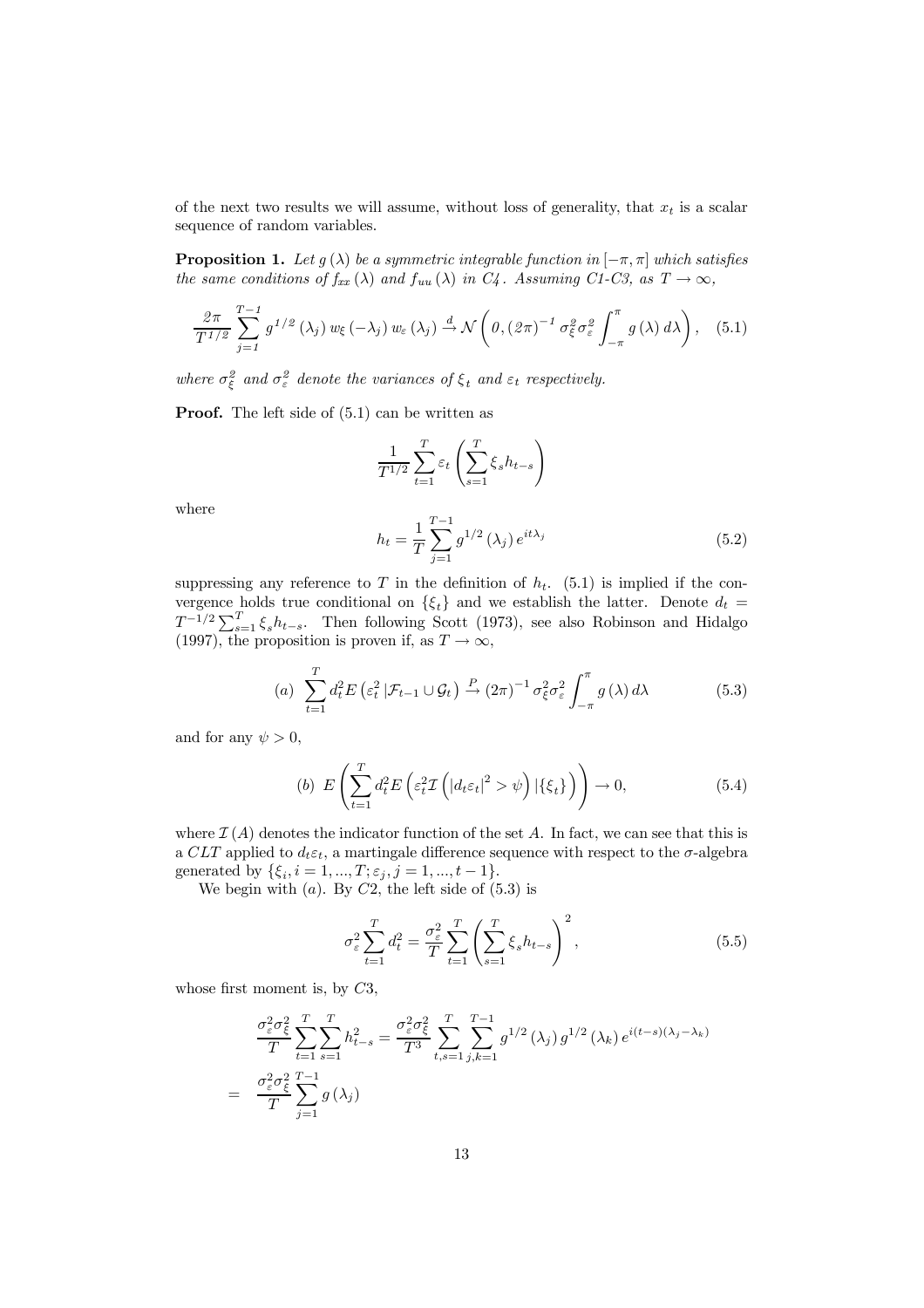since  $\sum_{t=1}^{T} e^{it(\lambda_j-\lambda_k)} = 0$  unless  $j = k$  in which case it is T. But, Lemma 6.1 implies that the right side of the last displayed equation converges to  $(2\pi)^{-1} \sigma_{\xi}^2 \sigma_{\epsilon}^2 \int_{-\pi}^{\pi} g(\lambda) d\lambda$ . Next, the second moment of the right side of (5.5) is

$$
\frac{\sigma_{\varepsilon}^{4}}{T^{2}} \sum_{t,r=1}^{T} E\left[\left(\sum_{s=1}^{T} \xi_{s} h_{t-s}\right)^{2} \left(\sum_{s=1}^{T} \xi_{s} h_{r-s}\right)^{2}\right]
$$
\n
$$
= \frac{\sigma_{\varepsilon}^{4} \sigma_{\xi}^{4}}{T^{2}} \sum_{t,r=1}^{T} \left(\sum_{s=1}^{T} h_{t-s}^{2}\right) \left(\sum_{s=1}^{T} h_{r-s}^{2}\right) + \frac{2\sigma_{\varepsilon}^{4} \sigma_{\xi}^{4}}{T^{2}} \sum_{t,r=1}^{T} \left(\sum_{s=1}^{T} h_{t-s} h_{r-s}\right)^{2} (5.6)
$$
\n
$$
+ \frac{\sigma_{\varepsilon}^{4} cum\left(\xi_{s}, \xi_{s}, \xi_{s}, \xi_{s}\right)}{T^{2}} \sum_{t,r,s=1}^{T} h_{t-s}^{2} h_{r-s}^{2},
$$

by  $C3$ . The first term on the right of  $(5.6)$  is

$$
\left(\frac{\sigma_{\varepsilon}^2 \sigma_{\xi}^2}{T} \sum_{t=1}^T \left( \sum_{s=1}^T h_{t-s}^2 \right) \right)^2
$$

which converges to the square of  $(2\pi)^{-1} \sigma_{\xi}^2 \sigma_{\varepsilon}^2 \int_{-\pi}^{\pi} g(\lambda) d\lambda$ , proceeding as we did with the first term of (5.5). So, to complete the proof of part  $(a)$ , it suffices to show that the last two terms on the right of (5.6) converge to 0, since the latter will imply that the second moment of  $(5.5)$  converges to the square of the first moment and so  $(5.5)$ converges in probability to the right of (5.3) by Markov inequality.

The third term on the right of (5.6) is, using the definition of  $h_t$  in (5.2), proportional to

$$
\frac{1}{T^6} \sum_{t,r,s=1}^T \sum_{j,k,\ell,q=1}^{T-1} g^{1/2}(\lambda_j) g^{1/2}(\lambda_k) g^{1/2}(\lambda_\ell) g^{1/2}(\lambda_q) e^{i((t-s)(\lambda_j - \lambda_k) - (r-s)(\lambda_\ell - \lambda_q))}
$$
\n
$$
= \frac{1}{T^2} \sum_{\substack{t,r,s=1 \\ t=r=s}}^T \left( \frac{1}{T} \sum_{j=1}^{T-1} g^{1/2}(\lambda_j) \right)^4
$$
\n
$$
+ \frac{3}{T^3} \sum_{\substack{t,r,s=1 \\ t \neq r=s}}^T \left[ \left( \frac{1}{T} \sum_{j=1}^{T-1} g(\lambda_j) \right) \left( \frac{1}{T^2} \sum_{\ell,q=1}^{T-1} g^{1/2}(\lambda_\ell) g^{1/2}(\lambda_q) \right) \right]
$$
\n
$$
+ \frac{1}{T^4} \sum_{\substack{t,r,s=1 \\ t \neq r \neq s}}^T \left( \frac{1}{T^2} \sum_{\ell,q=1}^{T-1} g(\lambda_\ell) g(\lambda_q) \right)
$$

which is bounded by

$$
\frac{D}{T} \left[ \left( \frac{1}{T} \sum_{j=1}^{T-1} g^{1/2} (\lambda_j) \right)^4 + \left( \frac{1}{T} \sum_{j=1}^{T-1} g^{1/2} (\lambda_j) \right)^2 \left( \frac{1}{T} \sum_{j=1}^{T-1} g (\lambda_j) \right) + \left( \frac{1}{T} \sum_{j=1}^{T-1} g (\lambda_j) \right)^2 \right].
$$

But the last displayed expression is  $O(T^{-1})$  since Lemma 6.1 implies that  $T^{-1}\sum_{j=1}^{T-1} g(\lambda_j) =$ O(1) and Schwarz inequality that  $\left|T^{-1}\sum_{j=1}^{T-1}g^{1/2}\left(\lambda_j\right)\right|$  $\sum_{j=1}^{2} g(\lambda_j)$ . The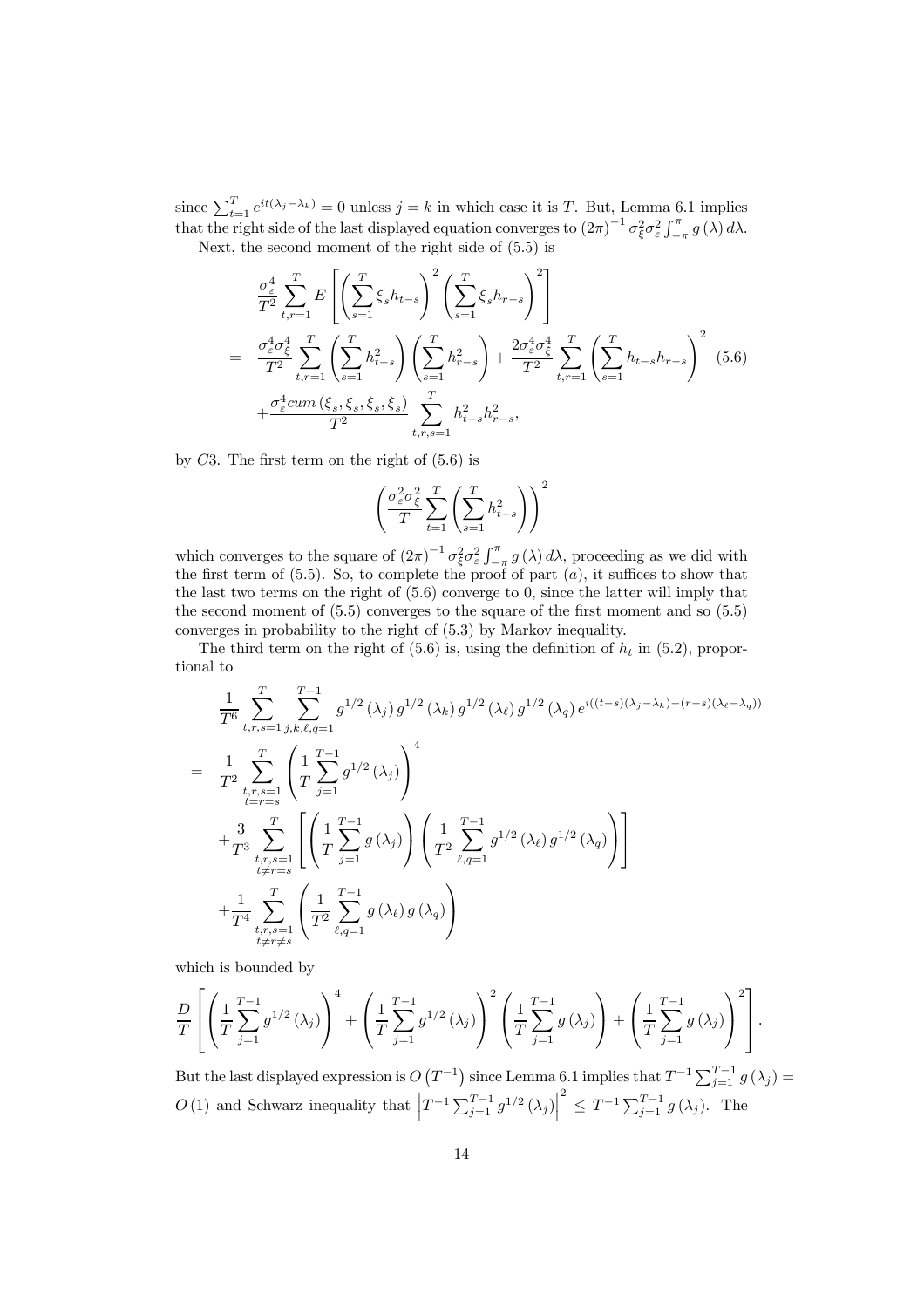second term on the right of (5.6), proceeding as with the third, is easily shown to be  $O(T^{-1})$  also and so it is omitted. This concludes the proof of part  $(a)$ .

Next, we show part (b). For any  $\delta > 0$ , the left side of (5.4) is bounded by

$$
E\left[\sum_{t=1}^{T} d_t^2 E\left(\varepsilon_t^2 \mathcal{I}\left(\varepsilon_t^2 > \psi/\delta\right) | \{\xi_t\}\right)\right] + \Pr\left\{\max_t d_t^2 > \delta\right\}.
$$
 (5.7)

The first term of (5.7) can be made arbitrarily small by choosing  $\delta$  small enough, from the uniform integrability of  $\varepsilon_t^2$ . (Recall that a sufficient condition for the latter property is that  $E |\varepsilon_t|^{2+\kappa} < D$  for some  $\kappa > 0$ .) Next,

$$
\max_{t} d_t^2 = \max_{t} T^{-1} \left| \sum_{s=1}^{T} \xi_s h_{t-s} \right|^2 \le \left( \frac{D}{T^2} \sum_{t=1}^{T} \left| \sum_{s=1}^{T} \xi_s h_{t-s} \right|^4 \right)^{1/2}
$$

because for any sequence  $\phi_t$ ,  $(\max_t |\phi_t|)^2 = \max_t \phi_t^2 \le \sum_{t=1}^T \phi_t^2$ . But

$$
\frac{1}{T^2} \sum_{t=1}^T E \left| \sum_{s=1}^T \xi_s h_{t-s} \right|^4 = \frac{1}{T^2} \sum_{t=1}^T \sum_{s,r,q,v=1}^T E \left( \xi_s \xi_r \xi_q \xi_v h_{t-s} h_{t-r} h_{t-q} h_{t-v} \right)
$$
\n
$$
= \frac{3\sigma_{\xi}^4}{T^2} \sum_{t=1}^T \left( \sum_{s=1}^T h_{t-s}^2 \right)^2 + \frac{cum \left( \xi_s, \xi_s, \xi_s, \xi_s \right)}{T^2} \sum_{t=1}^T \left( \sum_{s=1}^T h_{t-s}^4 \right)
$$
\n
$$
= O\left( T^{-1} \right)
$$

proceeding as with the proof of part  $(a)$ ,  $(cf. (5.6))$ . So,

$$
E\left(\max_t d_t^2\right)^2 = O\left(T^{-1}\right).
$$

Then by Markov inequality, the second term of  $(5.7)$  is  $o(1)$ , which completes the proof of part  $(b)$  and the proposition.

**Proposition 2.** Assuming C1-C5, as  $T \rightarrow \infty$ ,

$$
\frac{1}{T^{1/2}}\sum_{j=1}^{T-1}I_{xu}(\lambda_j)\stackrel{d}{\rightarrow}\mathcal{N}\left(\theta,(2\pi)^{-2} \Omega\right).
$$

**Proof.** Since by C4,  $f_{xx}(\lambda) f_{uu}(\lambda)$  has the same properties of  $g(\lambda)$  in Proposition 1, then by symmetry it suffices to show that

$$
\frac{1}{T^{1/2}} \sum_{j=1}^{[T/2]} f_{xx,j}^{1/2} f_{uu,j}^{1/2} \left( \frac{w_{x,j} w_{u,-j}}{f_{xx,j}^{1/2} f_{uu,j}^{1/2}} - (2\pi) \frac{w_{\xi,j}}{\sigma_{\xi}} \frac{w_{\varepsilon,-j}}{\sigma_{\varepsilon}} \right) \xrightarrow{P} 0,
$$

which is the case, as we now show and where henceforth for a generic function  $h(\lambda)$ ,  $h_i$  denotes  $h(\lambda_i)$ . The left side of the last displayed expression is, after standard calculations,

$$
\frac{1}{T^{1/2}} \sum_{j=1}^{[T/2]} f_{xx,j}^{1/2} f_{uu,j}^{1/2} \left( \frac{w_{x,j}}{f_{xx,j}^{1/2}} - (2\pi)^{1/2} \frac{w_{\xi,j}}{\sigma_{\xi}} \right) \left( \frac{w_{u,-j}}{f_{uu,j}^{1/2}} - (2\pi)^{1/2} \frac{w_{\varepsilon,-j}}{\sigma_{\varepsilon}} \right)
$$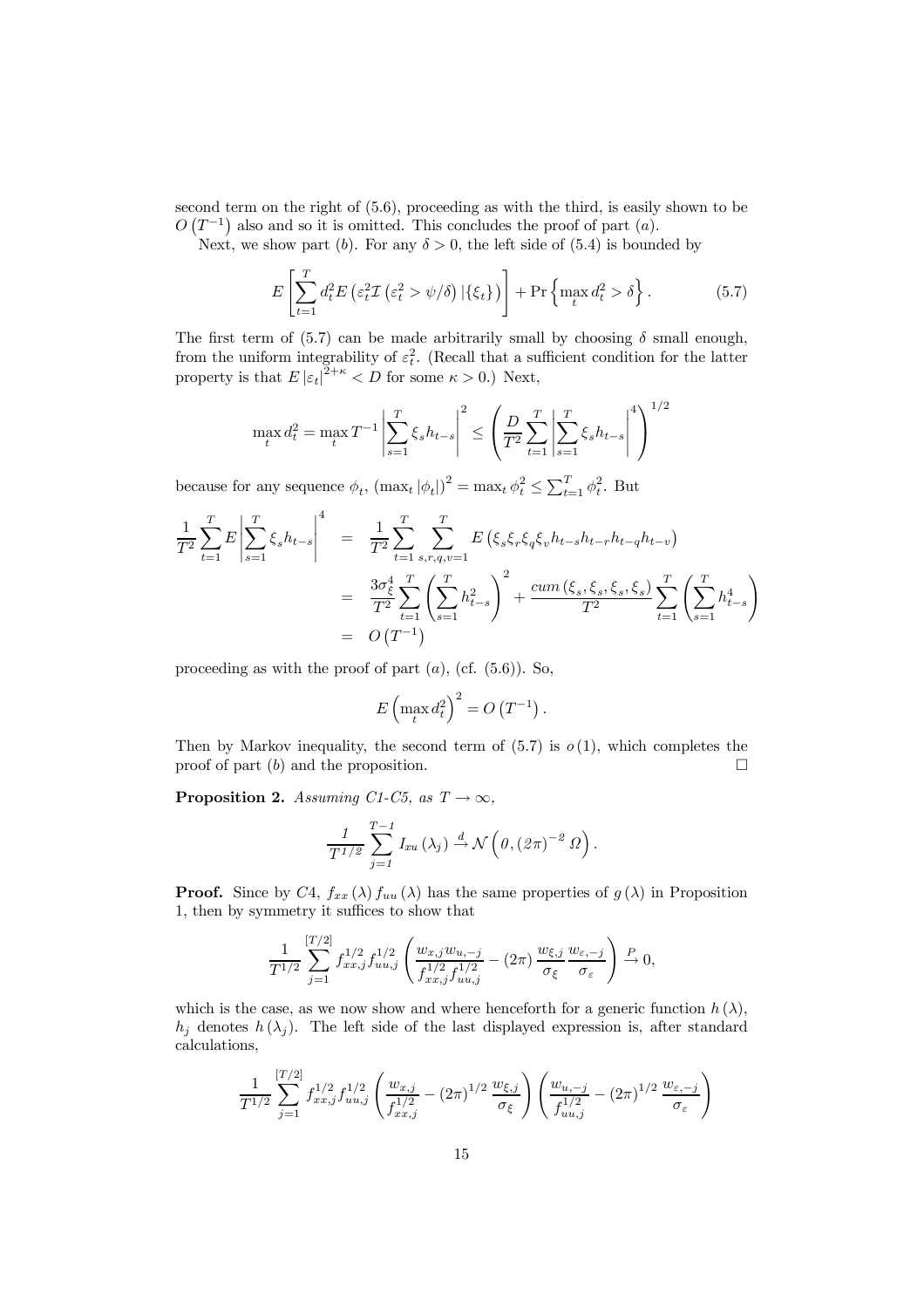$$
+\frac{(2\pi)^{1/2}}{T^{1/2}}\sum_{j=1}^{[T/2]}f_{xx,j}^{1/2}f_{uu,j}^{1/2}\left(\frac{w_{x,j}}{f_{xx,j}^{1/2}}-(2\pi)^{1/2}\frac{w_{\xi,j}}{\sigma_{\xi}}\right)\frac{w_{\varepsilon,-j}}{\sigma_{\varepsilon}}
$$
(5.8)  
 
$$
+\frac{(2\pi)^{1/2}}{T^{1/2}}\sum_{j=1}^{[T/2]}f_{xx,j}^{1/2}f_{uu,j}^{1/2}\frac{w_{\xi,j}}{\sigma_{\xi}}\left(\frac{w_{u,-j}}{f_{uu,j}^{1/2}}-(2\pi)^{1/2}\frac{w_{\varepsilon,-j}}{\sigma_{\varepsilon}}\right).
$$

First, observe that C4 and integrability of  $f_{uu}(\lambda) f_{xx}(\lambda)$  imply that

$$
f_{uu}^{1/2}(\lambda) f_{xx}^{1/2}(\lambda) \le D\lambda^{-1/2} |\log|\lambda||^{-(1+\delta)/2}
$$
 (5.9)

for any arbitrarily small  $\delta > 0$ , and by Robinson's (1995a) Theorem 2 and its obvious extension to  $[0, \pi]$ , see Lemma 4.4 of Giraitis et al. (2001),

$$
E\left|\frac{w_{x,j}}{f_{xx,j}^{1/2}} - (2\pi)^{1/2} \frac{w_{\xi,j}}{\sigma_{\xi}}\right|^2 \le \frac{D\log j}{j}.
$$

Then, by the Schwarz inequality, we obtain that the expectation of the first term of (5.8) is bounded by

$$
D\sum_{j=1}^{[T/2]} \frac{\log j}{j^{3/2} (\log T - \log j + \log 2\pi)^{(1+\delta)/2}} = O\left(\log^{-(1+\delta)/2} T\right).
$$

Next we examine the second term of (5.8). Because by C2,  $E(w_{\varepsilon,j}w_{\varepsilon,-k})$  $\sigma_{\varepsilon}^2 \mathcal{I}(j = k)$ , we have that the second moment of that term is bounded by

$$
D\frac{1}{T} \sum_{j=1}^{[T/2]} f_{xx,j} f_{uu,j} \frac{\log j}{j} \le D \sum_{j=1}^{[T/2]} \frac{\log j}{j^2 (\log T - \log j + \log (2\pi))^{1+\delta}}
$$
  
=  $O\left(\log^{-(1+\delta)} T\right)$ ,

by (5.9), so it is the third term of (5.8) proceeding as with the second term but using C3 instead of C2. This concludes the proof of the proposition.  $\Box$ 

Now we turn to the proof of Theorem 1, which follows by Proposition 2 and Cràmer's Theorem because

$$
\frac{1}{T} \sum_{j=1}^{T-1} I_{xx,j} = \frac{1}{2\pi T} \sum_{t=1}^{T-1} \left( x_t - E x_t \right) \left( x_t - E x_t \right)' \xrightarrow{p} \left( 2\pi \right)^{-1} \Sigma > 0 \tag{5.10}
$$

by  $C1$  and  $C3$ .

#### 5.2. Proof of Theorem 2

The proof of this theorem is split into two propositions. Proposition 3 shows that the bootstrap second moment converges in probability to  $\Phi$ , whereas Proposition 4 proves the Lindeberg's condition. These two propositions will imply the statement of the theorem. Henceforth, we shall denote  $E^*$  ( $\cdot$ ) as the bootstrap expectation, that is, for any random variable Y,  $E^*(Y) = E(Y)$  $\left\{ \begin{matrix} x, u \\ \sim \sim \end{matrix} \right\}$ , where  $x = (x_1, ..., x_T)'$  and  $u = (u_1, ..., u_T)'.$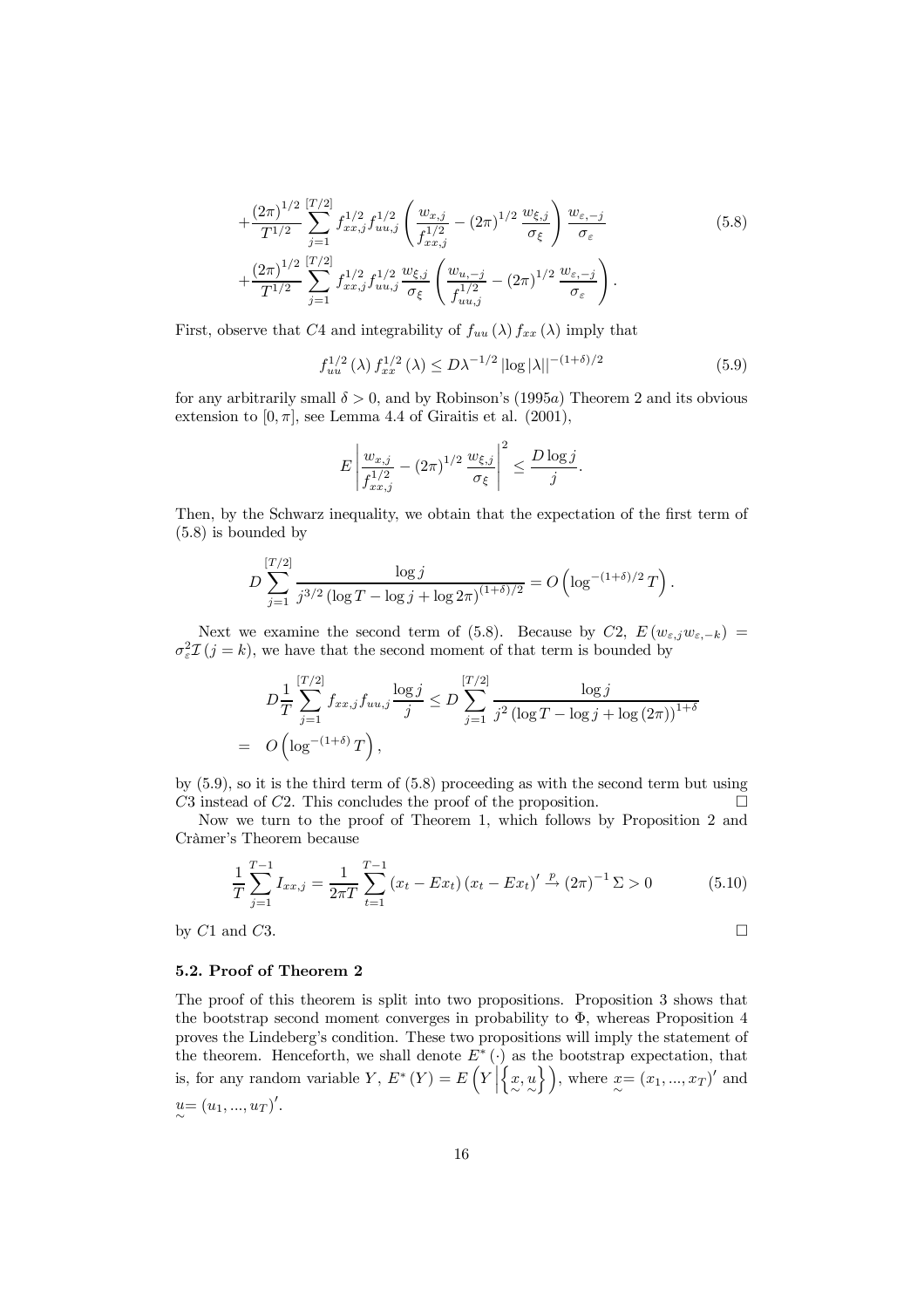**Proposition 3.** Assuming  $C1 - C4$  and  $C5'$ , as  $T \rightarrow \infty$ , for  $i = 1, 2$ 

$$
E^* \left( T^{1/2} \left( \widehat{\beta}_i^* - \widehat{\beta} \right) \right)^2 \xrightarrow{P} \Phi. \tag{5.11}
$$

**Proof.** By the definition of  $\widehat{\beta}_i^*$ , we have that

$$
T^{1/2} \left( \widehat{\beta}_{i}^{*} - \widehat{\beta} \right) = \left( \frac{1}{T} \sum_{j=1}^{T-1} I_{xx,j} \right)^{-1} \frac{1}{T^{1/2}} \sum_{j=1}^{T-1} w_{x,j} \left| w_{\widehat{u},j} \right| \eta_{j,i}^{*}.
$$

Since for  $i = 1$ ,  $\eta_{j,1}^*$  is a sequence of uncorrelated distributed  $(0, 1)$  random variables, it follows by standard manipulations that the left side of (5.11) is

$$
\left(\frac{1}{T}\sum_{j=1}^{T-1}I_{xx,j}\right)^{-1}\left(\frac{1}{T}\sum_{j=1}^{T-1}I_{xx,j}I_{\hat{u}\hat{u},j}\right)\left(\frac{1}{T}\sum_{j=1}^{T-1}I_{xx,j}\right)^{-1}.\tag{5.12}
$$

On the other hand, for  $i = 2$ , because conditional on the sample,  $\tilde{u}_t^*$  is a sequence of independent identically distributed (0, 1) random variables, it implies that

$$
E^* \left( \eta_{j,2}^* \eta_{-k,2}^* \right) = \frac{1}{T} E^* \left( \sum_{t=1}^T \widetilde{u}_t^* e^{-it\lambda_j} \sum_{s=1}^T \widetilde{u}_s^* e^{is\lambda_k} \right)
$$
  

$$
= \frac{1}{T} \sum_{s=1}^T e^{it(\lambda_k - \lambda_j)}
$$
  

$$
= \mathcal{I}(j = k).
$$

So for  $i = 2$ , the left side of  $(5.11)$  is also  $(5.12)$ .

To conclude the proof we need to show that  $(5.12)$  converges in probability to  $\Phi$ . First, by Sluztky's Theorem and (5.10), the first and third factors of (5.12) converge in probability to  $(2\pi)\Sigma^{-1}$ . So, the proof is completed if the second factor of  $(5.12)$ converges in probability to  $(2\pi)^{-1} \int_{-\pi}^{\pi} f_{xx}(\lambda) f_{uu}(\lambda) d\lambda$ . But that factor is

$$
\frac{1}{T} \sum_{j=1}^{T-1} I_{xx,j} I_{uu,j} + \frac{1}{T} \sum_{j=1}^{T-1} I_{xx,j} \left( I_{\hat{u}\hat{u},j} - I_{uu,j} \right), \tag{5.13}
$$

whose first term, under  $C1 - C4$  and  $C5'$ , converges in  $\mathcal{L}_1$ –norm, and thus in probability, to  $(2\pi)^{-1} \int_{-\pi}^{\pi} f_{xx}(\lambda) f_{uu}(\lambda) d\lambda$ , see Robinson (1998). So, it remains to show that the second term of (5.13) converges to zero in probability. Using that

$$
\widehat{u}_t = \widetilde{u}_t - \left(\widehat{\beta} - \beta_0\right)'\widetilde{x}_t,
$$

the second term of (5.13) is

$$
\frac{1}{T} \sum_{j=1}^{T-1} I_{xx,j} \left( \left( \widehat{\beta} - \beta_0 \right)' I_{xx,j} \left( \widehat{\beta} - \beta_0 \right) - 2 \left( \widehat{\beta} - \beta_0 \right)' \text{Re}(I_{xu,j}) \right) = o_p(1) \quad (5.14)
$$

as we now show, where  $\text{Re}(z)$  denotes the real part of the complex number z.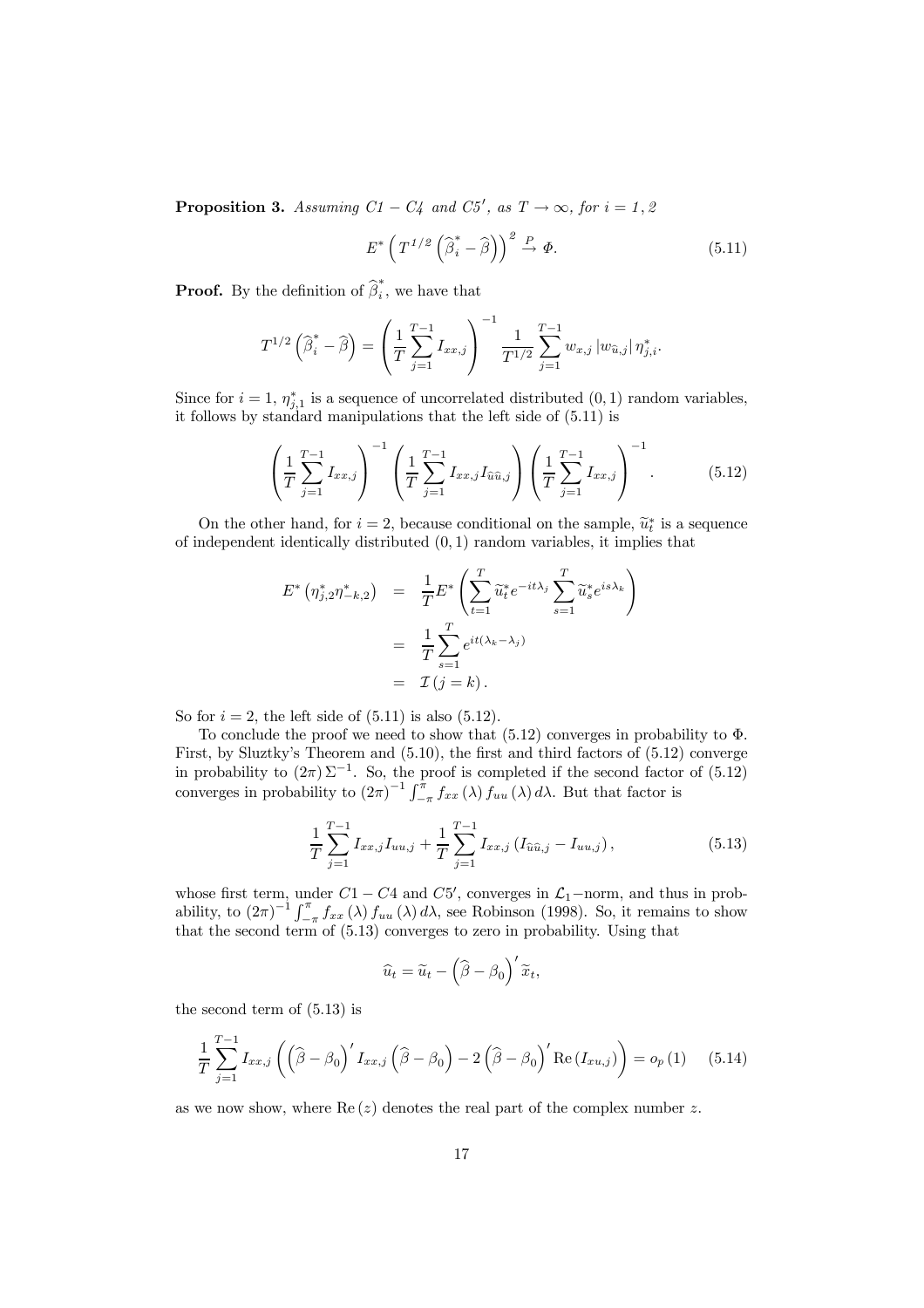Now,

$$
tr\left(\frac{1}{T}\sum_{j=1}^{T-1}I_{xx,j}^{2}\right) = \sum_{r=1}^{p} \left\{\frac{1}{T}\sum_{j=1}^{T-1}f_{x_{r}x_{r},j}^{2}\left(\frac{I_{x_{r}x_{r},j}}{f_{x_{r}x_{r},j}}-(2\pi)\frac{I_{\xi_{r}\xi_{r},j}}{\sigma_{\xi_{r}}^{2}}\right)^{2} + \frac{4\pi}{\sigma_{\xi_{r}}^{2}T}\sum_{j=1}^{T-1}f_{x_{r}x_{r},j}^{2}\left(\frac{I_{x_{r}x_{r},j}}{f_{x_{r}x_{r},j}}-(2\pi)\frac{I_{\xi_{r}\xi_{r},j}}{\sigma_{\xi_{r}}^{2}}\right)I_{\xi_{r}\xi_{r},j} + \frac{4\pi^{2}}{\sigma_{\xi_{r}}^{4}T}\sum_{j=1}^{T-1}f_{x_{r}x_{r},j}^{2}I_{\xi_{r}\xi_{r},j}^{2},
$$

where  $I_{\xi_r\xi_r,j} = w_{\xi_r,j}w'_{\xi_r,-j}$ , and  $z_r$  denotes the *rth* element of the vector z. But proceeding as in the proof of  $(4.8)$  in Robinson  $(1995b, pp. 1648-1651)$ , the expectation of the right side of the last displayed equation is dominated by the expectation of the third term. But  $E\left(I_{\xi,\xi_r,j}^2\right) \leq D$  by Brockwell and Davis's (1991) Proposition 10.3.2. So, the expectation of the left side of the last displayed equation is bounded by

$$
D\sum_{r=1}^{p} \frac{1}{T} \sum_{j=1}^{T-1} f_{x_r x_r, j}^2 \le D \frac{1}{T} \sum_{j=1}^{T-1} \lambda_j^{-2} \left| \log |\lambda_j| \right|^{-2-2\delta} = o(T) \tag{5.15}
$$

since by C4 and integrability of  $f_{xx}(\lambda)$ , for all  $r = 1, ..., p$ ,  $f_{x_rx_r,j} \leq D\lambda_j^{-1} |\log |\lambda||^{-1-\delta}$ , for some  $\delta > 0$ . The right side of  $(5.15)$  together with Theorem 1, that is that  $\left(\widehat{\beta}-\beta_0\right)=O_p\left(T^{-1/2}\right)$ , implies that the first term of (5.14) is  $o_p(1)$ . Proceeding similarly with the second term of (5.14) and observing that Re  $(I_{xu,j})=2^{-1} (I_{xu,j}+I_{xu,-j}),$ we conclude that the second term of  $(5.14)$  is also  $o_p(1)$ , which completes the proof of the proposition.

**Proposition 4.** Assuming C1-C4 and C5', for all  $\psi > 0$  as  $T \rightarrow \infty$ , , for  $i = 1, 2$ 

$$
E^* \left( \frac{1}{T} \sum_{j=1}^{T-1} \left\| \left( w_{x,j} \left| w_{\hat{u},j} \right| \eta_j^* \right) \right\|^2 \mathcal{I} \left( T^{-1} \left\| \left( w_{x,j} \left| w_{\hat{u},j} \right| \eta_{j,i}^* \right) \right\|^2 > \psi \right) \right) \xrightarrow{P} 0. \quad (5.16)
$$

**Proof.** We first examine  $\sup_i T^{-1} || I_{xx,j} I_{\hat{u}\hat{u},j} ||$  which, after standard inequalities, is bounded by

$$
\sum_{r=1}^{p} \sup_{j=1,\ldots,[T/2]} T^{-1} f_{x_rx_r,j} f_{uu,j} \left| f_{x_rx_r,j}^{-1/2} w_{x_r,j} f_{uu,j}^{-1/2} w_{u,-j} \right|^2 \qquad (5.17)
$$

$$
+ \sum_{r=1}^{p} \sup_{j=1,\ldots,[T/2]} T^{-1} f_{x_rx_r,j} \left| f_{x_rx_r,j}^{-1/2} w_{x_r,j} \right|^2 \left| I_{\hat{u}\hat{u},j} - I_{uu,j} \right|.
$$

Next, by Robinson's (1995a) Theorem 2 and an obvious extension to all  $1 \leq j \leq [T/2]$ , see Lemma 4.4 of Giraitis et al. (2001),

$$
E\left|f_{uu,j}^{-1/2}w_{u,j} - (2\pi)^{1/2}\frac{w_{\varepsilon,j}}{\sigma_{\varepsilon}}\right|^2 = O\left(\frac{\log j}{j}\right) \text{ and}
$$
  

$$
E\left|f_{x_rx_ri}^{-1/2}w_{x_r,j} - (2\pi)^{1/2}\frac{w_{\varepsilon,rj}}{\sigma_{\varepsilon_r}}\right|^2 = O\left(\frac{\log j}{j}\right) \text{ for } r = 1,...,p.
$$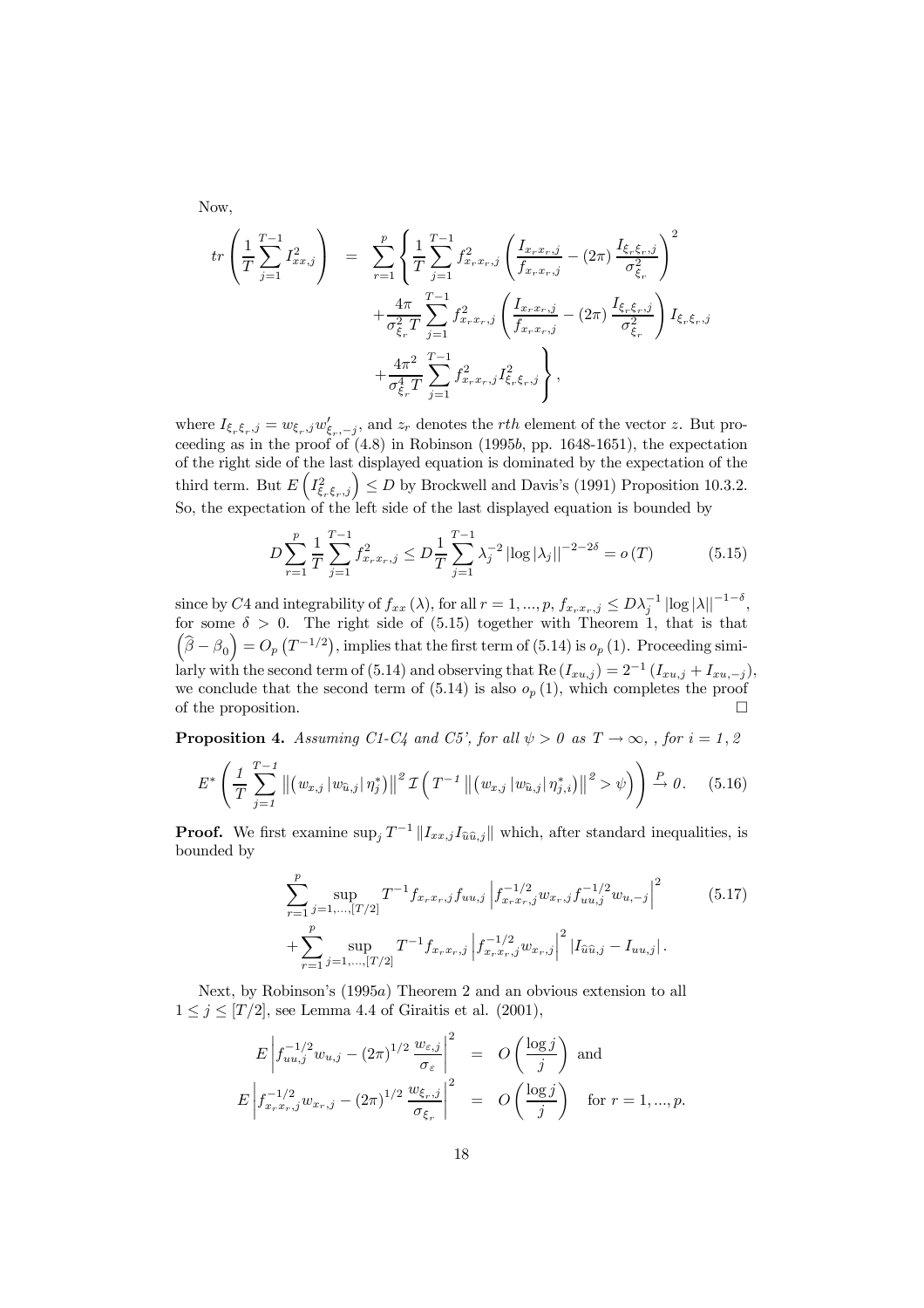So, using the inequality  $\sup_t |\phi_t|^2 \leq \sum_t |\phi_t|^2$ , we have for instance that, for all  $r = 1, ..., p,$ 

$$
E\left(\sup_{j=1,\dots,\lfloor T^{1/2}\rfloor} \frac{1}{j} \left| f_{x_rx_r,j}^{-1/2} w_{x_r,j} - (2\pi)^{1/2} \frac{w_{\xi_r,j}}{\sigma_{\xi_r}} \right|^2 \right)
$$
  

$$
\leq \sum_{j=1}^{\lfloor T^{1/2} \rfloor} \frac{1}{j} E\left| f_{x_rx_r,j}^{-1/2} w_{x_r,j} - (2\pi)^{1/2} \frac{w_{\xi_r,j}}{\sigma_{\xi_r}} \right|^2 = O(1), \qquad (5.18)
$$

and

$$
E\left(\sup_{j=\lceil T^{1/2}\rceil+1,\dots,T/2\rceil} \frac{1}{j} \left| f_{x_rx_r,j}^{-1/2} w_{x_r,j} - (2\pi)^{1/2} \frac{w_{\xi_r,j}}{\sigma_{\xi_r}} \right|^2 \right)
$$
  

$$
\leq \sum_{j=\lceil T^{1/2}\rceil+1}^{\lfloor T/2\rfloor} \frac{1}{j} E\left| f_{x_rx_r,j}^{-1/2} w_{x_r,j} - (2\pi)^{1/2} \frac{w_{\xi_r,j}}{\sigma_{\xi_r}} \right|^2 = O\left(T^{-1/2} \log T\right). (5.19)
$$

On the other hand, by An et al. (1983),

$$
\sup_{j=1,\dots,[T/2]} \left( (2\pi) \,\sigma_{\varepsilon}^{-2} \log^{-1} T \, |w_{\varepsilon,j}|^2 \right) \le 1 \quad \text{a.s..} \tag{5.20}
$$

Then, combining  $(5.18)$ ,  $(5.19)$  and  $(5.20)$ , the first term of  $(5.17)$  is bounded by

$$
D \sum_{r=1}^{p} \sup_{j=1,\ldots,\lceil T^{1/2} \rceil} T^{-1} j f_{x_r x_r, j} f_{u u, j} \sup_{j=1,\ldots,\lceil T^{1/2} \rceil} \frac{1}{j} \left| f_{x_r x_r, j}^{-1/2} w_{x_r, j} f_{u u, j}^{-1/2} w_{u, -j} \right|^2
$$
  
+
$$
D \sum_{r=1}^{p} \sup_{j=1+\lceil T^{1/2} \rceil,\ldots,\lceil T/2 \rceil} T^{-1} j f_{x_r x_r, j} f_{u u, j} \sup_{j=1+\lceil T^{1/2} \rceil,\ldots,\lceil T/2 \rceil} \frac{1}{j} \left| f_{x_r x_r, j}^{-1/2} w_{x_r, j} f_{u u, j}^{-1/2} w_{u, -j} \right|^2
$$
  

$$
\leq D \sum_{r=1}^{p} \sup_{j=1,\ldots,\lceil T^{1/2} \rceil} T^{-1} j f_{x_r x_r, j} f_{u u, j} \log^2 T
$$
  
+
$$
D T^{-1/2} \log T \sum_{r=1}^{p} \sup_{j=1+\lceil T^{1/2} \rceil,\ldots,\lceil T/2 \rceil} T^{-1} j f_{x_r x_r, j} f_{u u, j} \log^2 T
$$
  

$$
\leq D \log^{-\delta} T
$$

in probability since integrability of  $||f_{xx}(\lambda) f_{uu}(\lambda)|| \log (|\lambda|)$  implies that for some  $\delta > 0, \|f_{xx,j}f_{uu,j}\| \left| \log |\lambda_j| \right| \leq D\lambda_j^{-1} \left| \log |\lambda_j| \right|^{-1-\delta}$ , and hence  $\|f_{xx,j}f_{uu,j}\| \leq D\lambda_j^{-1} \left| \log |\lambda_j| \right|^{-2-\delta}$ . On the other hand, because

$$
I_{\widehat{u}\widehat{u},j} - I_{uu,j} = \left(\beta_0 - \widehat{\beta}\right)' I_{xx,j} \left(\beta_0 - \widehat{\beta}\right) + 2\left(\beta_0 - \widehat{\beta}\right)' \text{Re}\left(I_{xu,j}\right),
$$

the second term of (5.17) is bounded by

$$
\sup_{j=1,\dots,[T/2]} T^{-1} f_{xx,j} \left| f_{xx,j}^{-1/2} w_{x,j} \right|^2 \left( \left\| \beta_0 - \widehat{\beta} \right\|^2 f_{xx,j} \left| f_{xx,j}^{-1/2} w_{x,j} \right|^2 + \left\| \beta_0 - \widehat{\beta} \right\| f_{xx,j}^{1/2} f_{uu,j}^{1/2} \left| f_{xx,j}^{-1/2} w_{x,j} f_{uu,j}^{-1/2} w_{u,j} \right| \right)
$$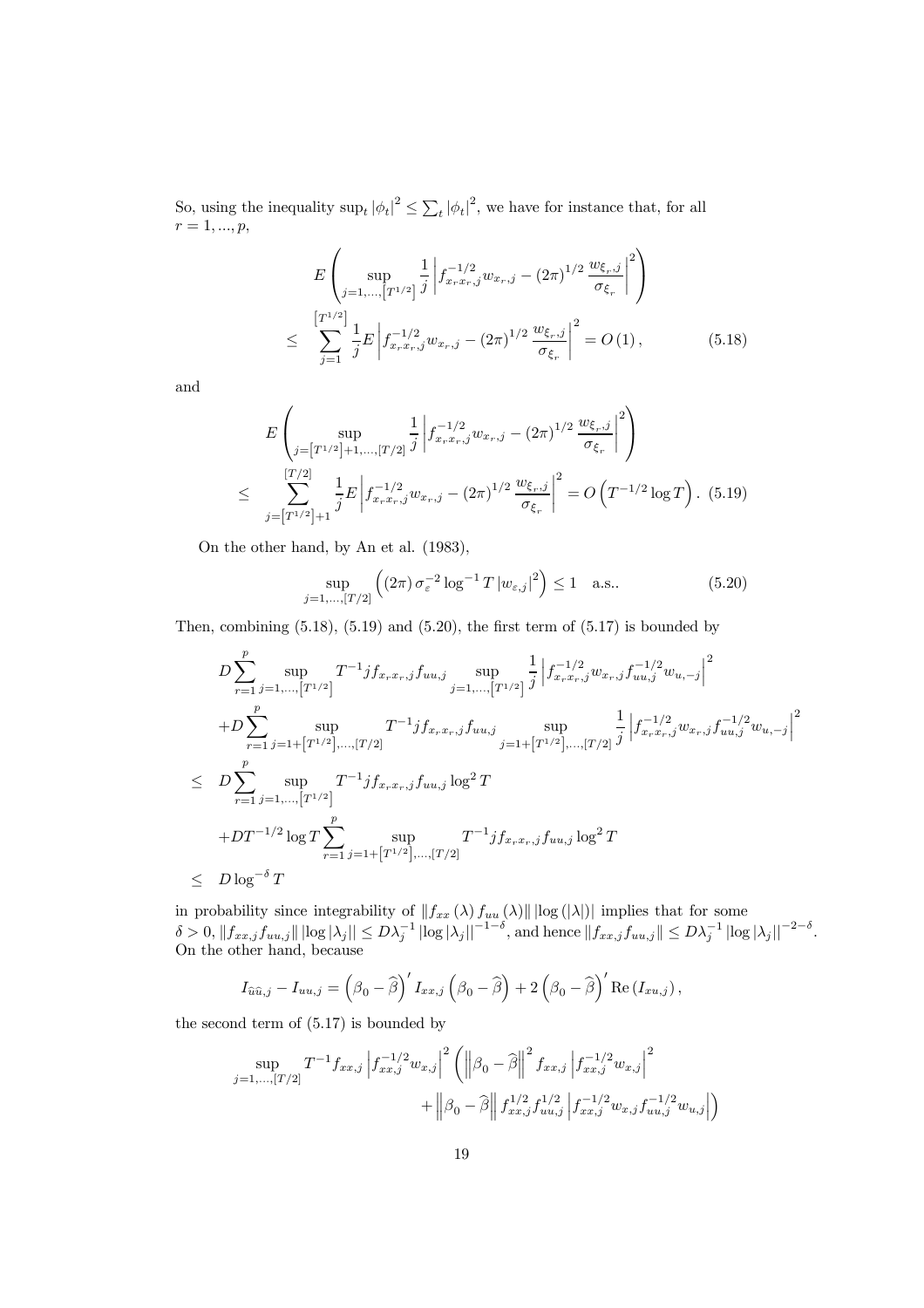which, by  $(5.18)$  and  $(5.20)$ , is upper bounded by

$$
\sup_{j=1,\dots,[T/2]} T^{-1} f_{xx,j} \left( \left\| \beta_0 - \widehat{\beta} \right\|^2 f_{xx,j} + \left\| \beta_0 - \widehat{\beta} \right\| f_{xx,j}^{1/2} f_{uu,j}^{1/2} \right) \log^2 T \le D \log^{-\delta} T
$$

because  $\left\|\beta_0 - \widehat{\beta}\right\| = O_p(T^{-1/2}), \, \|f_{xx,j}\| \leq D\lambda_j^{-1} |\log|\lambda_j||^{-1-\delta}$  and  $\left\|f_{xx,j}^{1/2}f_{uu,j}^{1/2}\right\| \leq$  $D\lambda_j^{-1/2} |\log |\lambda_j||^{-1-\delta/2}$  by integrability of  $f_{xx}(\lambda)$  and  $||f_{xx}(\lambda) f_{uu}(\lambda)|| |\log (|\lambda|)|$  respectively. Thus, for  $i = 1, 2$  we conclude that the left side of  $(5.16)$  is bounded by

$$
\frac{D}{T} \sum_{j=1}^{T-1} I_{xx,j} I_{uu,j} E^* \left( \left| \eta_{j,i}^* \right|^2 \mathcal{I} \left( \left| \eta_{j,i}^* \right|^2 > \psi \log^{\delta} T \right) \right). \tag{5.21}
$$

However, conditional on the data,  $\eta_{j,1}^*$  is a sequence of *iid* random variables, so for  $i = 1 (5.21)$  is

$$
E^* \left( \left| \eta_{j,1}^* \right|^2 \mathcal{I} \left( \left| \eta_{j,1}^* \right|^2 > \psi \log^{\delta} T \right) \right) \frac{D}{T} \sum_{j=1}^{T-1} I_{xx,j} I_{uu,j},
$$

which converge to zero in probability since  $\delta > 0$  and  $\eta_{j,1}^*$  has finite second moments and by Proposition 3 the second factor of the last displayed expression converges in probability to  $(2\pi)^{-1} \Omega < \infty$ .

On the other hand, for  $i = 2$ , (5.21) is bounded by

$$
\sup_{j} E^{*} \left( \left| \eta_{j,2}^{*} \right|^{2} \mathcal{I} \left( \left| \eta_{j,2}^{*} \right|^{2} > \psi \log^{\delta} T \right) \right) \left( \frac{D}{T} \sum_{j=1}^{T-1} I_{xx,j} I_{uu,j} \right),
$$

which converges to zero in probability for all  $\delta > 0$  as we now show. First, by Robinson (1988), the second factor converges in probability to  $(2\pi)^{-1} \Omega < \infty$ . On the other hand, standard algebra implies that

$$
E^* \left( \left| \eta_{j,2}^* \right|^2 \mathcal{I} \left( \left| \eta_{j,2}^* \right|^2 > \psi \log^{\delta} T \right) \right) \leq \frac{D}{\psi^2 \log^{2\delta} T} E^* \left| \eta_{j,2}^* \right|^4
$$
  

$$
\leq \frac{D}{\psi^2 \log^{2\delta} T} \left\{ \frac{1}{T} \sum_{t=1}^T u_t^4 + \left( \frac{1}{T} \sum_{t=1}^T u_t^2 \right)^2 \right\}.
$$

But, by a well-know argument, see Stout's  $(1974)$  Theorem 3.5.8,  $u_t$  is also ergodic which implies that the right side of the last displayed inequality converges to zero because  $\delta > 0$ . So, we conclude that  $(5.21) \stackrel{P}{\rightarrow} 0$  and the proof of the proposition.  $\Box$ 

#### 5.3. Proof of Theorem 3

We only sketch the proof since it follows immediately from Theorem 2 and the continuous mapping theorem. First, since  $T^{1/2} \left( C \hat{\beta}_i^* - c \right) = T^{1/2} C \left( \hat{\beta}_i^* - \tilde{\beta} \right)$ , Theorem 2 implies that

$$
T^{1/2}C\left(\widehat{\boldsymbol{\beta}}_i^*-\widetilde{\boldsymbol{\beta}}\right)\overset{d^*}{\to} \mathcal{N}\left(0,C\Phi C'\right)
$$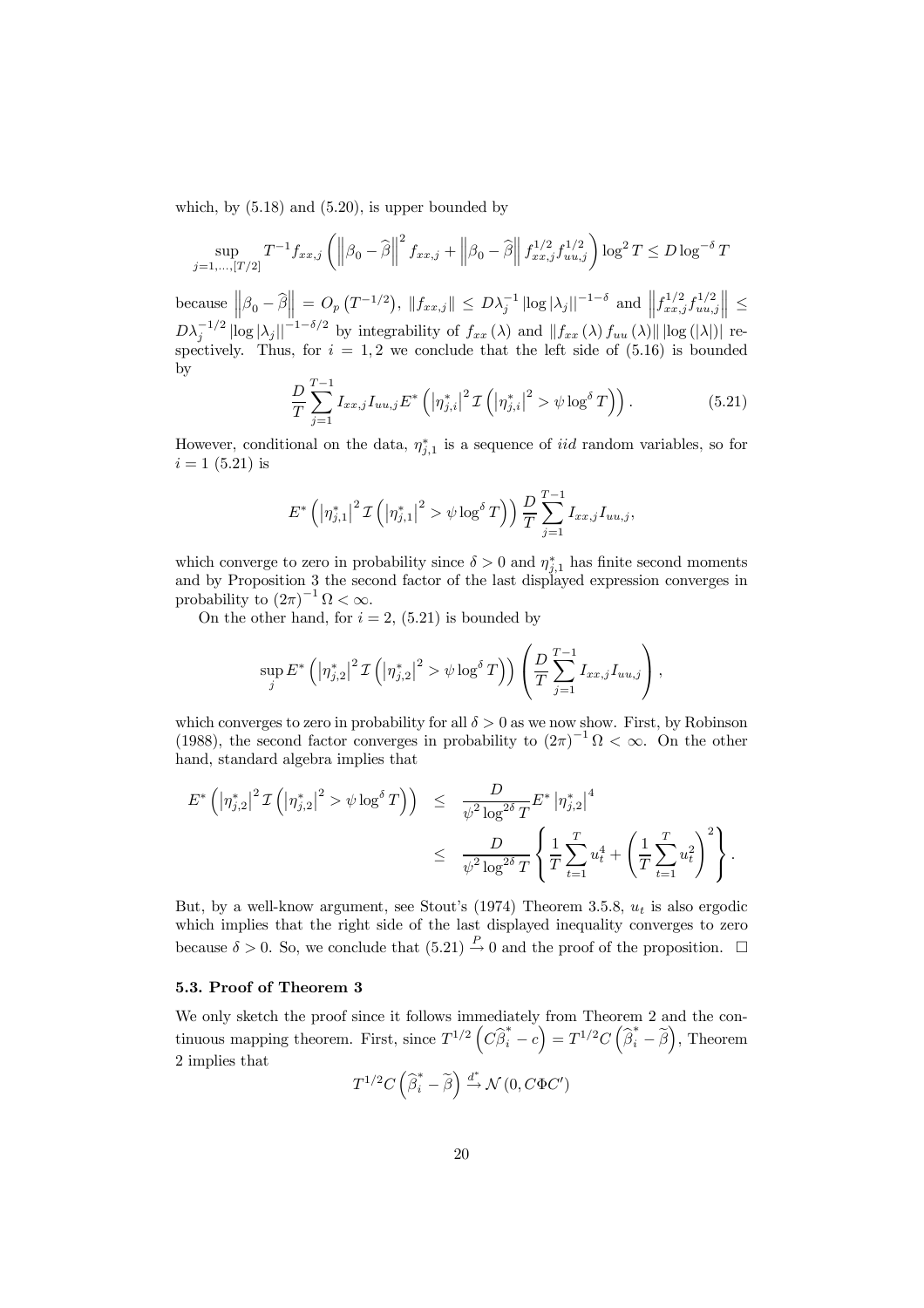for  $i = 1, 2$ . On the other hand, proceeding as in the proof of  $(5.10)$ ,  $\hat{\Sigma} \stackrel{P}{\rightarrow} (2\pi)^{-1} \Sigma > 0$ and if  $\Omega_i^*$  $\stackrel{P^*}{\rightarrow} \Omega$  for  $i = 1, 2$ , we obtain that

$$
C\widehat{\Sigma}^{-1}\widetilde{\Omega}_i^*\widehat{\Sigma}^{-1}C'\stackrel{P^*}{\to} C\Phi C'.
$$

Then, the continuous mapping theorem implies that  $F_i^*$  $\stackrel{d^*}{\rightarrow} \chi^2_r$ , for  $i = 1, 2$ . So, to conclude the proof of the theorem, we need to show that  $\Omega_i^*$  $\stackrel{P^*}{\rightarrow} \Omega$ . By definition,  $\widetilde{\Omega}_{i}^{*} = (4\pi^{2}) T^{-1} \sum_{j=1}^{T-1} I_{xx,j} I_{\widehat{u}^{*}\widehat{u}^{*},j}.$  Next, because

$$
w_{\widehat{u}^*}(\lambda_j) = w_{y^*}(\lambda_j) - \widehat{\beta}_i^* w_x(\lambda_j)
$$
  
= 
$$
(\widetilde{\beta} - \widehat{\beta}_i^*) w_x(\lambda_j) + |w_{\widehat{u}}(\lambda_j)| \eta_{j,i}^*,
$$

we obtain that

$$
\widetilde{\Omega}_{i}^{*} - \widetilde{\Omega} = \frac{4\pi^{2}}{T} \sum_{j=1}^{T-1} I_{xx,j} \left( \left( \widehat{\beta}_{i}^{*} - \widetilde{\beta} \right)' I_{xx,j} \left( \widehat{\beta}_{i}^{*} - \widetilde{\beta} \right) - 2 \left( \widehat{\beta}_{i}^{*} - \widetilde{\beta} \right)' \operatorname{Re} \left( \left| w_{\widehat{u}} \left( \lambda_{j} \right) \right| \eta_{j,i}^{*} \overline{w_{x} \left( \lambda_{j} \right)} \right) \right) + \frac{4\pi^{2}}{T} \sum_{j=1}^{T-1} I_{xx,j} I_{\widehat{u}\widehat{u},j} \left( \left| \eta_{j,i}^{*} \right|^{2} - 1 \right).
$$

Now proceeding as in the proof of (5.14), after we observe that by Theorem 2,  $\left(\hat{\beta}_i^* - \tilde{\beta}\right) = O_{p^*}\left(T^{-1/2}\right)$ , in particular that in Proposition 3 we have shown that  $E^* \left( T^{1/2} \left( \widehat{\beta}_i^* - \widetilde{\beta} \right) \right)^2 = O_p(1)$ , the first term on the right of the last displayed equation is  $o_{p^*}(1)$ . The second term on the right is also  $o_{p^*}(1)$ , by similar arguments and that  $\eta_{j,i}^*$ , conditional on the data, is a zero mean sequence of uncorrelated random variables. Finally, the third term on the right of the last displayed equation. Because  $\widehat{u}_t = \widetilde{u}_t - \left(\widehat{\beta} - \widehat{\beta}_0\right)\widetilde{x}_t$ , this term can be written as

$$
\left(\widehat{\beta} - \beta_0\right)' \frac{4\pi^2}{T} \sum_{j=1}^{T-1} I_{xx,j}^2 \left( |\eta_{j,i}^*|^2 - 1 \right) \left( \widehat{\beta} - \beta_0 \right) - 2 \left( \widehat{\beta} - \beta_0 \right)' \frac{4\pi^2}{T} \sum_{j=1}^{T-1} I_{xx,j} \operatorname{Re} (I_{xu,j}) \left( |\eta_{j,i}^*|^2 - 1 \right) + \frac{4\pi^2}{T} \sum_{j=1}^{T-1} I_{xx,j} I_{uu,j} \left( |\eta_{j,i}^*|^2 - 1 \right).
$$

Clearly the first two terms are  $o_{p^*}(1)$ , whereas the last term of the last displayed expression is also  $o_{p^*}(1)$  using the same arguments as those employed to examine the behaviour of (5.21), since conditional on the data,  $|\eta_{j,i}^*|^2 - 1$  is a sequence of zero mean uncorrelated random variables. Now, conclude the proof since we have already shown that  $\widetilde{\Omega} \stackrel{P}{\rightarrow} \Omega$ , e.g. (5.12).

## 6. A TECHNICAL LEMMA

**Lemma 1.** Let  $\varphi(\lambda)$  be an integrable function which satisfies (a)  $\varphi(\lambda) > 0$  for all  $\lambda \in [0, \pi],$  (b)  $|(\partial/\partial \lambda) \varphi(\lambda)| = O(|\varphi(\lambda)|/\lambda)$  as  $\lambda \to 0+$  and (c) it is continuously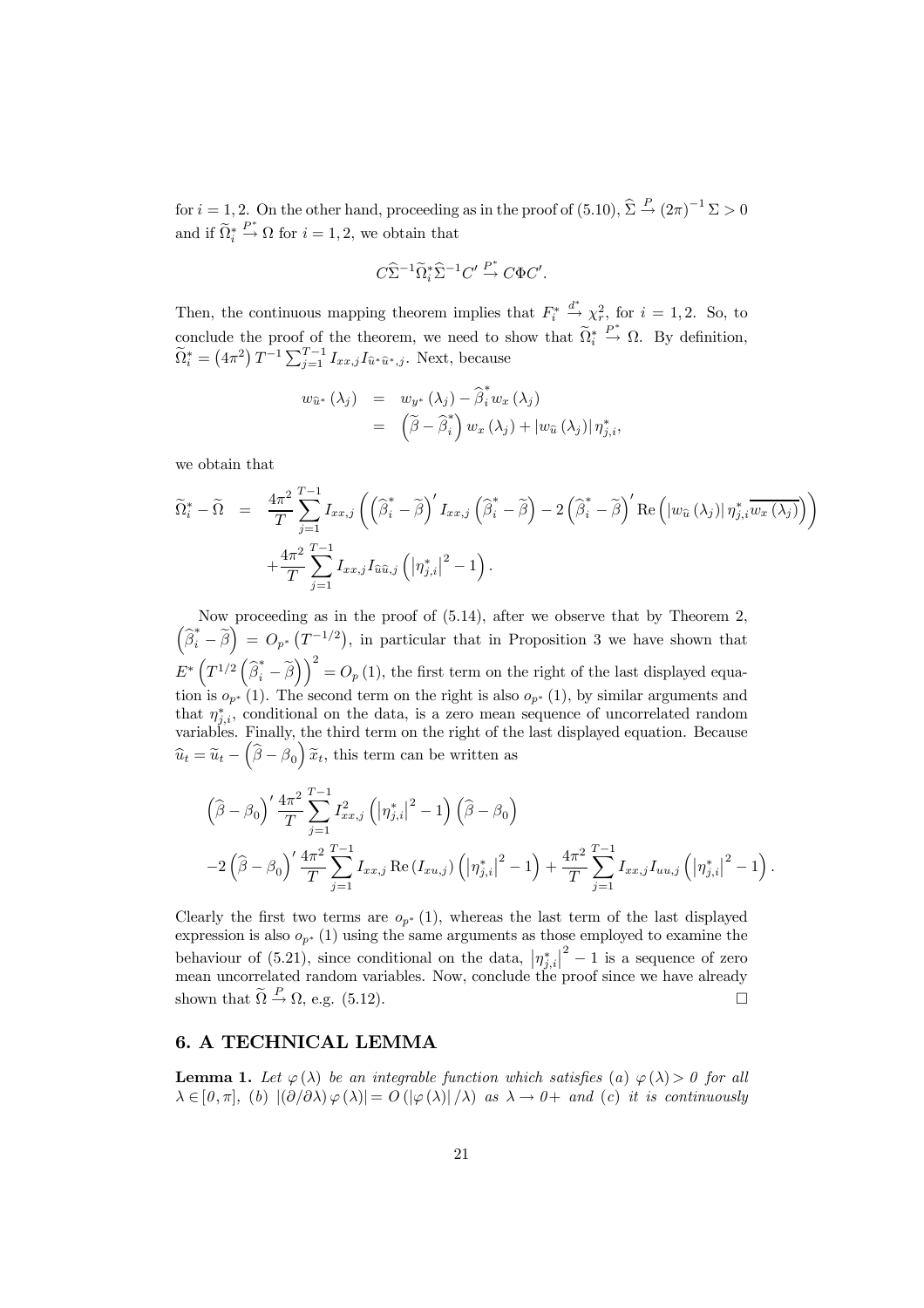differentiable in any open set outside the origin. Then, as  $T \to \infty$ ,

$$
\frac{1}{T} \sum_{j=1}^{[T/2]} \varphi(\lambda_j) - (2\pi)^{-1} \int_0^{\pi} \varphi(\lambda) d\lambda = o(1).
$$

Proof. The left side of the last displayed expression is

 $\overline{y}$   $\overline{y}$   $\overline{y}$ 

$$
\frac{1}{T}\varphi(\lambda_{\pi}) - \frac{1}{2\pi} \int_0^{\lambda_1} \varphi(\lambda) d\lambda + \frac{1}{2\pi} \sum_{j=1}^{[T/2]-1} \int_{\lambda_j < \lambda \leq \lambda_{j+1}} (\varphi(\lambda_j) - \varphi(\lambda)) d\lambda. \tag{6.1}
$$

The first term of (6.1) is obviously  $o(1)$ , whereas the second term of (6.1) is also  $o(1)$ because by integrability of  $\varphi(\lambda)$ , for any arbitrarily small  $\delta > 0$ ,

$$
\int_0^{\lambda_1} \varphi(\lambda) d\lambda \le D \int_0^{\lambda_1} \lambda^{-1} |\log \lambda|^{-1-\delta} d\lambda
$$
  
  $\le D |\log \lambda_1|^{-\delta} = o(1).$ 

Next, the absolute value of the third term of (6.1) is bounded by

$$
D\sum_{j=1}^{[T/2]-1}\int_{\lambda_j<\lambda\leq\lambda_{j+1}}\lambda_j^{-1}\left|\lambda_j-\lambda\right|\varphi\left(\overline{\lambda}\right)d\lambda
$$

by the properties of  $\varphi(\lambda)$  and the mean value theorem where  $\overline{\lambda}$  is an intermediate point in the interval  $(\lambda_i, \lambda)$ . But the last displayed expression is bounded by

$$
D \sum_{j=1}^{[T/2]-1} \frac{1}{j} \varphi(\lambda_j) \int_{\lambda_j < \lambda \leq \lambda_{j+1}} d\lambda \tag{6.2}
$$

since  $\sup_{\lambda_j < \lambda \leq \lambda_{j+1}} |\lambda_j - \lambda| \leq DT^{-1}$  and by (b) and (c),  $\sup_{\lambda_j < \lambda \leq \lambda_{j+1}} \varphi(\overline{\lambda}) \leq D\varphi(\lambda_j)$ . On the other hand, integrability of  $\varphi(\lambda)$  implies that

$$
\varphi(\lambda) \leq D\lambda^{-1} \left| \log(\lambda) \right|^{-1-\delta}
$$

for any arbitrarily small  $\delta > 0$ . So, we conclude that (6.2) is bounded by

$$
D \sum_{j=1}^{[T/2]-1} \frac{1}{j^2 (\log T - \log j + \log (2\pi))^{1+\delta}} = o(1)
$$

by standard arguments, which completes the proof.  $\Box$ 

## 7. CONCLUSIONS

In a time series regression model, we have examined and discussed two similar bootstraps, which contrary to the moving blocks and subsampling bootstraps, do not require the choice of a tuning parameter, that is the block length b. The bootstraps are based on resampling from the discrete Fourier transform of the least squares residuals as in the original Efron's bootstrap or from the residuals themselves. So, we were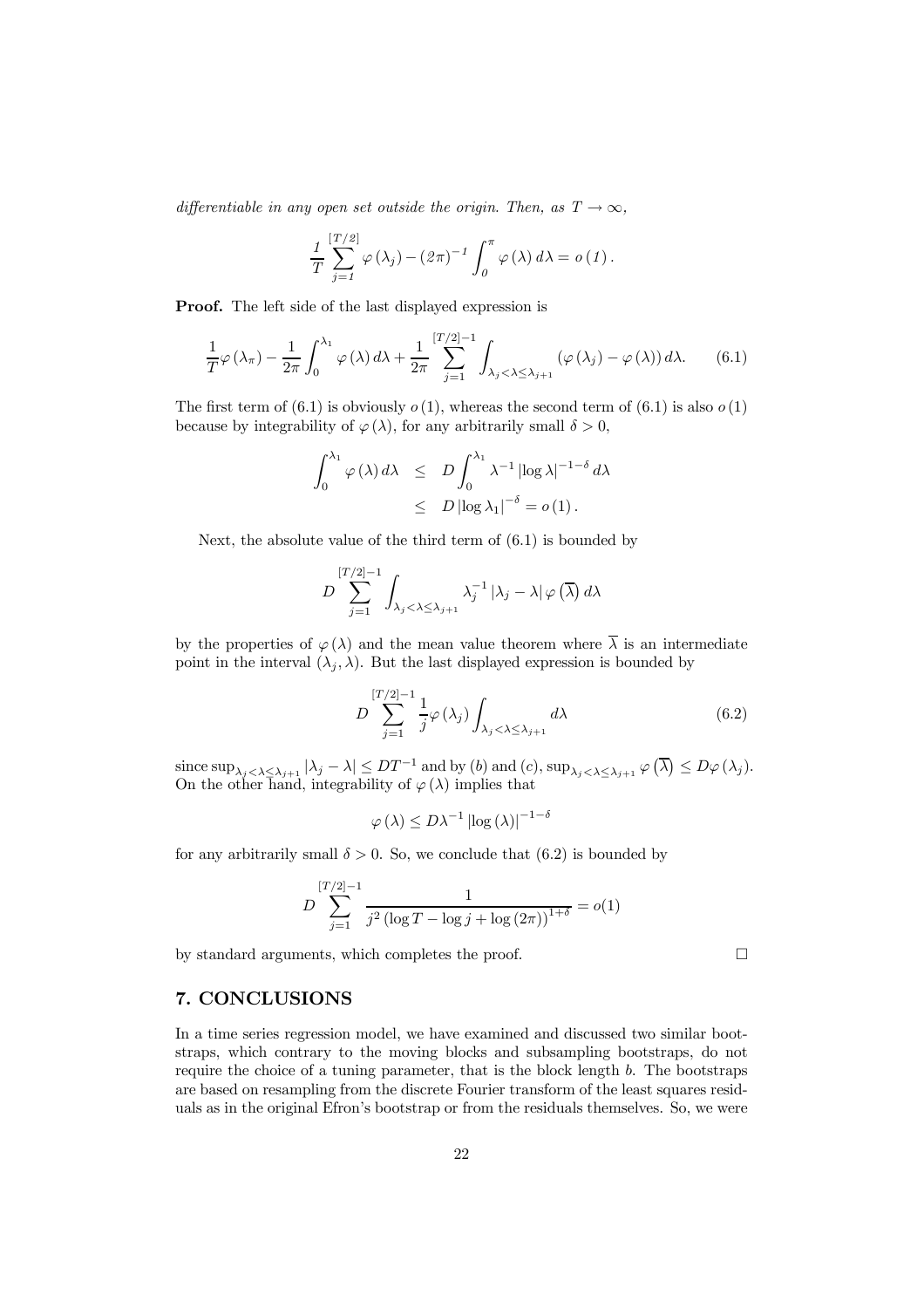able to avoid the potential problem that the choice of the block length may have on finite samples. Although we have examined the algorithms in the context of linear regression models, the approach can be extended to more general models of interest in econometrics. More specifically in the context of instrumental variable/ $GMM$  estimators, which includes most of the available estimators, such as the OLS, GLS or MLE.

To that end, let  $(y_t, x_t')'$  be a sequence of random variables observed at times  $t = 1, ..., T$ , such that they follow the nonlinear model  $u_t = u_t (y_t, x_t; \theta_0)$ , where  $\theta_0$  is  $p \times 1$  parameter vector. Suppose, for illustration purposes, that  $u_t(\cdot)$  can be written as

$$
h(y_t, \gamma) = f(x_t, \beta) + u_t. \tag{7.1}
$$

A classical example of (7.1), and widely used, is the Box-Cox transformation, where

$$
h(y_t, \gamma) = \frac{y_t^{\gamma} - 1}{\gamma},
$$

and  $\theta = (\gamma, \beta')'$ 

In this context, under the same conditions specified in Section 2, we propose the following bootstrap procedure.

**STEP 1** Let  $P(z_t)$  be a set of valid instruments, and obtain the IVE or GMM estimator of  $\theta = (\gamma, \beta')'$  defined as

$$
(\widehat{\gamma}, \widehat{\beta}')' = \widehat{\theta} = \arg \min_{\theta} \left( \sum_{t=1}^{T} u_t(\theta) P'(z_t) \right) \left( \sum_{t=1}^{T} P(z_t) P'(z_t) \right)^{-1} \left( \sum_{t=1}^{T} u_t(\theta) P(z_t) \right)
$$

$$
= \arg \min_{\theta} \left( \sum_{j=1}^{T-1} w_{u(\theta)}(\lambda_j) \overline{w_{P(z)}(\lambda_j)} \right) \left( \sum_{j=1}^{T-1} w_{P(z)}(\lambda_j) \overline{w_{P(z)}(\lambda_j)} \right)^{-1}
$$

$$
\times \left( \sum_{j=1}^{T-1} w_{u(\theta)}(\lambda_j) w_{P(z)}(\lambda_j) \right)
$$

where  $w_{u(\theta)}(\lambda_i)$  and  $w_{P(z)}(\lambda_i)$  are the discrete Fourier transforms of  $u_t(\theta)$  $h(y_t, \gamma) - f(x_t, \beta)$  and  $P(z_t)$  respectively, and  $\overline{a}$  stands for transpose together with conjugation of a complex vector  $a$ . Next, obtain the residuals

$$
\widehat{u}_t = h(y_t, \widehat{\gamma}) - f(x_t, \widehat{\beta}), \quad t = 1, ..., T.
$$

**STEP 2** The same as *STEP 2* given in the introduction.

**STEP 3** For  $i = 1, 2$ , using the discrete Riemann approximation of the identity

$$
z_t = \left(\frac{T}{2\pi}\right)^{1/2} \int_{-\pi}^{\pi} w_z(\mu) e^{i\mu t} d\mu, \quad t = 1, ..., T,
$$

compute the bootstrap residuals

$$
\widehat{u}_{t,i}^{*} = \left(\frac{2\pi}{T}\right)^{1/2} \sum_{j=1}^{T-1} e^{it\lambda_j} w_{\widehat{u}}\left(\lambda_j\right) \eta_{j,i}^{*}, \quad t = 1, ..., T
$$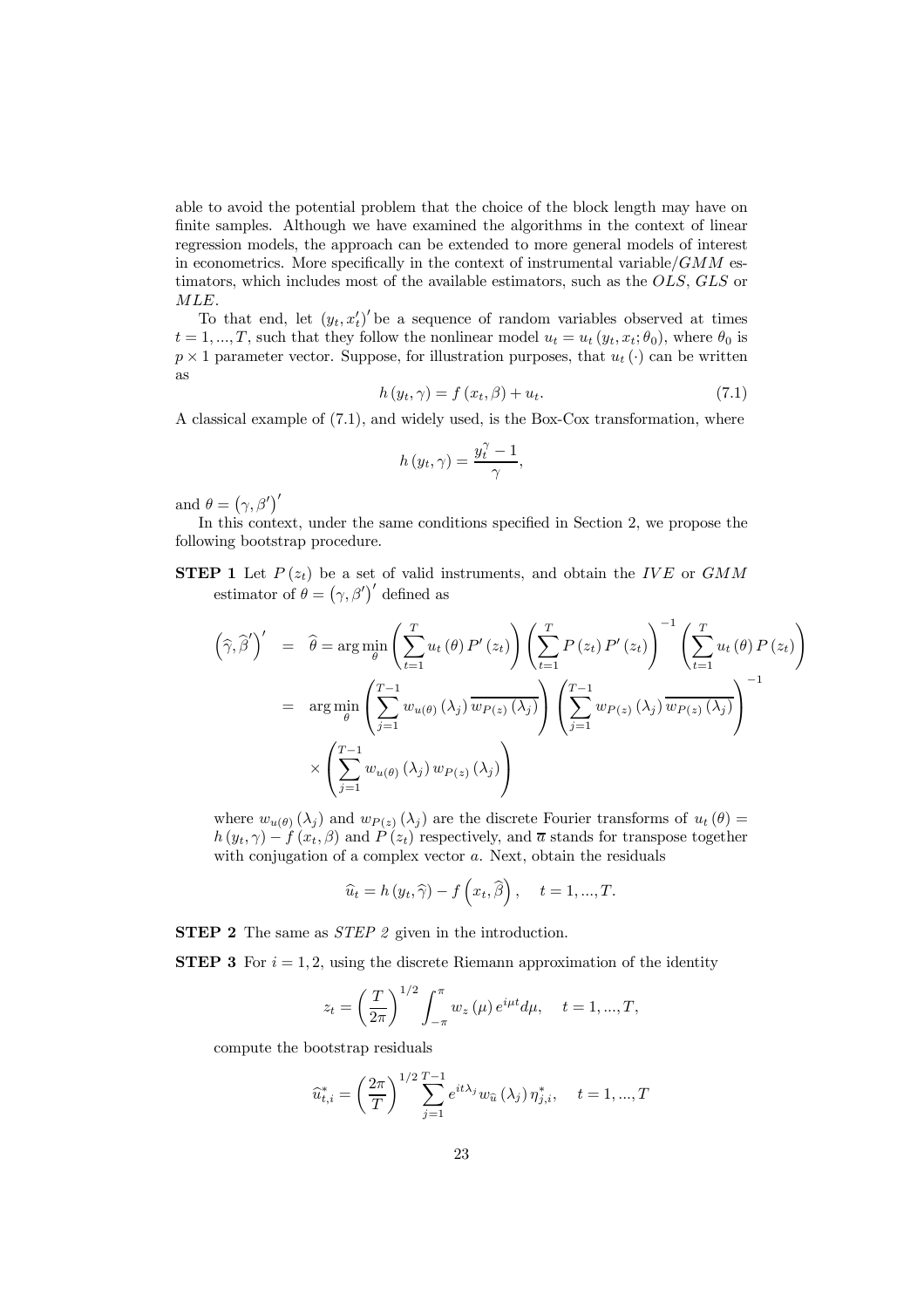and the bootstrap observations  $y_{t,i}^*$  as

$$
y_{t,i}^* = g_{\widehat{\gamma}}\left(f\left(x_t, \widehat{\beta}\right) + \widehat{u}_{t,i}^*\right), \quad t = 1, ..., T
$$

where  $g_a(z)$  satisfies that  $h(g_a(z), a) = z$ , e.g.  $g_a(z)$  is the inverse function of  $h(z,a)$ .

**STEP 4** For  $i = 1, 2$ , compute the bootstrap estimator as

$$
\left(\widehat{\gamma}_{i}^{*}, \widehat{\beta}_{i}^{*}{}'\right)' = \widehat{\theta}^{*} = \arg\min_{\theta} \left(\sum_{j=1}^{T-1} w_{\widehat{u}_{i}^{*}(\theta)}(\lambda_{j}) \overline{w_{P(z)}(\lambda_{j})}\right) \left(\sum_{j=1}^{T-1} w_{P(z)}(\lambda_{j}) \overline{w_{P(z)}(\lambda_{j})}\right)^{-1}
$$

$$
\times \left(\sum_{j=1}^{T-1} w_{\widehat{u}_{i}^{*}(\theta)}(\lambda_{j}) w_{P(z)}(\lambda_{j})\right),
$$

where  $w_{\hat{u}_i^*(\theta)}(\lambda_j)$  denotes the discrete Fourier transform of  $\hat{u}_{t,i}^* = h\left(y_{t,i}^*, \gamma\right) - f\left(x_{t,i}^*, \gamma\right)$  $f(x_t, \beta)$ .

We conjecture that the preceding bootstrap should be valid. The intuition comes from the observation that because  $w_{\hat{u}_i^*(\hat{\theta})} = w_{\hat{u}}(\lambda_j) \eta_{j,i}^*$ , it implies that the covariance structure of the data/model is preserved, so the asymptotic behaviour of the bootstrap estimates should be that of  $\theta$ . The technical details of the bootstrap will be more involved than those in the context examined in the paper. However, in view of the available results for extreme estimators, it is expected that the results given in Section 2 should hold true in the previous context/model. This topic and how we can implement the bootstrap in the situation of heteroscedastic models will be examined in a future paper.

## References

- [1] An, H.-Z., Chen, Z.-G. and Hannan, E.J., 1983. The Maximum of the Periodogram, Journal of Multivariate Analysis 13, 383-400.
- [2] Andrews, D.W.K., 1991. Heteroscedasticity and Autocorrelation Consistent Covariance Matrix Estimation, Econometrica 59, 817-858.
- [3] Brillinger, D.R., 1979. Confidence Intervals for the Crosscovariance Function, Selecta Statistica Canadiana 5, 3-16.
- [4] Brillinger, D.R., 1981. Time Series, Data Analysis and Theory (Holden-Day, San Francisco).
- [5] Brockwell, P.J. and Davis, R.A., 1991. Time Series: Theory and Methods, (Springer-Verlag, New York).
- [6] Carlstein, E., 1986. The use of Subseries Values for Estimating the Variance of a General Statistic from a Stationary Sequence, Annals of Statistics 14, 1171-1179.
- [7] Dahlhaus, R. and Janas, D., 1996. A Frequency Domain Bootstrap for Ratio Statistics in Time Series Analysis, Annals of Statistics 24, 1934-1963.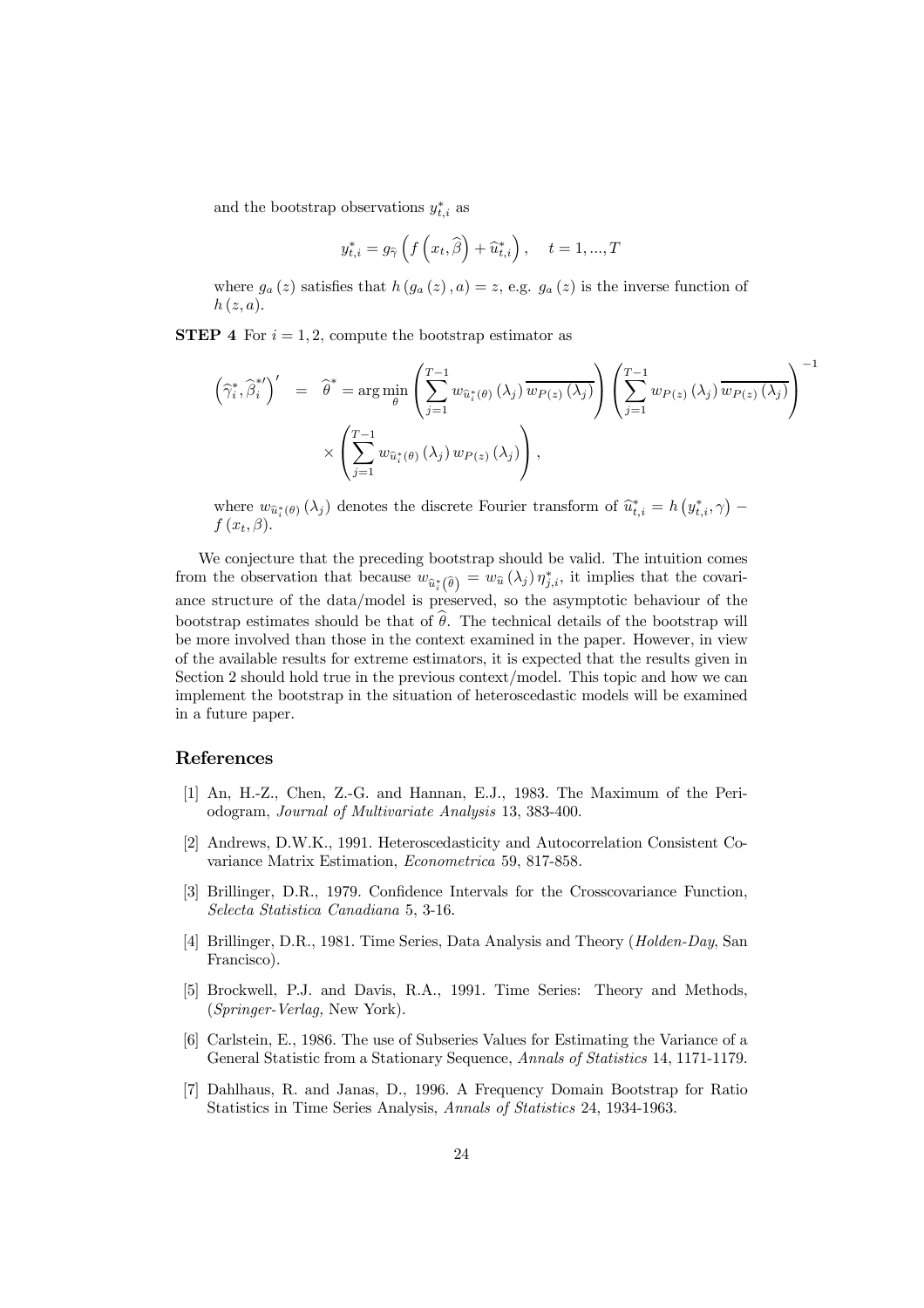- [8] Davies, R.A. and Harte, D.S., 1987. Tests for Hurst Effect, Biometrika 74, 95-102.
- [9] Den Haan, W. and Levin A., 1997. A Practitioners Guide to Robust Covariance Matrix Estimation, in: Maddala, G.S. and Rao, C.R. eds., Handbook of Statistics, Vol. 15 (North-Holland, Amsterdam) 299-342.
- [10] Efron, B., 1979. Bootstrap Methods: Another Look at the Jackknife, Annals of Statistics 7, 1-26.
- [11] Engle, R.F., Hendry, D.F. and Richard, J-F., 1983. Exogeneity, Econometrica 51, 277-304.
- [12] Fitzenberger, B., 1998. The Moving Blocks Bootstrap and Robust Inference for Linear Least Squares and Quantiles Regressions, Journal of Econometrics 82, 235-287.
- [13] Franke, J. and Härdle, W., 1992. On Bootstrapping Kernel Spectral Estimates, Annals of Statistics 20, 121-145.
- [14] Giné, E. and Zinn, J., 1989. Necessary Conditions for the Bootstrap of the Mean, Annals of Statistics 17, 684-691.
- [15] Giraitis, L., Hidalgo, J. and Robinson, P.M., 2001. Gaussian Estimation of Parametric Spectral Density with Unknown Pole, Annals of Statistics 29, 987-1023.
- [16] Granger, C.W.J. and Joyeux, R., 1980. An Introduction to Long Memory Time Series and Fractional Differencing, Journal of Time Series Analysis 1, 424-438.
- [17] Hall, P. and Horowitz, J.L., 1996. Bootstrap Critical Values for Tests Based on Generalized-Method-of-Moments Estimators, Econometrica 64, 891-916.
- [18] Hall, P., Horowitz, J.L. and Jing, B.-Y., 1995. On Blocking Rules for the Bootstrap with Dependent Data, Biometrika 82, 561-574.
- [19] Hannan, E.J., 1957. The Variance of the Mean of a Stationary Process, Journal of the Royal Statistical Society Series B 19, 282-285.
- [20] Hannan, E.J., 1963. Regression for Time Series, in: M. Rosenblatt ed., Time Series Analysis, (Wiley, New York) 17-37..
- [21] Hannan, E.J., 1970. Multiple Time Series, (Wiley and Sons, New York).
- [22] Hidalgo, J. and Kreiss, J.-P., 1999. Bootstrap Specification Tests for Covariance Stationary Processes, Preprint.
- [23] Hosking, J., 1981. Fractional Differencing, Biometrika 68, 165-176.
- [24] Jowett, G.H., 1955. The Comparison of Means of Sets of Observations from Sections of Independent Stochastic Series, Journal of the Royal Statistical Society Series B 17, 208-227.
- [25] Keenan, D.M., 1987. Limiting Behavior of Functionals of Higher-order Sample Cumulant Spectra, Annals of Statistics 15, 134-151.
- [26] Künsch, H.-R., 1989. The Jackknife and the Bootstrap for General Stationary Observations, Annals of Statistics 17, 1217-1241.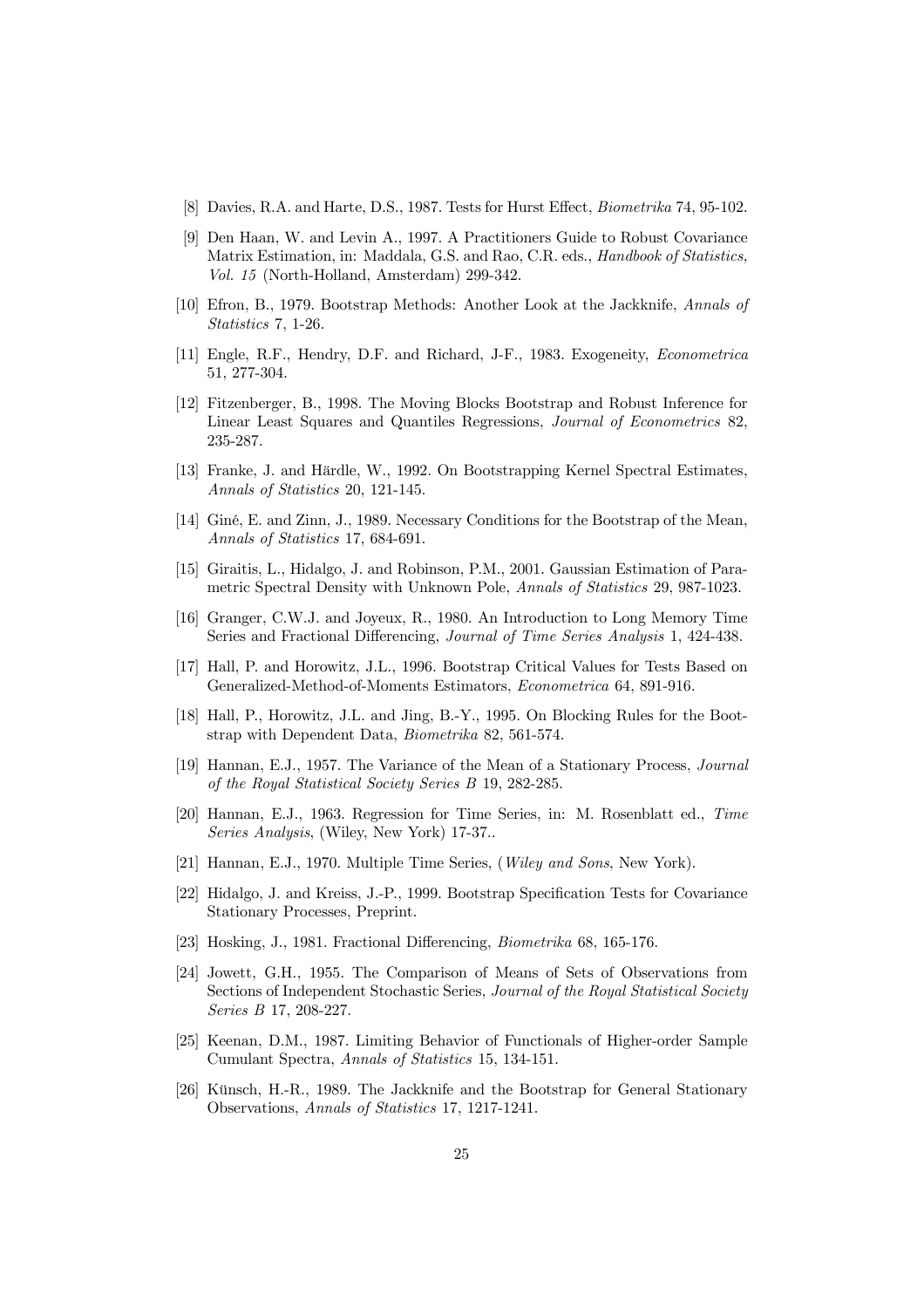- [27] Loh, W.Y., 1987. Calibrating Confidence Coefficients, Journal of the American Statistical Association 82, 155-162.
- [28] Mammen, E., 1993. Bootstrap and Wild Bootstrap for High Dimensional Linear Models, Annals of Statistics 21, 255-285.
- [29] Mandelbrot, B.B. and Van Ness, J.W., 1968. Fractional Brownian Motions, Fractional Noises and Applications, SIAM Review 10, 422-437.
- [30] Parzen, E., 1957. On Consistent Estimates of the Spectrum of a Stationary Time Series, Annals of Mathematical Statistics 28, 329-348.
- [31] Politis, D.N., Romano, J.P., 1992. A General Resampling Scheme for Triangular Arrays of  $\alpha$ -mixing Random Variables with Application to the Problem of Spectral Density Estimation, Annals of Statistics 20, 1985-2007.
- [32] Politis, D.N., Romano, J.P., 1994. Large sample confidence regions based on subsamples under minimal assumptions, Annals of Statistics 22, 2031-2050.
- [33] Politis, D.N., Romano, J.P. and Wolf, W., 1997. Subsampling for Heteroskedastic Time Series, Journal of Econometrics 81, 281-317.
- [34] Politis, D.N., Romano, J.P. and Wolf, M., 1999. Subsampling, (Springer-Verlag, Berlin).
- [35] Robinson, P.M., 1991. Automatic Frequency Domain Inference on Semiparametric and Nonparametric Models, Econometrica 59, 1329-1363.
- [36] Robinson, P.M., 1994. Time Series with Strong Dependence. In: C.A. Sims, ed., Advances in Econometrics: Sixth World Congress, Vol. 1, (Cambridge University Press, Cambridge) 47-95.
- [37] Robinson, P.M., 1995a. Log-Periodogram Regression for Time Series with Long Range Dependence, Annals of Statistics 23, 1048-1072.
- [38] Robinson, P.M., 1995b. Gaussian Semiparametric Estimation of Long-Range Dependence, Annals of Statistics 23, 1630-1661.
- [39] Robinson, P.M., 1998. Inference-Without-Smoothing in the Presence of Nonparametric Autocorrelation, Econometrica 66, 1163-1182.
- [40] Robinson, P.M. and Hidalgo, J., 1997. Time Series Regression with Long Range Dependence, Annals of Statistics 25, 77-104.
- [41] Robinson, P.M. and Velasco, C., 1997. Autocorrelation-Robust Inference, in: Maddala, G.S. and Rao, C.R. eds., Handbook of Statistics, Vol. 15 (North-Holland, Amsterdam) 267-298.
- [42] Scott, D.J., 1973. Central Limit Theorems for Martingales and for Processes with Stationary Increments using a Skorohod representation Approach, Advances in Applied Probability 5, 119-137.
- [43] Singh, K., 1981. On the Asymptotic Accuracy of Efron's Bootstrap, Annals of Statistics 9, 1187-1195.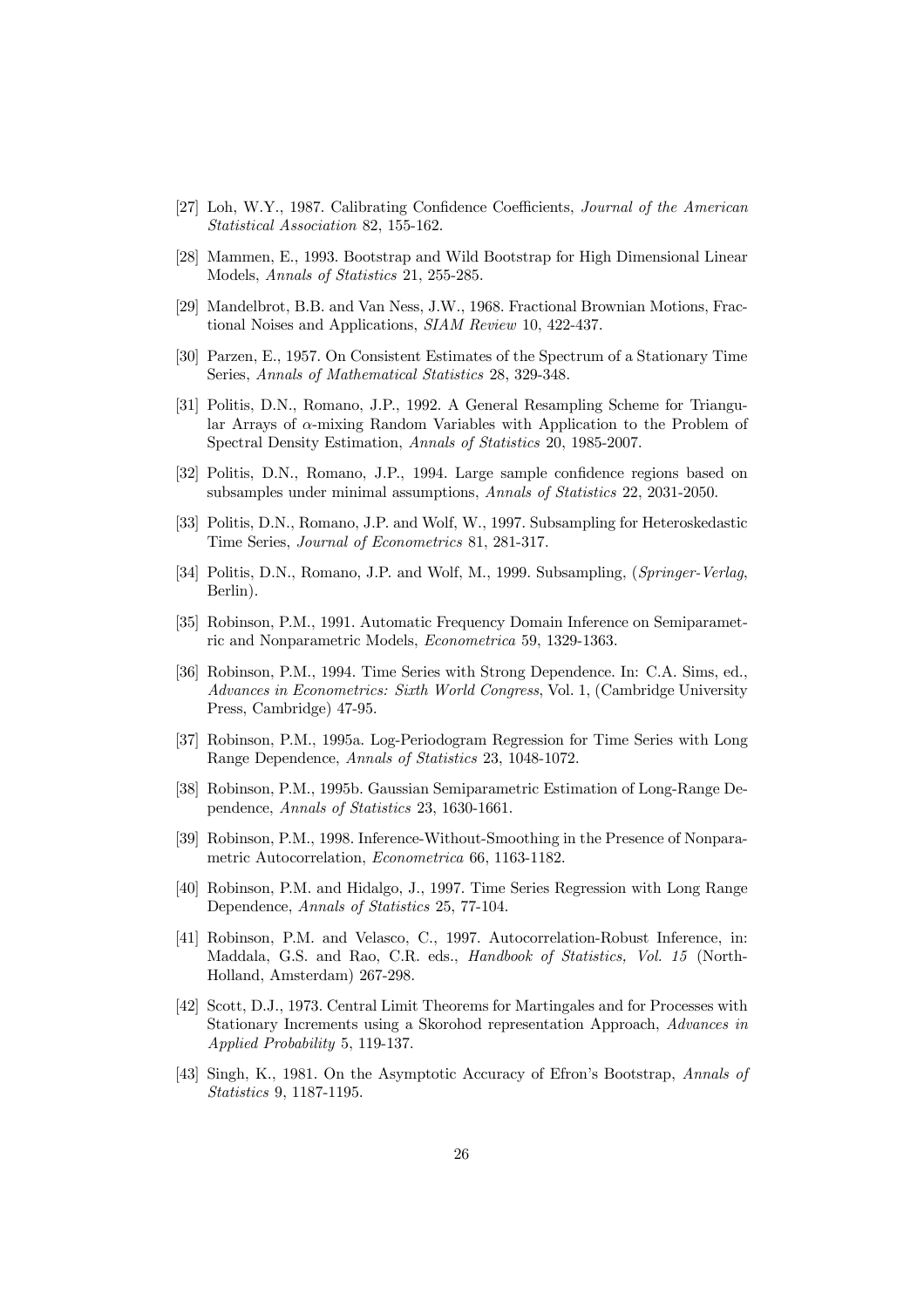[44] Stout, W.F., 1974. Almost Sure Convergence, (Academic Press, New York).

- [45] Taniguchi, M., 1982. On Estimation of the Integrals of the Fourth Order Cumulant Spectral Density, Biometrika 69, 117-122.
- [46] Wu, C.F.J., 1986. Jackknife, Bootstrap and other Resampling Methods in Regression Analysis, Annals of Statistics 14, 1261-1295.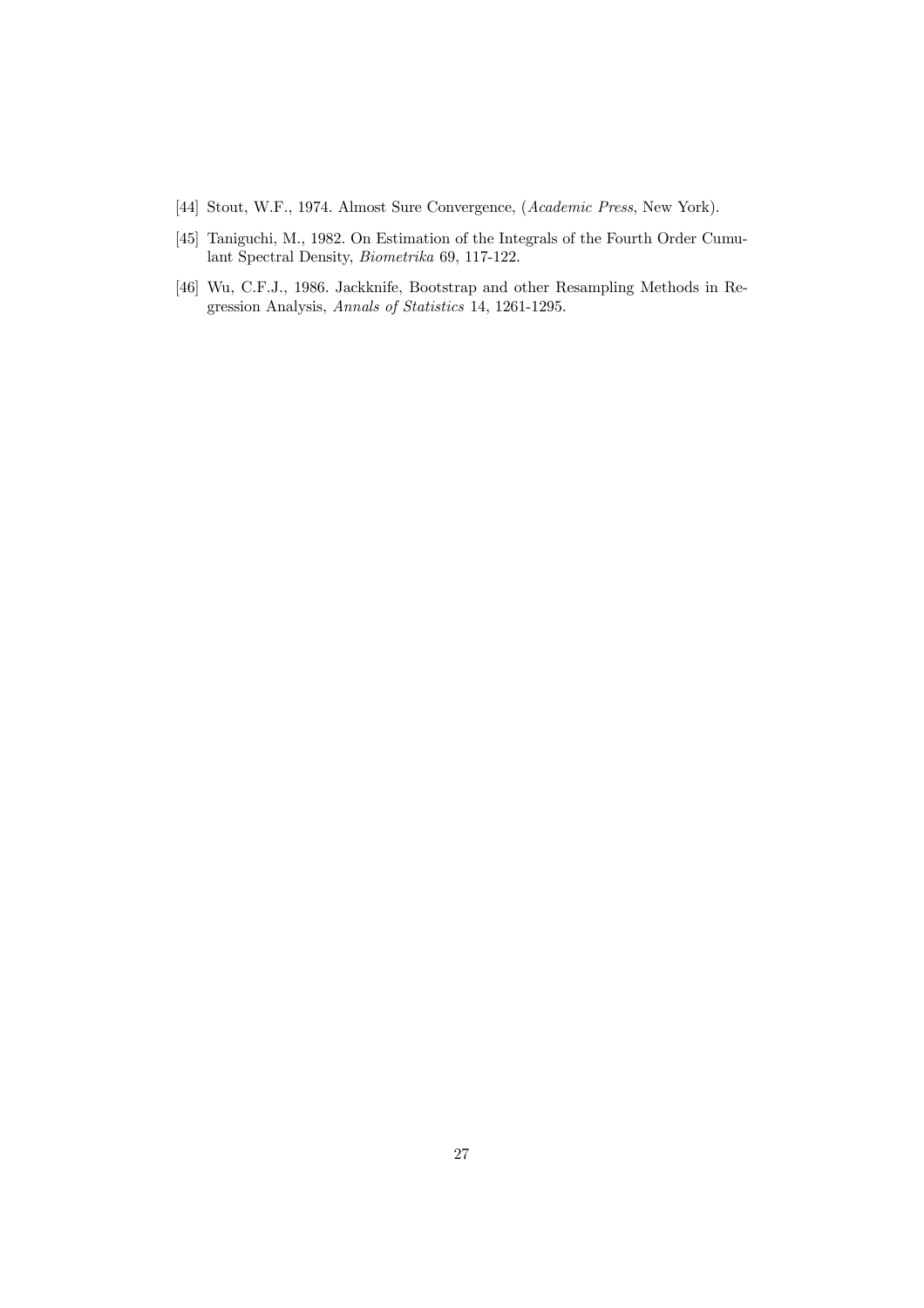Proportion of rejections in 5000 Monte Carlo experiments under  $H_0$ :  $\beta_0 = 0$  in model (1.1), when  $x_t$  is long memory with parameter  $d_x$  and  $u_t$  follows an  $AR(1)$ model. Bootstrap critical values are computed using 2000 bootstrap samples.

|       |        |                   |       | $\rho = .0$ |       |       | $\rho=.5$ |       |       | $\rho = .9$ |     |       |
|-------|--------|-------------------|-------|-------------|-------|-------|-----------|-------|-------|-------------|-----|-------|
| $d_x$ | Size   | $\cal T$          | 32    | 64          | 128   | 32    | 64        | 128   | 32    | 64          | 128 |       |
|       |        | ASY               | 14.32 | 12.50       | 12.00 | 16.06 | 14.24     | 13.02 | 19.20 | 16.00       |     | 14.34 |
|       | 10%    | <i>BOOT</i> 1     | 12.04 | 10.34       | 10.36 | 12.56 | 10.72     | 10.70 | 13.56 | 12.16       |     | 10.14 |
|       |        | BOOT2             | 11.82 | 10.78       | 10.62 | 12.34 | 11.16     | 10.96 | 12.36 | 12.10       |     | 10.38 |
|       |        | ASY               | 8.40  | 6.86        | 6.42  | 9.92  | 7.74      | 7.20  | 12.00 | 9.04        |     | 7.48  |
| 0.30  | $5\%$  | <i>BOOT</i> 1     | 7.04  | 5.54        | 5.72  | 6.98  | 5.96      | 5.58  | 7.36  | 6.78        |     | 5.02  |
|       |        | <i>BOOT2</i>      | 6.88  | 5.60        | 5.92  | 6.96  | 6.26      | 5.94  | 6.66  | 6.94        |     | 5.70  |
|       |        | ASY               | 2.12  | 1.28        | 1.02  | 2.84  | 1.48      | 1.20  | 2.92  | 1.48        |     | 0.82  |
|       | $1\%$  | <i>BOOT</i> 1     | 1.96  | 1.42        | 1.34  | 2.06  | 1.64      | 1.40  | 2.12  | 1.58        |     | 1.32  |
|       |        | BOOT <sub>2</sub> | 1.96  | 1.42        | 1.48  | 2.06  | 1.82      | 1.60  | 1.70  | 1.54        |     | 1.44  |
|       |        | ASY               | 15.22 | 12.96       | 13.16 | 18.06 | 15.44     | 14.60 | 23.34 | 20.00       |     | 17.08 |
|       | $10\%$ | <i>BOOT</i> 1     | 12.38 | 11.26       | 10.24 | 12.84 | 11.80     | 10.66 | 14.80 | 12.90       |     | 10.56 |
|       |        | BOOT2             | 12.36 | 11.84       | 10.84 | 13.32 | 12.42     | 11.34 | 14.66 | 13.76       |     | 11.60 |
|       |        | ASY               | 9.56  | 7.56        | 7.44  | 11.60 | 9.40      | 8.54  | 15.82 | 12.86       |     | 10.32 |
| 0.45  | $5\%$  | <i>BOOT</i> 1     | 7.06  | 6.30        | 5.80  | 7.56  | 6.64      | 5.82  | 8.32  | 7.76        |     | 5.62  |
|       |        | BOOT <sub>2</sub> | 7.08  | 6.52        | 6.38  | 7.74  | 7.34      | 6.44  | 8.04  | 8.30        |     | 6.52  |
|       |        | ASY               | 2.74  | 1.60        | 1.28  | 3.84  | 2.08      | 2.14  | 5.16  | 3.22        |     | 2.30  |
|       | $1\%$  | <i>BOOT</i> 1     | 2.38  | 2.18        | 1.98  | 2.86  | 2.48      | 1.92  | 2.88  | 2.36        |     | 1.66  |
|       |        | <i>BOOT2</i>      | 2.56  | 2.18        | 1.92  | 2.54  | 2.46      | 2.08  | 2.48  | 2.34        |     | 1.92  |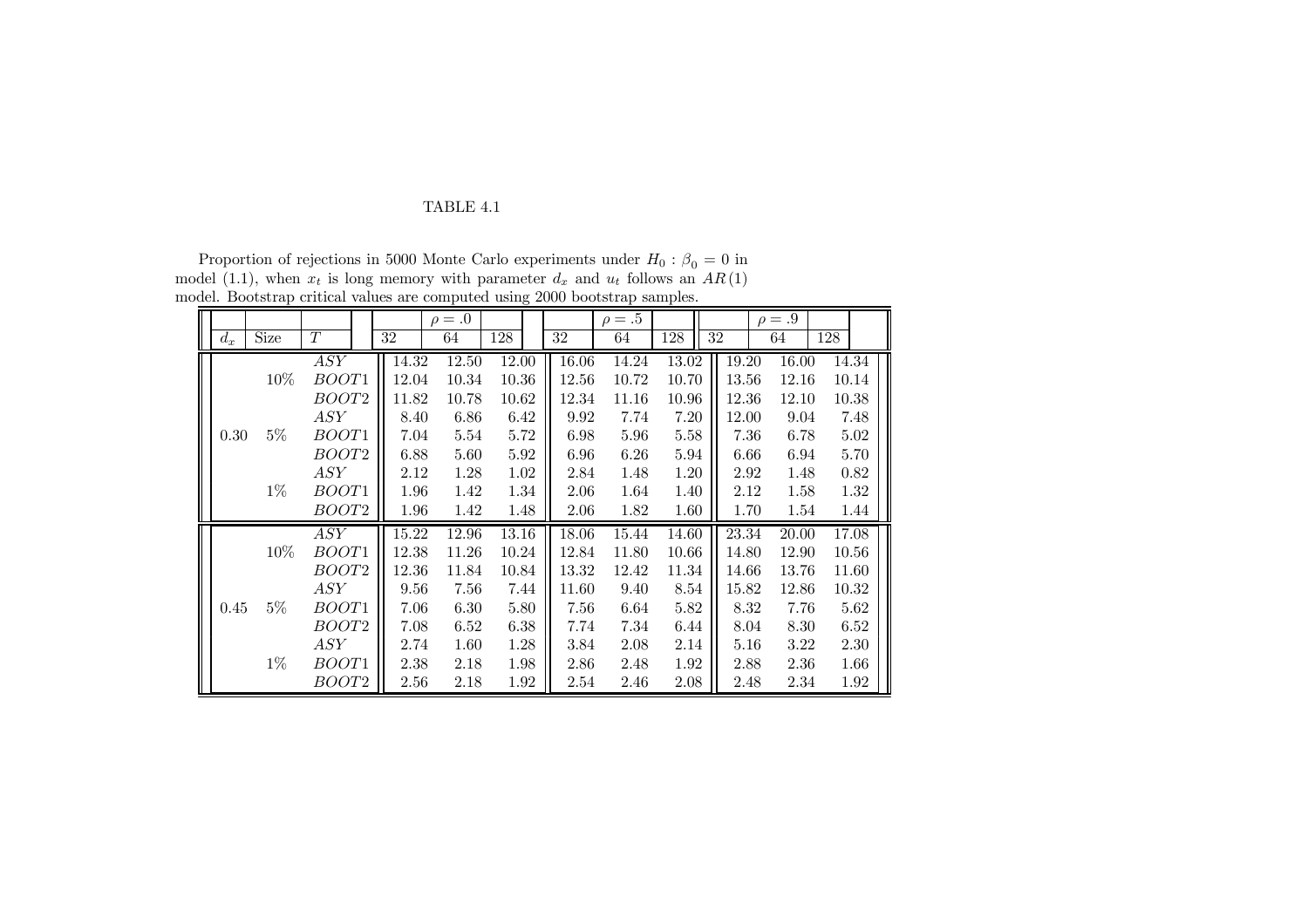Proportion of rejections in 5000 Monte Carlo experiments under  $H_0$ :  $\beta_0 = 0$  in model (1.1), when  $x_t$  and  $u_t$  are long memory with parameters  $d_x$  and  $d_u$  respectively. Bootstrap critical values are computed using 2000 bootstrap samples.

|           |             |                  |       | $\rho = .0$ |       |       | $\rho=.5$ |       |       | $\rho = .9$ |       |  |
|-----------|-------------|------------------|-------|-------------|-------|-------|-----------|-------|-------|-------------|-------|--|
| $d_x/d_u$ | <b>Size</b> | T                | 32    | 64          | 128   | 32    | 64        | 128   | 32    | 64          | 128   |  |
|           |             | $\overline{ASY}$ | 15.54 | 12.94       | 11.20 | 17.78 | 15.30     | 14.40 | 22.28 | 19.14       | 16.00 |  |
|           | 10%         | BOOT1            | 12.30 | 11.20       | 10.38 | 12.62 | 11.78     | 10.56 | 14.66 | 12.62       | 10.40 |  |
|           |             | BOOT2            | 12.24 | 11.66       | 10.82 | 12.96 | 12.40     | 11.20 | 13.64 | 13.32       | 11.36 |  |
|           |             | ASY              | 9.68  | 7.80        | 7.34  | 11.44 | 9.34      | 8.20  | 15.60 | 11.40       | 9.60  |  |
| .40/.05   | $5\%$       | BOOT1            | 7.16  | 5.92        | 5.88  | 7.20  | 6.60      | 5.84  | 8.08  | 7.54        | 5.50  |  |
|           |             | <i>BOOT2</i>     | 7.16  | 6.38        | 6.24  | 7.28  | 7.04      | 6.34  | 7.76  | 7.80        | 6.44  |  |
|           |             | ASY              | 2.84  | 1.58        | 1.26  | 3.60  | 1.92      | 2.00  | 4.52  | 2.52        | 1.84  |  |
|           | $1\%$       | <i>BOOT</i> 1    | 2.10  | 1.84        | 1.64  | 2.56  | 2.04      | 1.70  | 2.52  | 2.00        | 1.34  |  |
|           |             | <i>BOOT2</i>     | 2.34  | 2.02        | 1.78  | 2.44  | 2.34      | 1.96  | 2.22  | 2.00        | 1.72  |  |
|           |             | ASY              | 15.36 | 13.76       | 13.00 | 16.72 | 14.84     | 13.62 | 19.92 | 16.70       | 14.20 |  |
|           | 10%         | BOOT1            | 12.10 | 11.10       | 10.64 | 12.56 | 11.28     | 10.44 | 15.04 | 12.64       | 10.52 |  |
|           |             | BOOT2            | 12.00 | 11.28       | 10.82 | 12.62 | 12.08     | 11.14 | 12.70 | 12.42       | 10.82 |  |
|           |             | ASY              | 9.50  | 7.86        | 6.90  | 10.44 | 8.36      | 7.64  | 11.82 | 9.20        | 7.60  |  |
| .30/.15   | $5\%$       | BOOT1            | 6.94  | 5.90        | 5.70  | 7.10  | 6.00      | 5.60  | 8.22  | 7.20        | 5.06  |  |
|           |             | <i>BOOT2</i>     | 6.66  | 6.04        | 6.02  | 6.90  | 6.24      | 6.08  | 6.82  | 7.10        | 5.76  |  |
|           |             | ASY              | 2.52  | 1.42        | 1.34  | 2.92  | 1.52      | 1.40  | 2.80  | 1.44        | 0.72  |  |
|           | $1\%$       | BOOT1            | 1.86  | 1.46        | 1.44  | 2.00  | 1.74      | 1.52  | 2.44  | 1.54        | 1.16  |  |
|           |             | <i>BOOT2</i>     | 1.98  | 1.44        | 1.64  | 1.98  | 1.76      | 1.50  | 1.64  | 1.56        | 1.18  |  |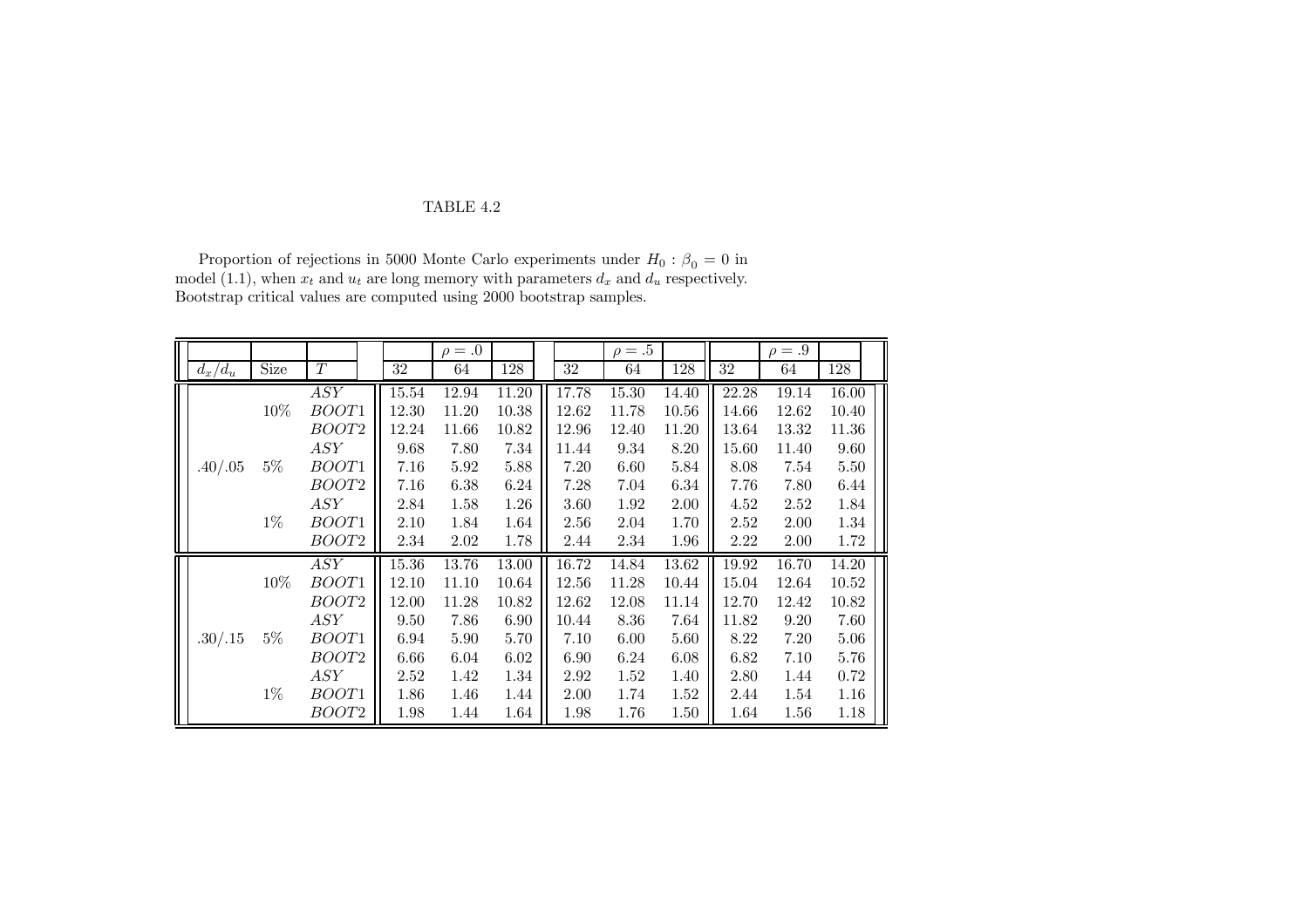Proportion of rejections in 5000 Monte Carlo experiments under  $H_0$  :  $\beta_0 = 0$  in model (1.1), when  $x_t$  and  $u_t$  are long memory with parameters  $d_x$  and  $d_u$  respectively, using the moving block bootstrap algorithm. Bootstrap critical values are computed using 2000 bootstrap samples.

| $d_x/d$ | $b =$    |       | 2     |       |       |       |       |           | 8     |       |       | 16    |       |
|---------|----------|-------|-------|-------|-------|-------|-------|-----------|-------|-------|-------|-------|-------|
|         | $\rho =$ | .0    | .5    | .9    | .0    | .5    | .9    | $\cdot 0$ | .5    | .9    | .0    | .5    | .9    |
|         | 10%      | 14.54 | 15.76 | 17.54 | 14.52 | 15.86 | 18.04 | 14.52     | 15.98 | 18.72 | 14.36 | 16.08 | 18.78 |
| .30/.00 | $5\%$    | 10.04 | 11.38 | 11.88 | 10.08 | 11.58 | 12.58 | 9.94      | 11.56 | 13.16 | 9.94  | 11.80 | 13.50 |
|         | $1\%$    | 4.88  | 5.84  | 6.02  | 4.78  | 6.06  | 6.78  | 4.74      | 6.06  | 7.58  | 4.64  | 6.22  | 7.86  |
|         | 10%      | 18.36 | 20.54 | 23.32 | 18.20 | 20.60 | 23.96 | 18.02     | 20.92 | 24.34 | 18.16 | 20.86 | 24.82 |
| .45/.00 | $5\%$    | 13.46 | 15.58 | 18.08 | 13.40 | 15.82 | 18.72 | 13.38     | 15.96 | 19.64 | 13.20 | 15.94 | 19.84 |
|         | $1\%$    | 7.88  | 9.36  | 11.54 | 7.84  | 9.78  | 12.72 | 7.74      | 9.66  | 13.62 | 7.96  | 9.86  | 14.20 |
|         | 10%      | 17.14 | 19.22 | 21.74 | 17.18 | 19.34 | 22.30 | 17.08     | 19.80 | 22.88 | 17.22 | 19.72 | 22.98 |
| .40/.05 | $5\%$    | 12.54 | 14.10 | 16.22 | 12.62 | 14.42 | 16.88 | 12.68     | 14.68 | 17.64 | 12.48 | 14.82 | 18.00 |
|         | $1\%$    | 7.16  | 8.26  | 9.66  | 7.18  | 8.52  | 10.52 | 7.26      | 8.82  | 11.58 | 7.12  | 8.92  | 12.22 |
|         | 10%      | 15.38 | 16.86 | 18.30 | 15.58 | 17.36 | 18.80 | 15.40     | 17.60 | 19.20 | 15.52 | 17.52 | 19.96 |
| .30/.15 | $5\%$    | 11.02 | 11.74 | 12.48 | 11.06 | 11.98 | 13.12 | 11.14     | 12.32 | 13.98 | 11.32 | 12.36 | 14.26 |
|         | $1\%$    | 5.56  | 6.18  | 6.16  | 5.76  | 6.46  | 7.16  | 5.84      | 6.82  | 8.22  | 5.80  | 6.92  | 8.60  |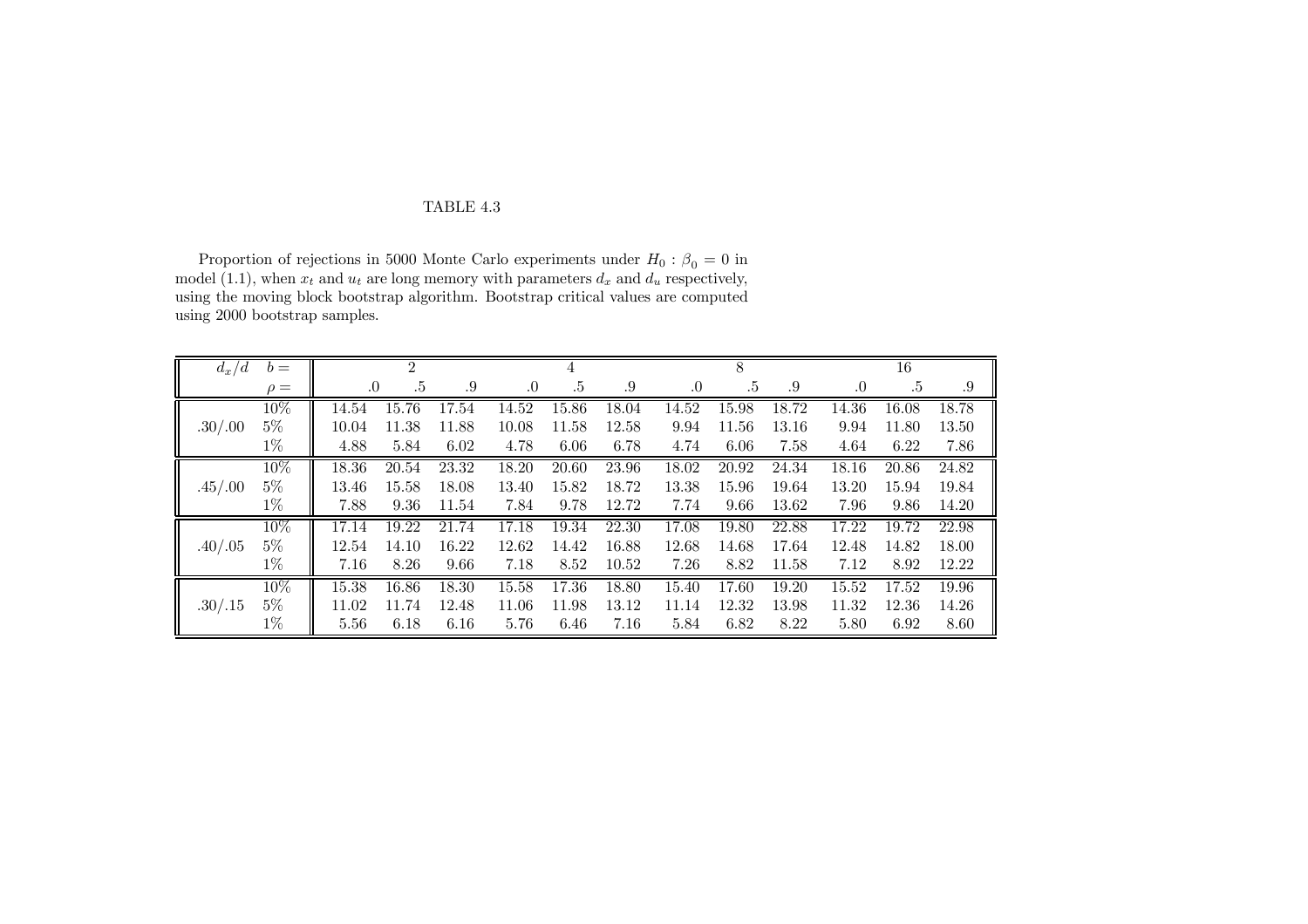Proportion of rejections in 5000 Monte Carlo experiments under  $H_0$ :  $\beta_0 = 0$  in model (1.1), when  $x_t$  and  $u_t$  were generated as  $AR(1)$  models. Bootstrap critical values are computed using 2000 bootstrap samples.

|               |                  |       |     |                  |       | $\rho_u = .0$ |       |       | $\rho_u = .5$ |          |       | $\rho_u = .9$ |       |
|---------------|------------------|-------|-----|------------------|-------|---------------|-------|-------|---------------|----------|-------|---------------|-------|
| Size          | $\boldsymbol{T}$ |       |     |                  | 32    | 64            | 128   | 32    | 64            | 128      | 32    | 64            | 128   |
|               |                  |       |     | $\overline{ASY}$ | 14.88 | 12.42         | 11.26 | 15.80 | 13.62         | 11.32    | 17.12 | 14.00         | 11.50 |
|               |                  |       | 10% | BOOT1            | 12.34 | 11.00         | 10.70 | 12.40 | 11.34         | 10.38    | 13.14 | 11.58         | 10.28 |
|               |                  |       |     | BOOT2            | 11.96 | 10.86         | 10.76 | 12.64 | 11.48         | 10.48    | 12.12 | 11.68         | 10.24 |
|               |                  |       |     | ASY              | 8.50  | 7.24          | 5.86  | 9.80  | 7.68          | 6.52     | 10.06 | 7.28          | 6.46  |
| $\rho_x=0.50$ |                  | $5\%$ |     | BOOT1            | 6.60  | 5.46          | 5.66  | 7.46  | 5.90          | 5.44     | 7.64  | 5.56          | 5.34  |
|               |                  |       |     | BOOT2            | 6.94  | 5.58          | 5.78  | 7.90  | 6.14          | 5.74     | 6.98  | 5.70          | 5.64  |
|               |                  |       |     | ASY              | 1.96  | 1.42          | 0.96  | 2.64  | 1.44          | 0.98     | 2.36  | 1.26          | 0.86  |
|               |                  | $1\%$ |     | <i>BOOT</i> 1    | 2.12  | 1.54          | 1.40  | 2.94  | 1.50          | 1.50     | 2.58  | 1.52          | 1.30  |
|               |                  |       |     | BOOT2            | 2.28  | 1.72          | 1.48  | 3.04  | 1.54          | 1.74     | 2.04  | 1.44          | 1.48  |
|               |                  |       |     | ASY              | 18.62 | 16.00         | 15.00 | 23.22 | 18.58         | 16.04    | 29.60 | 24.04         | 19.38 |
|               |                  |       | 10% | <i>BOOT</i> 1    | 13.86 | 12.42         | 11.94 | 14.62 | 12.72         | 12.26    | 18.10 | 13.94         | 13.00 |
|               |                  |       |     | BOOT2            | 14.42 | 13.48         | 12.90 | 15.88 | 13.84         | 13.00    | 18.58 | 14.92         | 13.36 |
|               |                  |       |     | ASY              | 12.76 | 10.04         | 8.70  | 16.48 | 12.68         | 10.00    | 22.70 | 17.42         | 12.54 |
|               | $\rho_x = 0.90$  | $5\%$ |     | BOOT1            | 9.56  | 7.88          | 7.36  | 10.06 | 8.06          | 7.40     | 12.82 | 8.72          | 7.26  |
|               |                  |       |     | BOOT2            | 9.56  | 8.50          | 8.04  | 10.28 | 8.76          | 8.06     | 12.72 | 9.36          | 8.20  |
|               |                  |       |     | ASY              | 4.46  | 3.20          | 2.08  | 6.64  | 4.60          | 2.92     | 10.92 | 7.36          | 4.38  |
|               |                  | $1\%$ |     | BOOT1            | 5.30  | 4.22          | 3.18  | 6.16  | 4.28          | 3.32     | 7.04  | 4.34          | 2.74  |
|               |                  |       |     | BOOT2            | 4.50  | 4.02          | 3.38  | 5.30  | 3.90          | $3.52\,$ | 5.62  | 4.02          | 2.88  |